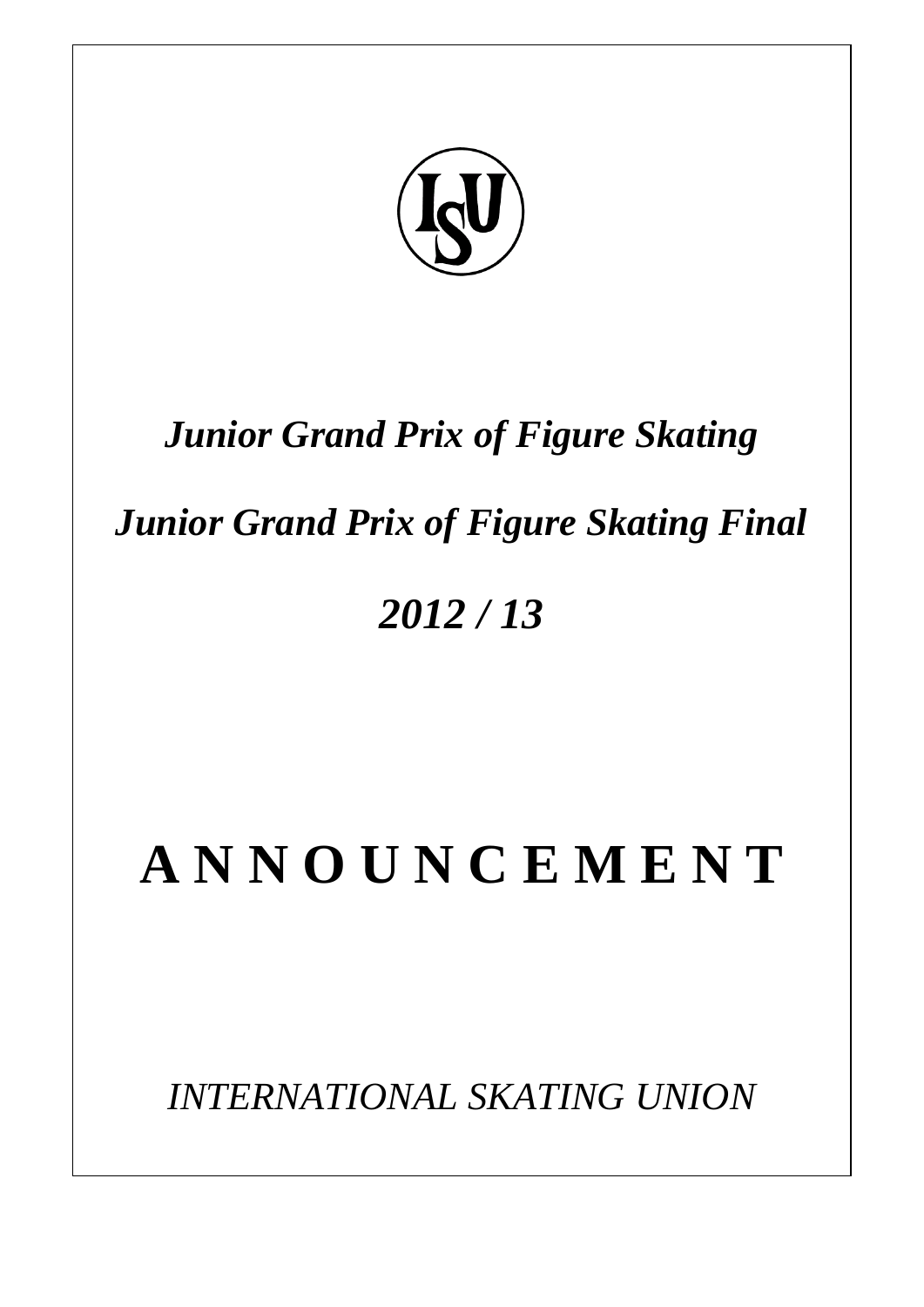### **1. GENERAL**

The ISU Junior Grand Prix of Figure Skating comprises seven (7) international junior Figure Skating events and the ISU Junior Grand Prix of Figure Skating Final. All seven events will be held with the approval and the assistance of the International Skating Union, under the responsibility of the organizing Member concerned and in accordance with the ISU Constitution and General Regulations 2012, the Special Regulations & Technical Rules Single & Pair Skating and Ice Dance 2012, the relevant ISU Communications and the "Memorandum for hosting an ISU Junior Grand Prix event" latest issue.

Participation in the seven events and the Final of the ISU Junior Grand Prix of Figure Skating is open to all Competitors who belong to an ISU Member, and qualify with regard to eligibility according to Rule 102, provided their ages fall within the limits specified in Rule 108, paragraph 2 c) and they meet the participation, citizenship and residency requirements in Rule 109, paragraphs 1 through 5 and ISU Communication 1420 or any update of this Communication. Passports of the skaters, as well as the ISU Clearance Certificate, if applicable, must be presented at the accreditation of each individual event and the Final for verification. All competitors must be entered through their Members.

**Skaters/couples entered for an event of the ISU Junior Grand Prix of Figure Skating may not participate in the same discipline of an event of the ISU Grand Prix of Figure Skating (senior) in the same season. Also, skaters/couples entered for an event of the ISU Grand Prix of Figure Skating may not participate in the same discipline of an event of the ISU Junior Grand Prix of Figure Skating in the same season. Only skaters participating in different disciplines may enter into both the ISU Grand Prix of Figure Skating and the ISU Junior Grand Prix of Figure Skating in the same season. This regulation does not reflect any participation at the ISU Championships or any other international competitions not included in the ISU Junior Grand Prix of Figure Skating or the ISU Grand Prix of Figure Skating.**

The seven events of the ISU Junior Grand Prix of Figure Skating are:

| $1st$ event                         | Courchevel, FRA  | 22.08.2012 - 26.08.2012   |
|-------------------------------------|------------------|---------------------------|
| 2 <sup>nd</sup> event (incl. Pairs) | Lake Placid, USA | 29.08.2012 - 02.09.2012   |
| 3 <sup>rd</sup> event (incl. Pairs) | Linz, AUT        | 12.09.2012 - 16.09.2012   |
| 4 <sup>th</sup> event               | Istanbul, TUR    | 19.09.2012 - 23.09.2012   |
| $5th$ event                         | Bled, SLO        | 26.09.2012 - 30.09.2012   |
| 6 <sup>th</sup> event (incl. Pairs) | Zagreb, CRO      | $03.10.2012 - 07.10.2012$ |
| 7 <sup>th</sup> event (incl. Pairs) | Dresden, GER     | 10.10.2012 - 14.10.2012   |

The combined ISU Grand Prix of Figure Skating Final (Juniors and Seniors) will be organized for the best Men, Ladies, Pairs and Ice Dance Couples in

#### **December 5 – 9, 2012, Sochi, RUS**

A point system for the seven events of the ISU Junior Grand Prix of Figure Skating has been established to qualify the skaters for the ISU Junior Grand Prix of Figure Skating Final. Points will be obtained according to the results in each of the seven events comprising the ISU Junior Grand Prix of Figure Skating.

According to the results of the previous ISU World Junior Figure Skating Championships, Members are entitled to enter skaters in the seven events of the ISU Junior Grand Prix of Figure Skating as shown in the annexes (see also paragraph 2 of this Announcement).

No skater (Lady, Man, Pair or Dance Couple) is allowed to participate in more than two events of the ISU Junior Grand Prix of Figure Skating, while each result will be taken into consideration for points (see paragraph 3).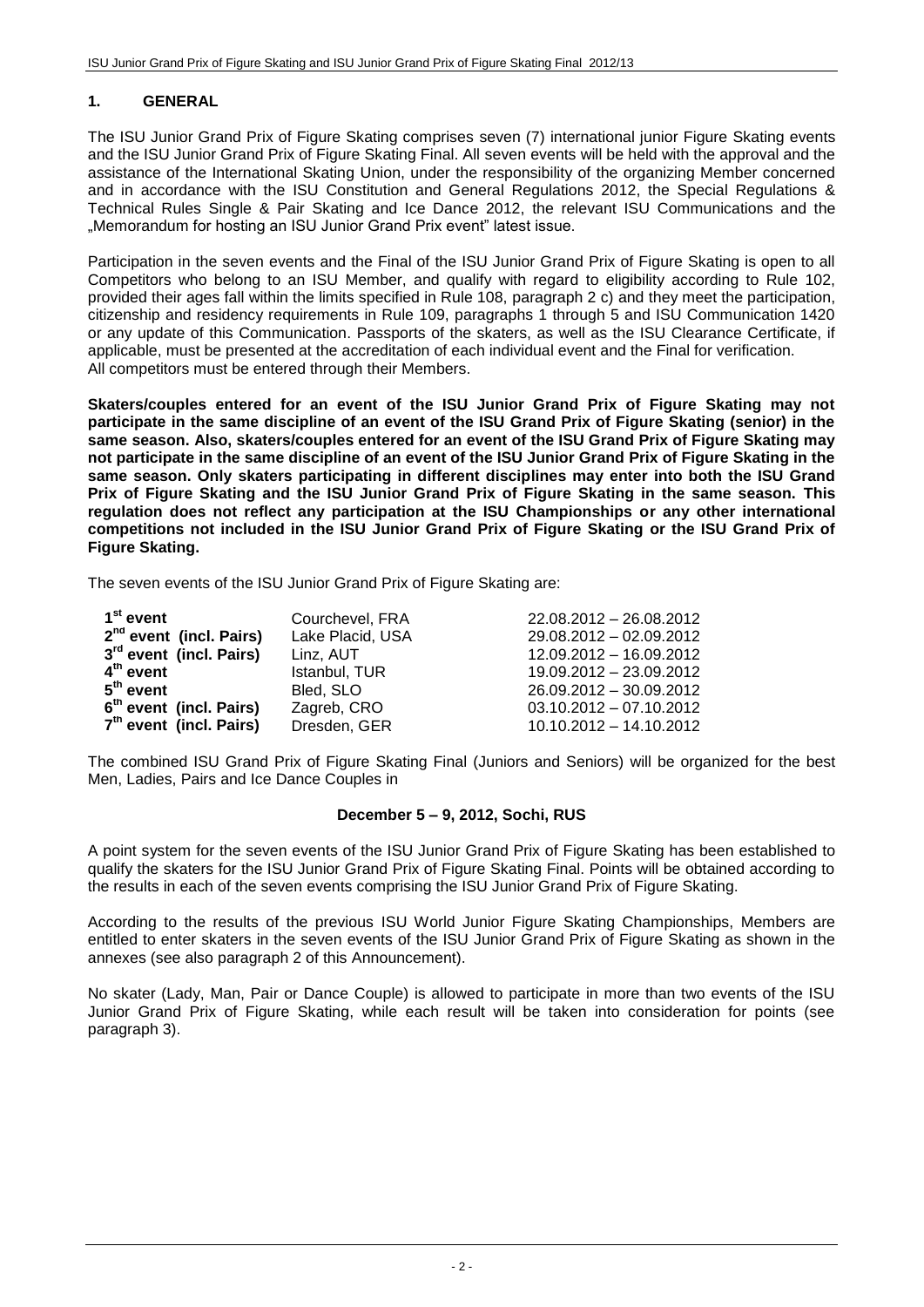#### **2. ENTRIES**

#### **2.1 Men and Ladies**

Members are entitled to enter competitors in the different events of the ISU Junior Grand Prix of Figure Skating in Men and Ladies according to the following system (see annexed Tables A and B):

#### a) **2 entries in 7 events:**

Members placed one (1) to three (3) at the previous ISU World Junior Figure Skating Championships may enter **two (2) skaters in all seven (7) events** of the ISU Junior Grand Prix of Figure Skating in the category concerned.

#### b) **1 entry in 7 events:**

Members placed **four (4) to six (6)** at the previous ISU World Junior Figure Skating Championships are entitled to enter **one (1) skater in seven (7) events** of the ISU Junior Grand Prix of Figure Skating in the category concerned.

#### c) **1 entry in 6 events:**

Members placed **seven (7) to ten (10)** at the previous ISU World Junior Figure Skating Championships are entitled to enter **one (1) skater in six (6) events** of the ISU Junior Grand Prix of Figure Skating in the category concerned.

#### d) **1 entry in 5 events:**

Members with skaters, who qualified for the Final Free Skating, but were not placed in the first **ten (10)** ISU Members of the previous ISU World Junior Figure Skating Championships, may enter **one (1) skater in five (5) events** of the ISU Junior Grand Prix of Figure Skating in the category concerned.

#### e) **1 entry in 4 events:**

Members with skaters, who placed **25 to 30** in the Short Program of the previous ISU World Junior Figure Skating Championships, may enter **one (1) skater in four (4) events** of the ISU Junior Grand Prix of Figure Skating in the category concerned.

#### f) **1 entry in 3 events:**

Members with skaters, who participated in the respective Preliminary Round of the previous ISU World Junior Figure Skating Championships but did not qualify for the Short Program in the category concerned, may enter **one (1) skater in three (3) events** of the ISU Junior Grand Prix of Figure Skating in the category concerned.

#### g) **1 entry in 2 events:**

Members, who have **not** participated in the previous ISU World Junior Figure Skating Championships in the category concerned, may enter **one (1) skater** in **two (2)** events of the ISU Junior Grand Prix of Figure Skating in the category concerned.

#### h) **Organizing Member:**

The Organizing Member may enter in its event up to **three (3) Men** and **three (3) Ladies**.

#### **Additional Entries**

For Men and Ladies if any Member mentioned under a) to c) does not use its right to enter skaters in the competition concerned, this slot will be given to the first Member, mentioned under b) for an additional entry. If another Member mentioned under a) to c) does not use its right to enter skaters in the competition concerned, this slot will be given to the second Member mentioned under b). If all Members under b) receive the right of a second entry, all further places not used will not be considered for replacement. The order of priority as listed has to be observed.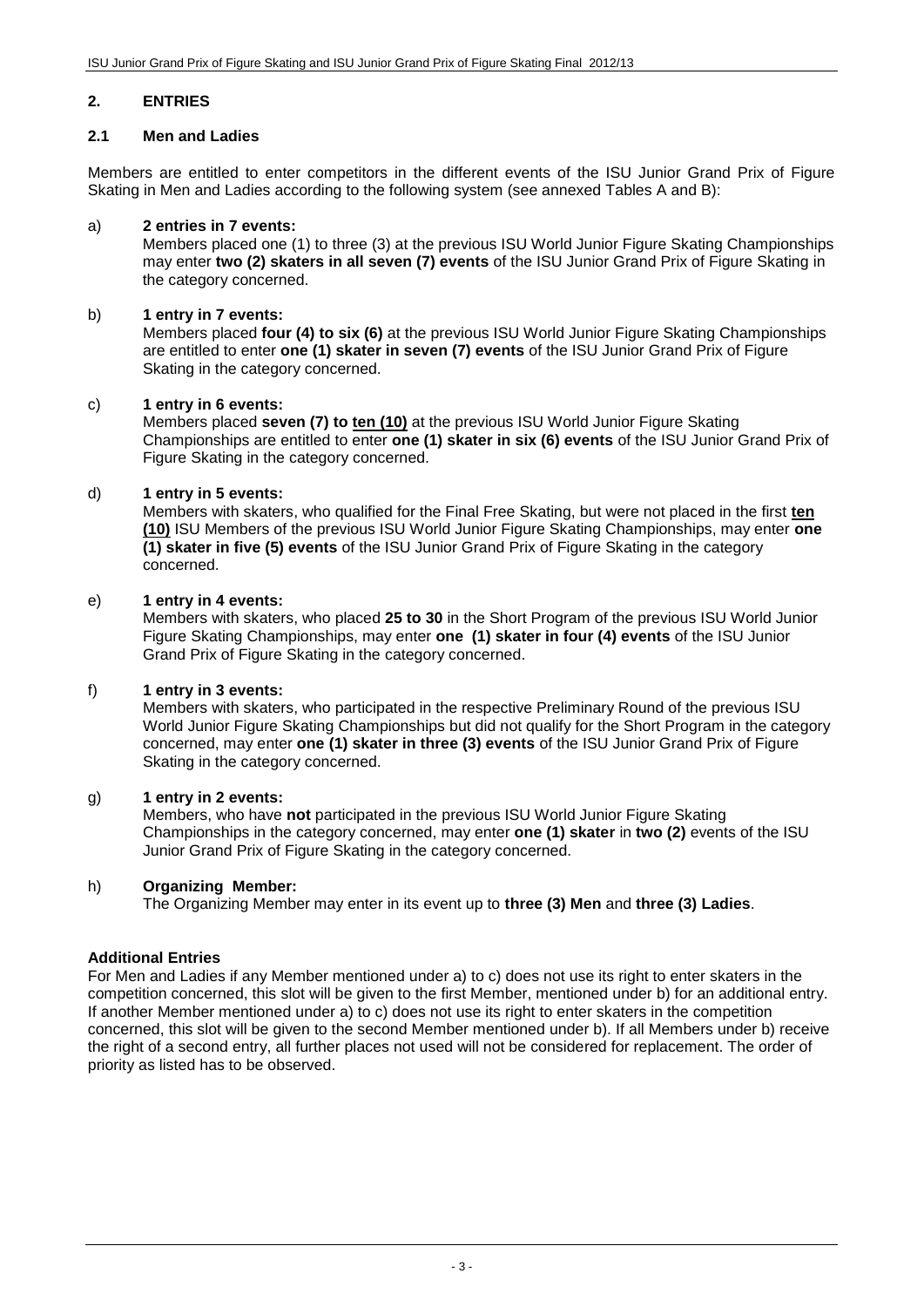#### **2.2 Pairs**

Members are entitled to enter competitors in the different events of the ISU Junior Grand Prix of Figure Skating in Pairs according to the following system (see annexed Table C):

#### a) **3 entries in 4 events:**

Members placed one (1) to four (4) at the previous ISU World Junior Figure Skating Championships may enter **three (3) Pairs in all four (4)** events of the ISU Junior Grand Prix of Figure Skating hosting Pair Skating.

#### b) **2 entries in 4 events:**

Members with skaters, who qualified for the Final Free Skating, but were not placed in the first **four (4)** Members of the previous ISU World Junior Figure Skating Championships, may enter **two (2) Pairs in all four (4) events** of the ISU Junior Grand Prix of Figure Skating hosting Pair Skating.

#### c) **1 entry in 4 events:**

All other Members not mentioned under a) and b) but participated in the previous ISU World Junior Figure Skating Championships in the Short Program or at least in the Preliminary Round are entitled to enter **one Pair in all four (4) events** of the ISU Junior Grand Prix of Figure Skating hosting Pair Skating.

#### d) **1 entry in 3 events:**

All other Members not mentioned under a) and c) are entitled to enter **one Pair in three (3) events** of the ISU Junior Grand Prix of Figure Skating hosting Pair Skating.

#### f) **Organizing Member:**

For the Organizing Member there is no limitation in the number of entries in its Pairs' event.

#### **2.3 Ice Dance**

Members are entitled to enter competitors in the different events of the ISU Junior Grand Prix of Figure Skating in Ice Dance according to the following system (see annexed Table D):

#### a) **2 entries in 7 events:**

Members placed one (1) to three (3) at the previous ISU World Junior Figure Skating Championships may enter **two (2) couples in all seven (7) events** of the ISU Junior Grand Prix of Figure Skating.

#### b) **1 entry in 7 events:**

Members placed **four (4) to six (6)** at the previous ISU World Junior Figure Skating Championships are entitled to enter **one (1) couple in seven (7) events** of the ISU Junior Grand Prix of Figure Skating.

#### c) **1 entry in 6 events:**

Members placed **seven (7) to ten (10)** at the previous ISU World Junior Figure Skating Championships are entitled to enter **one (1) couple in six (6) events** of the ISU Junior Grand Prix of Figure Skating in the category concerned.

#### d) **1 entry in 5 events:**

Members with couples who qualified for the Final Free Skating, but were not placed in the first **ten (10)** ISU Members of the previous ISU World Junior Figure Skating Championships, may enter **one (1) couple in five (5) events** of the ISU Junior Grand Prix of Figure Skating.

#### e) **1 entry in 4 events:**

Members with couples, who qualified for the Short Dance but did not reach the Final Free Dance of the previous ISU World Junior Figure Skating Championships, may enter **one (1) couple in four (4) events** of the ISU Junior Grand Prix of Figure.

#### f) **1 entry in 3 events:**

Members, who participated in the Preliminary Round Ice Dannce of the previous ISU World Junior Figure Skating Championships but did not qualify for the Short Dance, may enter **one (1) couple in three (3) events** of the ISU Junior Grand Prix of Figure Skating in the category concerned.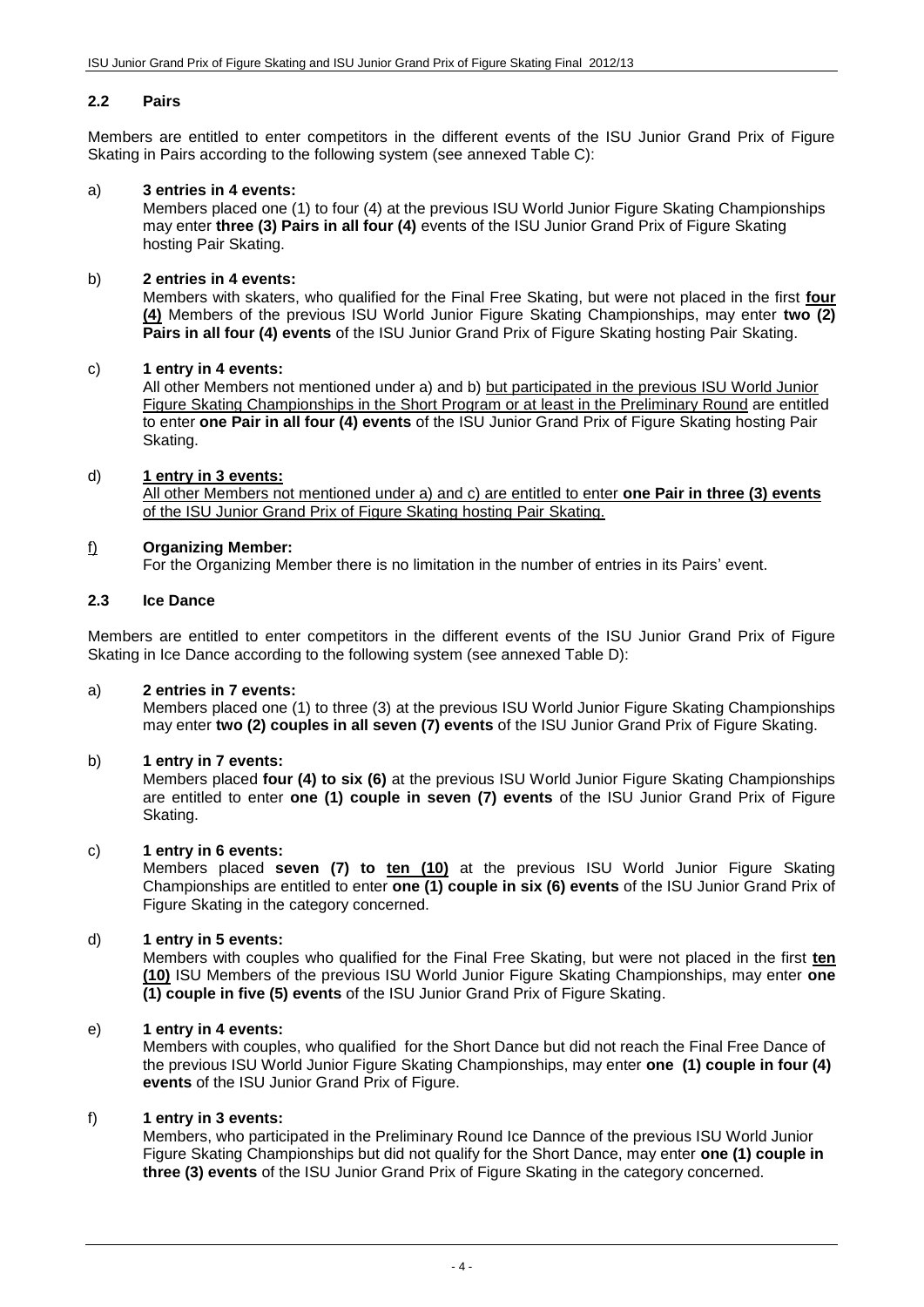#### g) **1 entry in 2 events:**

Members, who have **not** participated in the previous ISU World Junior Figure Skating Championships in the category concerned, may enter **one (1) couple** in **two (2)** events of the ISU Junior Grand Prix of Figure Skating in the category concerned.

#### h) **Organizing Member:**

The Organizing Member may enter in its event up to **three (3) Ice Dance couples**.

#### **Additional Entries**

For Ice Dance if any Member mentioned under a) to c) does not use its right to enter **couples** in the competition concerned, this slot will be given to the first Member, mentioned under b) for an additional entry. If another Member mentioned under a) to c) does not use its right to enter couples in the competition concerned, this slot will be given to the second Member mentioned under b). If all Members under b) receive the right of a second entry, all further places not used will not be considered for replacement. The order of priority as listed has to be observed.

#### **2.4 Procedure of Nominating and Deadline**

The following procedure is necessary to control and to calculate points as well as to offer possible changes of non-used slots within the various events:

#### **a) Entries by number**

The Members concerned have to announce by **June 4, 2012** at the latest, to the **ISU Secretariat,** to the Chair of the Sports Directorate, **Mr. Peter Krick** and to the ISU Event Coordinator, **Mr. Mario Meinel** simultaneously, their participants by number for all seven events of the ISU Junior Grand Prix of Figure Skating. The official forms must be used. The Members must also announce by **June 4, 2012** the disciplines and/or the events in which they are originally entitled to enter participants but do not use this right.

Requests of changes of events or slots must be addressed simultaneously to the **ISU Secretariat,** to the Chair of the Sports Directorate, **Mr. Peter Krick** and to the ISU Event Coordinator, **Mr. Mario Meinel** by **May 30, 2012.**

Members announcing the events and disciplines after the above-mentioned deadline may lose the right to participate in the ISU Junior Grand Prix of Figure Skating.

#### **b) Entries by Names (Competitors and Judges)**

Entries by names of Competitors and Judges must be made through the Members simultaneously to the Organizing Committees concerned, the ISU Secretariat, the Chair of the Sports Directorate and the ISU Event Coordinator

#### **not less than 31 days before the first draw of the respective individual event.**

Each Member must also announce the official substitute entries (Competitors and Judges) in each discipline (see also the individual announcements).

#### **c) Name Changes**

Any change(s) of competitors before each event of the ISU Junior Grand Prix of Figure Skating can only be made amoung the names officially entered, and must be communicated by the fasted electronic means (e-mail, fax) to the Organizing Committee(s) concerned with a copy to the ISU Secretariat, the Chair of the Sports Directorate and the ISU Event Coordinator.

Based on the information received from the Members, the ISU will inform the Members concerned about changes or additional possibilities to enter competitors, after **June 15, 2012**.

#### **Each Member is responsible for the insurance and the travel documents of its Team participating in any of the seven events.**

Each Member must complete and send the official forms to the Organizing Committee concerned.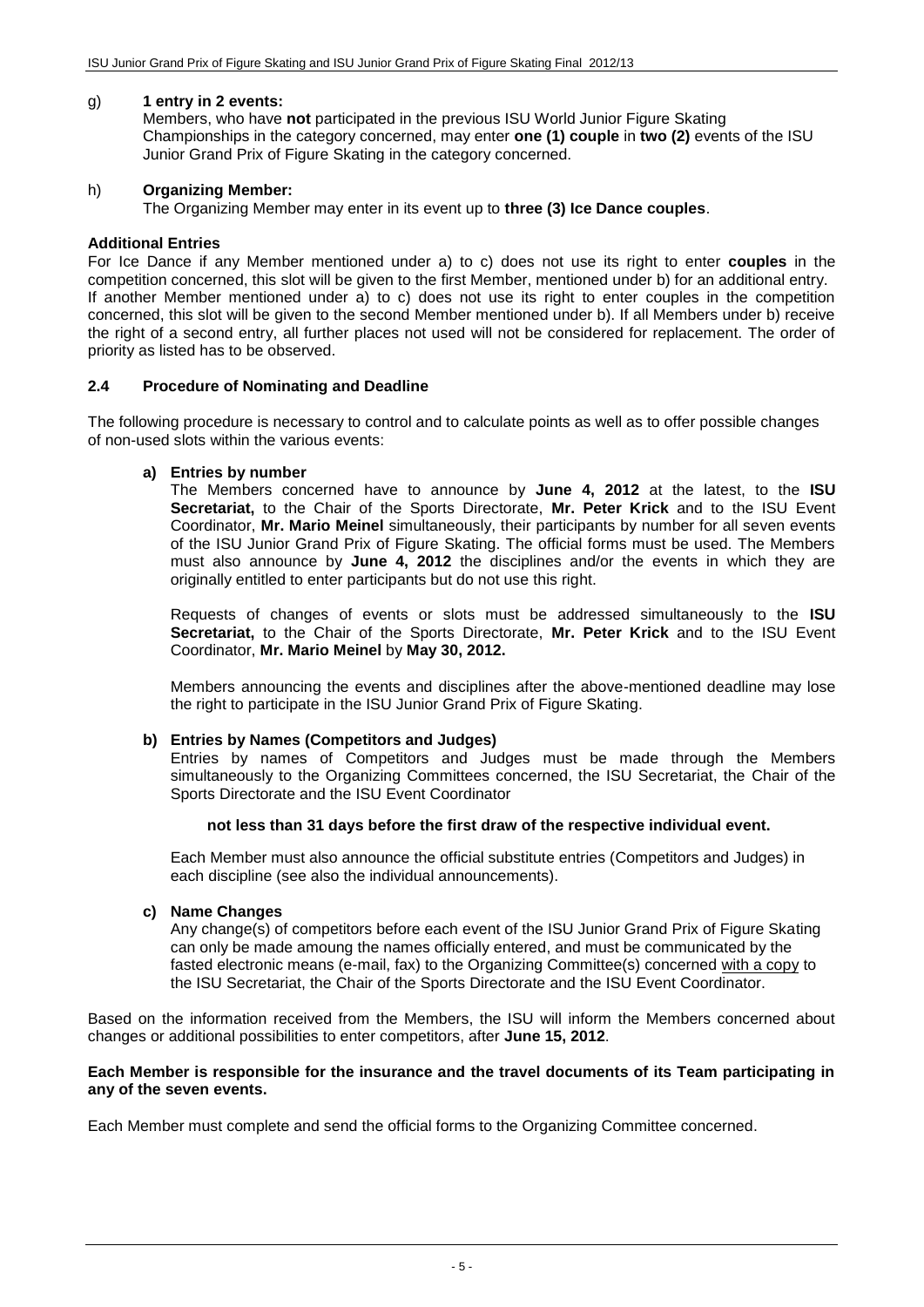#### **3. POINT SYSTEM - RANKING ORDER**

#### **3.1 Points**

A point system based on the ranking of each individual event of the ISU Junior Grand Prix of Figure Skating will be established based on the following scale:

| <b>Place</b>               | Men / Ladies | <b>Pairs</b> | <b>Ice Dance</b> |
|----------------------------|--------------|--------------|------------------|
| place                      | 15 points    | 15 points    | 15 points        |
| $2^{nd}$<br>place          | 13 points    | 13 points    | 13 points        |
| 3 <sup>rd</sup><br>place   | 11 points    | 11 points    | 11 points        |
| 4 <sup>th</sup><br>place   | 9 points     | 9 points     | 9 points         |
| $5^{\mathsf{th}}$<br>place | 7 points     | 7 points     | 7 points         |
| 6 <sup>th</sup><br>place   | 5 points     | 5 points     | 5 points         |
| 7 <sup>th</sup><br>place   | 4 points     | 4 points     | 4 points         |
| $8^{\text{th}}$<br>place   | 3 points     | 3 points     | 3 points         |
| 9 <sup>th</sup><br>place   | 2 points     |              |                  |
| $10^{\text{th}}$<br>place  | 1 point      |              |                  |

The two results of each skater/couple are to be considered for the ISU Junior Grand Prix of Figure Skating ranking order. The points are added to a total to determine the ranking of the ISU Junior Grand Prix of Figure Skating.

If a skater/couple does not complete an event due to illness or injury, this event will be treated as "not skated", i.e. an initial round incomplete will not count for Junior Grand Prix ranking order. Nevertheless, such an event will count as one participation, i.e. only one other participation in another event of the ISU Junior Grand Prix of Figure Skating is possible.

World Standings Points will also be awarded according to the "World Standings Procedure", that can be found on the ISU website [\(www.isu.org\)](http://www.isu.org/) under Single & Pair Skating/Ice Dance – World Standings.

The ISU Grand Prix Coordination Group will calculate the points for each competitor/couple after each event.

For the ISU Junior Grand Prix of Figure Skating Final the following skaters/couples will be qualified:

the top 6 ranking Men the top 6 ranking Ladies the top 6 ranking Pairs the top 6 ranking Ice Dance couples

#### **3.2 Ties**

If there is a tie by added points, the following criteria will be taken into consideration for tie-breaking:

a) the best place obtained in the two events will count for the better place/ranking;

If there is still a tie,

b) the higher total of the added total scores obtained in the two events will count for the better place/ranking:

If there is still a tie,

c) participation in two events will be considered better than having participated in only one event;

If there is still a tie,

d) the higher total of the added scores in Free Skating/Free Dance obtained in the two events will count for the better place/ranking;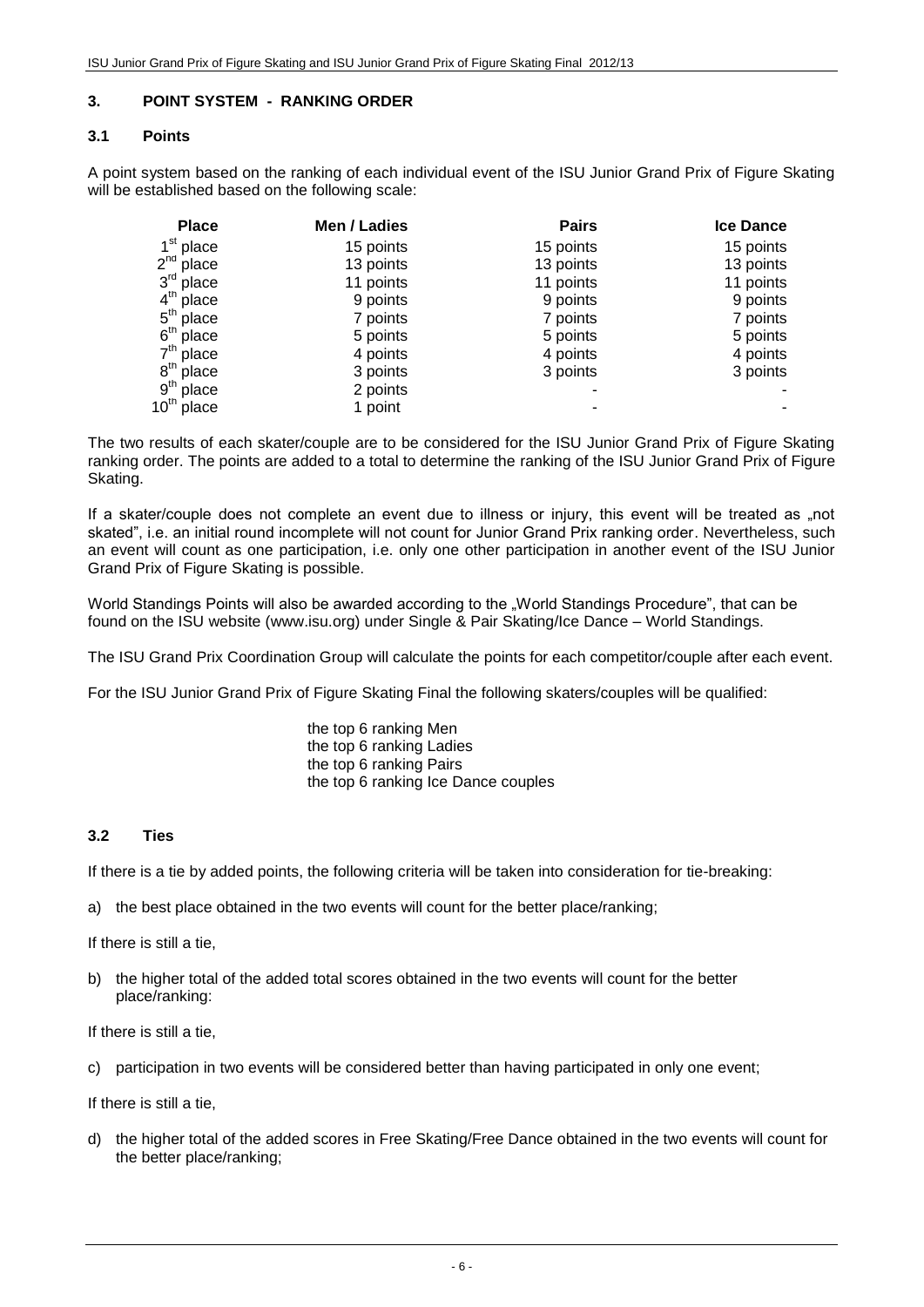If there is still a tie,

e) the higher total score in Free Skating/Free Dance obtained in one of the two events will count for the better place/ranking;

If there is still a tie,

f) the higher total of the added scores in the Short Program/Short Dance obtained in the two events will count for the better place/ranking;

If there is still a tie,

g) the number of participants finishing the two individual events in which the tied skaters/couples have completed, will be added to the total. The higher number of participants will count for the better place/ranking.

If there is still a tie, all tied skaters qualify for the ISU Junior Grand Prix of Figure Skating Final.

#### **4. PRIZE MONEY OF EACH INDIVIDUAL EVENT**

All prize money in favor of the awarded skaters will be paid at the end of each individual event through the Organizing ISU Members and through the ISU Members of the awarded skaters. The withholding taxes, if any, will be deducted according to the respective law of the host country taking into account double tax treaties with the countries of the awarded skaters. The ISU is not responsible for any taxes, fees or other costs.

#### **4.1 Prize money for each Individual event**

The Global Prize money per individual event of the ISU Junior Grand Prix of Figure Skating is

#### **US\$ 22.500,00**

awarded to each medal winner for each category as follows:

|                                                                         | <b>Singles</b> (Ladies and Men)      | Pairs and Ice Dance (per couple)     |
|-------------------------------------------------------------------------|--------------------------------------|--------------------------------------|
|                                                                         | US\$<br>2.000.00                     | US\$<br>3.000.00                     |
| 1 <sup>st</sup> place<br>2 <sup>nd</sup> place<br>3 <sup>rd</sup> place | US\$<br>1.500.00<br>US\$<br>1.000.00 | US\$<br>2.250.00<br>US\$<br>1.500.00 |

The individual prize money will be transferred directly at the end of each event to the Member concerned.

#### **4.2 The prize money may be reduced or completely withheld if a skater/couple:**

- i) does not participate in the final exhibition gala of the event concerned with **at least one exhibition number** (show number or similar) plus an encore if so requested. A Short Program or a Free Program or a part of it or a competition program in another costume or skated to another music is not to be considered a "show number".
- ii) does not attend the press conference after his/her/their event if any is organized.
- iii) does not take part in social events if asked by the ISU and/or the Organizing Member.

The decision to reduce or withhold the prize money can only be made by the ISU Coordinator for the ISU Grand Prix Coordination Group in consultation and with the agreement of the ISU Grand Prix Coordination Group.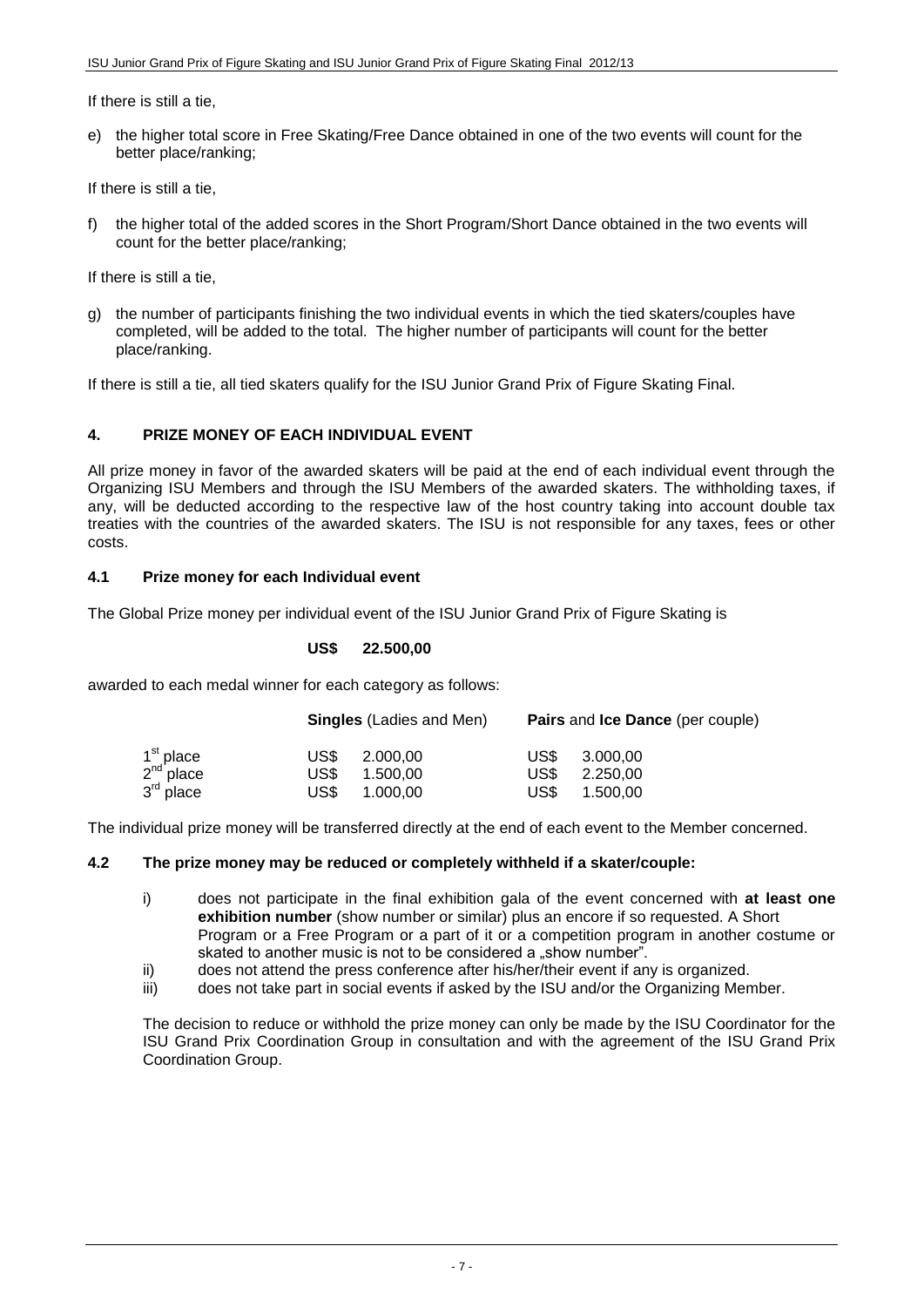| 5.<br><b>TECHNICAL DETAILS</b> |                     |                                                                                                                                                                                                                      |                                                                                                                                                                                                  |  |  |  |
|--------------------------------|---------------------|----------------------------------------------------------------------------------------------------------------------------------------------------------------------------------------------------------------------|--------------------------------------------------------------------------------------------------------------------------------------------------------------------------------------------------|--|--|--|
| <b>MEN</b>                     | Short Program       |                                                                                                                                                                                                                      | The required elements to be skated are those listed in ISU<br>Technical Rules Single & Pair Skating 2010 Rule 511,<br>paragraphs 1 and 3 for 2012/13. *)                                         |  |  |  |
|                                |                     | Duration:                                                                                                                                                                                                            | 2 min., 50 sec. maximum, but may be less                                                                                                                                                         |  |  |  |
|                                | <b>Free Skating</b> | element value. *)                                                                                                                                                                                                    | In accordance with ISU Technical Rules Single & Pair Skating<br>2010, Rule 512 and the respective ISU Communication. Special<br>attention should be paid to the "well balanced program" and the  |  |  |  |
|                                |                     | Duration:                                                                                                                                                                                                            | 4 min., +/- 10 sec.                                                                                                                                                                              |  |  |  |
| <b>LADIES</b>                  | Short Program       |                                                                                                                                                                                                                      | The required elements to be skated are those listed in ISU<br>Technical Rules Single & Pair Skating 2010 Rule 511,<br>paragraphs 1 and 3 for $2012/13$ . $\ast$ )                                |  |  |  |
|                                |                     | Duration:                                                                                                                                                                                                            | 2 min., 50 sec. maximum, but may be less                                                                                                                                                         |  |  |  |
|                                | <b>Free Skating</b> | In accordance with ISU Technical Rules Single & Pair Skating<br>2010, Rule 512 and the respective ISU Communication. Special<br>attention should be paid to the "well balanced program" and the<br>element value. *) |                                                                                                                                                                                                  |  |  |  |
|                                |                     | Duration:                                                                                                                                                                                                            | 3 min., 30 sec., +/- 10 sec.                                                                                                                                                                     |  |  |  |
| <b>PAIRS</b>                   | Short Program       | The required elements to be skated are those listed in ISU<br>Technical Rules Single & Pair Skating 2010, Rule 520,<br>paragraphs 1 and 3 for 2012/13. *)                                                            |                                                                                                                                                                                                  |  |  |  |
|                                |                     | Duration:                                                                                                                                                                                                            | 2 min., 50 sec. maximum, but may be less                                                                                                                                                         |  |  |  |
|                                | <b>Free Skating</b> | and the element value.                                                                                                                                                                                               | In accordance with ISU Technical Rules Figure Skating & Pairs<br>Skating 2010, Rule 521 and the respective ISU Communication.<br>Special attention should be paid to the "well balanced program" |  |  |  |
|                                |                     | Duration:                                                                                                                                                                                                            | 4 min., +/- 10 sec.                                                                                                                                                                              |  |  |  |
| <b>ICE DANCE</b>               | <b>Short Dance</b>  | $609 *$                                                                                                                                                                                                              | In accordance with ISU Technical Rules Ice Dance 2010, Rule                                                                                                                                      |  |  |  |
|                                |                     |                                                                                                                                                                                                                      | Rhythms, required elements and guidelines are those listed in<br>ISU Communication 1721 and subsequent updates.                                                                                  |  |  |  |
|                                |                     | Duration:                                                                                                                                                                                                            | 2 min., 50 sec., +/- 10 sec                                                                                                                                                                      |  |  |  |
|                                | Free Dance          |                                                                                                                                                                                                                      | In accordance with ISU Technical Rules Ice Dance 2010, Rule<br>610*). The required elements to be skated are those listed in<br>ISU Communication 1721 and subsequent updates.                   |  |  |  |
|                                |                     | Duration:                                                                                                                                                                                                            | 3 min., 30 sec., +/- 10 sec.                                                                                                                                                                     |  |  |  |
|                                |                     |                                                                                                                                                                                                                      |                                                                                                                                                                                                  |  |  |  |

**\*) ISU Regulations are subject to amendments as decided by the 2012 ISU Congress.**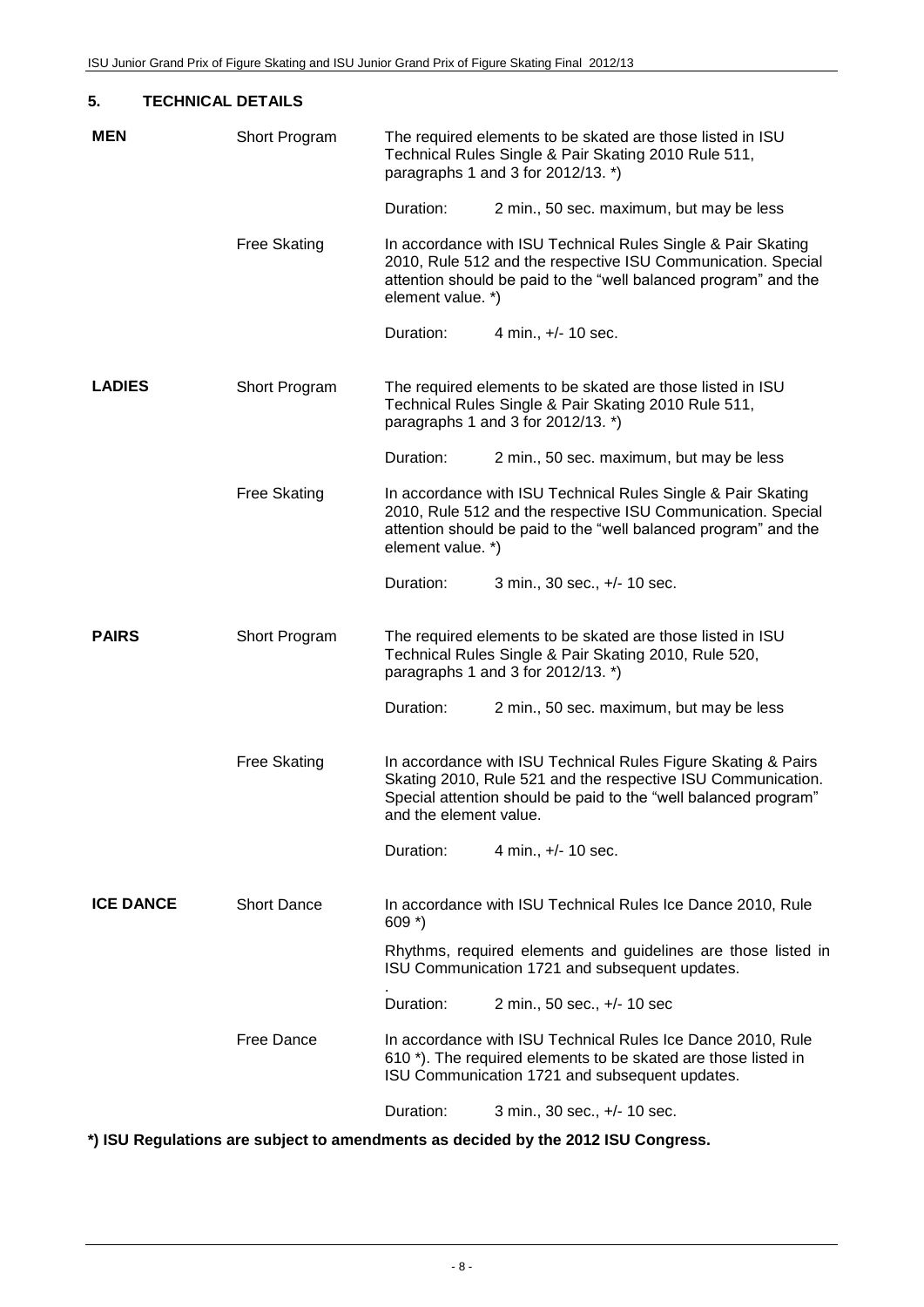#### **6. ISU APPOINTED OFFICIALS**

#### **6.1 ISU appointed Officials as per ISU Regulations**

The ISU will appoint all Officials (Referees, Technical Controllers, Technical Specialists, Assistant Technical Specialists, Data/Replay Operators), for each individual event and the Final.

The ISU Secretariat will inform the Organizing Members of the names of the Officials assigned to their events. No changes will be accepted unless approved by the ISU.

#### **6.2 Panel of Judges**

The panel of Judges in each individual event of the ISU Junior Grand Prix of Figure Skating will consist of 9 Judges of different ISU Members in each discipline, but not less than 7 Judges. Only ISU and/or International Judges are eligible to serve in the ISU Junior Grand Prix of Figure Skating events.

If too many Judges are attending an event the Organizing Member and the ISU may decide to seat not drawn Judges for the final Free Skating/Free Dance segment and complete the panel by a separate draw of the remainder.

#### **6.3 Limitation of events**

Judges may not serve in more than two ISU Junior Grand Prix of Figure Skating events, the ISU Junior Grand Prix of Figure Skating Final not included.

#### **6.4 Officials Remuneration**

The Judges, the Referees, the Technical Controllers, the Technical Specialists and the Data & Replay Operators will receive a remuneration in accordance with ISU Communication No. 1631, paragraph II. K) (or any update of this Communication). Only hard currencies are acceptable. The remuneration should be paid upon accreditation. The ISU will reimburse the total relevant costs to the Organizing Member upon receipt of an invoice stating the number (including names) of the acting Officials and their signature.

#### **7. INSURANCE / LIABILITY**

In accordance with Rule 119, it is the sole responsibility of each Member participating in ISU Events, to provide medical and accident insurance for their athletes, officials and all other members of the Member's team. Such insurance must assure full medical attendance and also the return of the ill or injured person to the home country by air transport or by other expeditious means. It is an internal matter of each ISU Member to decide the issue who shall pay the premium for such insurance.

The ISU assumes no responsibility for or liability with respect to bodily or personal injury or property damage incurred by Competitors and Officials.

#### **8. NATIONAL ANTHEM**

The Organizing Committee asks all Members to bring a copy of their National Anthem on MD or CD.

#### **9. ANTI-DOPING**

Anti-Doping tests will be conducted in each of the seven events of the "ISU Junior Grand Prix of Figure Skating" and the ISU Junior Grand Prix of Figure Skating Final.

The Anti-Doping tests will be conducted in accordance with the current ISU Anti-Doping Rules & Procedures (ISU Communications No. 1650 and 1651 or any further updates of these Communications).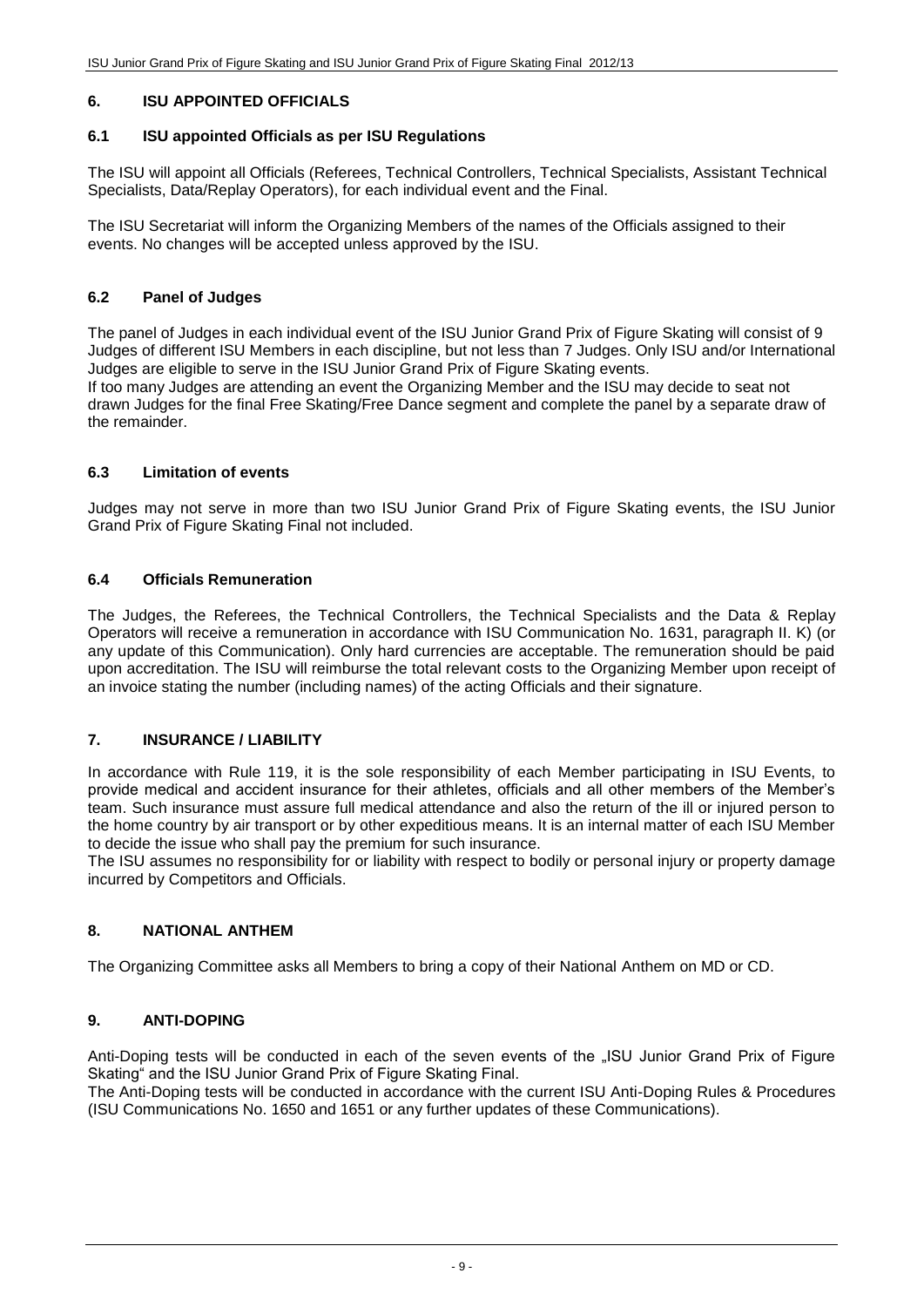#### **10. ISU JUNIOR GRAND PRIX OF FIGURE SKATING FINAL**

According to the ranking order by points

#### **the top 6 Men and Ladies, the top 6 Pairs and Ice Dance Couples**

are invited to the ISU Grand Prix of Figure Skating Final (combined junior and senior), which will take place

#### **December 5 – 9, 2012, Sochi, RUS**

#### **10.1 Bonus for participation in the ISU Junior Grand Prix of Figure Skating Final**

A skater/couple will receive an extra bonus of

#### **US\$ 2.500,00**

for participation in the ISU Junior Grand Prix of Figure Skating Final, provided the skater/couple

- a) completes the Final including the exhibition;
- b) takes part in all social events of the Final, if asked by the ISU and/or the Organizing Committee;
- c) participates in the Final exhibition gala if asked with at least one exhibition number (show dance or similar) plus an encore if so requested. Only complete programs are acceptable (no part or fraction of a program).

In case of injury or illness of any participant in the Final the extra bonus may be granted as an exception also for those skaters/couples who are unable to finish their event but have completed at least one segment, provided the injury or illness is confirmed through the official physician and, if needed, through one of the ISU Medical Advisors.

The bonus will be paid at the end of the Final through the Organizing ISU Member and through the ISU Members of the awarded skaters. The withholding taxes, if any, will be deducted according to the respective law of the host country taking into account double tax treaties with the countries of the awarded skaters. The ISU is not responsible for any taxes, fees or other cost.

#### **10.2 Prize Money**

The Global Prize Money made available by the ISU for the ISU Junior Grand Prix of Figure Skating Final is

#### **US\$ 105.000,00**

The prize money in favor of the awarded skaters will be paid at the end of the Final through the Organizing ISU Members and through the ISU Members of the awarded skaters. The withholding taxes, if any, will be deducted according to the respective law of the host country taking into account double tax treaties with the countries of the awarded skaters. The ISU is not responsible for any taxes, fees or other cost.

| <b>Men and Ladies</b>                                                                            |                                                                                                    |                                                                                                  | Pairs & Ice Dance (per couple)                                                                     |
|--------------------------------------------------------------------------------------------------|----------------------------------------------------------------------------------------------------|--------------------------------------------------------------------------------------------------|----------------------------------------------------------------------------------------------------|
| $1st$ place<br>2 <sup>nd</sup> place<br>$3rd$ place<br>$4th$ place<br>$5th$ place<br>$6th$ place | US\$ 6.000,00<br>US\$ 5.000,00<br>US\$ 4.000,00<br>US\$ 3.000,00<br>US\$ 2.000,00<br>US\$ 1.000,00 | 1 <sup>st</sup> place<br>$2nd$ place<br>$3rd$ place<br>$4th$ place<br>$5th$ place<br>$6th$ place | US\$ 9.000,00<br>US\$ 7.500,00<br>US\$ 6.000,00<br>US\$ 4.500,00<br>US\$ 3.000,00<br>US\$ 1.500,00 |
|                                                                                                  |                                                                                                    |                                                                                                  |                                                                                                    |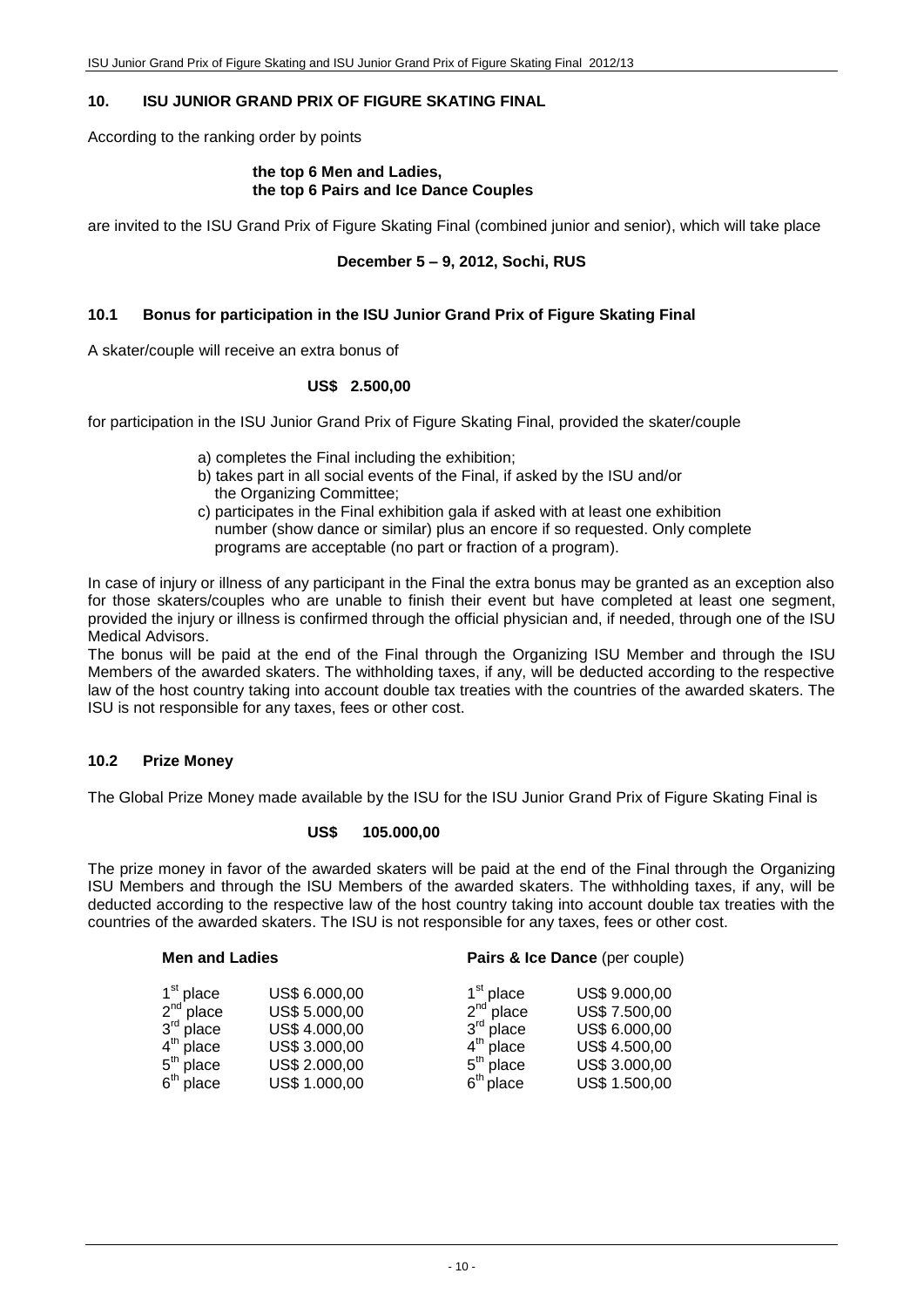| 10.3             | <b>Technical Details</b>               |                     |                        |                                                                                                                                                                                                  |  |
|------------------|----------------------------------------|---------------------|------------------------|--------------------------------------------------------------------------------------------------------------------------------------------------------------------------------------------------|--|
|                  | <b>Organizing Committee:</b><br>Place: |                     | Sochi, Russia          | The Figure Skating Federatin of Russia                                                                                                                                                           |  |
| <b>MEN</b>       |                                        | Short Program       |                        | The required elements to be skated are those listed in ISU<br>Technical Rules Single & Pair Skating 2010 Rule 511,<br>paragraphs 1 and 3 for 2012/13. *)                                         |  |
|                  |                                        |                     | Duration:              | 2 min., 50 sec. maximum, but may be less                                                                                                                                                         |  |
|                  |                                        | <b>Free Skating</b> | element value. *)      | In accordance with ISU Technical Rules Single & Pair Skating<br>2010, Rule 512 and the respective ISU Communication. Special<br>attention should be paid to the "well balanced program" and the  |  |
|                  |                                        |                     | Duration:              | 4 min., +/- 10 sec.                                                                                                                                                                              |  |
| <b>LADIES</b>    |                                        | Short Program       |                        | The required elements to be skated are those listed in ISU<br>Technical Rules Single & Pair Skating 2010 Rule 511,<br>paragraphs 1 and 3 for 2012/13. *)                                         |  |
|                  |                                        |                     | Duration:              | 2 min., 50 sec. maximum, but may be less                                                                                                                                                         |  |
|                  |                                        | <b>Free Skating</b> | element value. *)      | In accordance with ISU Technical Rules Single & Pair Skating<br>2010, Rule 512 and the respective ISU Communication. Special<br>attention should be paid to the "well balanced program" and the  |  |
|                  |                                        |                     | Duration:              | 3 min., 30 sec., +/- 10 sec.                                                                                                                                                                     |  |
| <b>PAIRS</b>     |                                        | Short Program       |                        | The required elements to be skated are those listed in ISU<br>Technical Rules Single & Pair Skating 2010, Rule 520,<br>paragraphs 1 and 3 for 2012/13. *)                                        |  |
|                  |                                        |                     | Duration:              | 2 min., 50 sec. maximum, but may be less                                                                                                                                                         |  |
|                  |                                        | <b>Free Skating</b> | and the element value. | In accordance with ISU Technical Rules Figure Skating & Pairs<br>Skating 2010, Rule 521 and the respective ISU Communication.<br>Special attention should be paid to the "well balanced program" |  |
|                  |                                        |                     | Duration:              | 4 min., +/- 10 sec.                                                                                                                                                                              |  |
| <b>ICE DANCE</b> |                                        | <b>Short Dance</b>  | $609 *$                | In accordance with ISU Technical Rules Ice Dance 2010, Rule                                                                                                                                      |  |
|                  |                                        |                     |                        | Rhythms, required elements and guidelines are those listed in<br>ISU Communication 1721 and subsequent updates.                                                                                  |  |
|                  |                                        |                     | Duration:              | 2 min., 50 sec., +/- 10 sec                                                                                                                                                                      |  |
|                  |                                        | Free Dance          |                        | In accordance with ISU Technical Rules Ice Dance 2010, Rule<br>610 *). The required elements to be skated are those listed in<br>ISU Communication 1721 and subsequent updates.                  |  |
|                  |                                        |                     | Duration:              | 3 min., 30 sec., +/- 10 sec.                                                                                                                                                                     |  |

**\*) ISU Regulations are subject to amendments as decided by the 2012 ISU Congress.**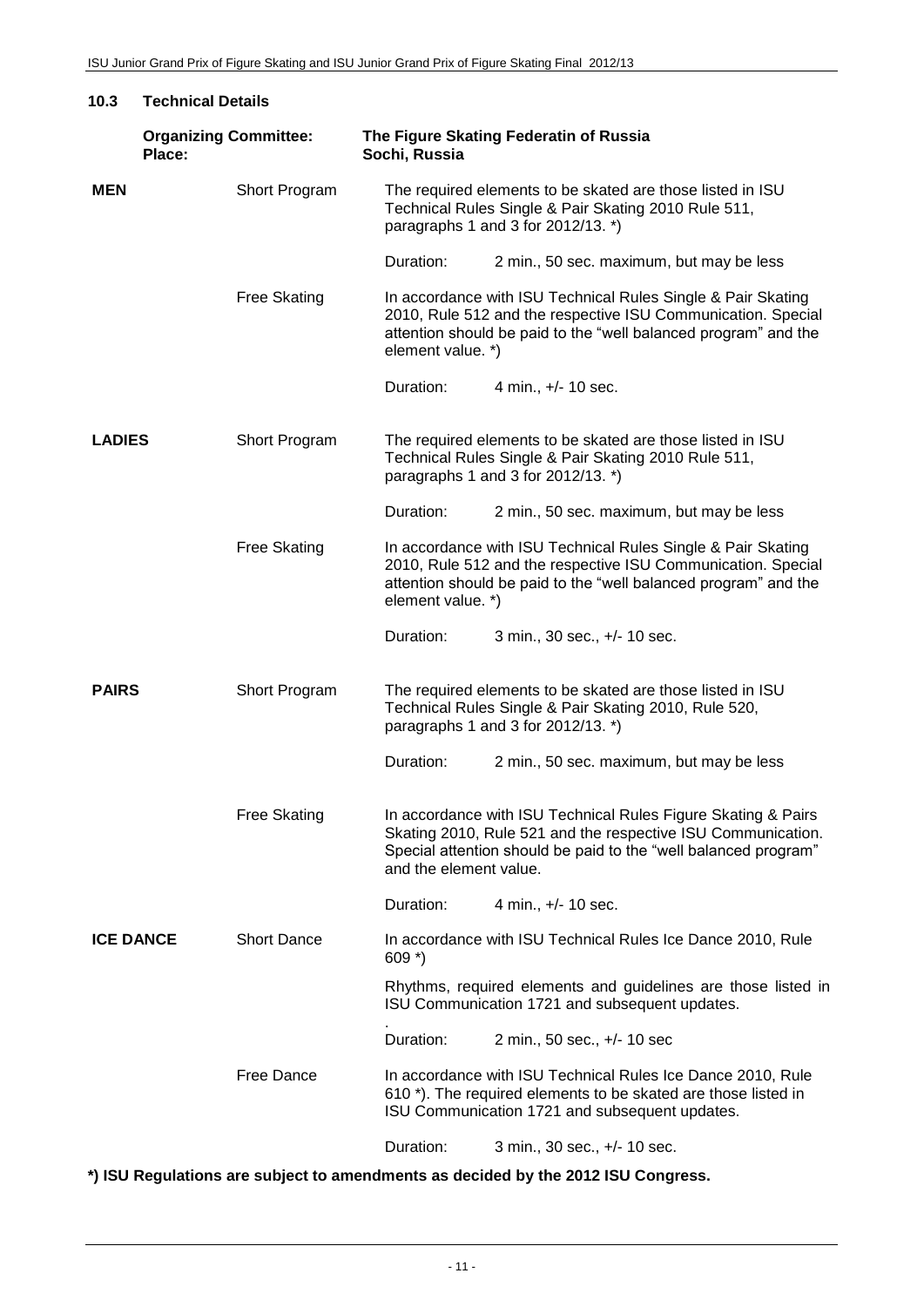#### **10.4 Entries**

Invitations to the qualified skaters/couples will be forwarded by the ISU to the Members concerned, followed by an invitation/confirmation by the Organizing Committee of the ISU Junior Grand Prix of Figure Skating Final for visa and organization purposes.

The Members concerned will confirm their participation by using the official entry forms. The Members are responsible for providing all qualified and substitute skaters with the appropriate travel documents in time.

If a skater/couple cannot participate due to injury

- a) the Members concerned must inform the **ISU, with a copy to the Coordinator for ISU Grand Prix Coordination Group and the Chair of the ISU Sports Directorate in writing immediately** so that an invitation can be extended to the next ranked skater/couple.
- b) An injured skater/couple may be called to the place of the "ISU Junior Grand Prix of Figure Skating Final", at the expense of the ISU, to be examined by the sanctioned doctor of the organizing Member and/or an ISU Medical Advisor to confirm such injury.

#### **10.5 ISU appointed Officials as per ISU Regulations**

The ISU will appoint all Officials (Referees, Technical Controllers, Technical Specialists, Assistant Technical Specialists, Data & Replay Operators) for the Final.

The ISU Secretariat will inform the Organizing Committee of the names of the Officials assigned to the Final. No changes will be accepted unless approved by the ISU.

#### **10.6 Judges**

The panel of Judges will consist of 9 Judges of different ISU Members in each discipline, but not less than 7 Judges. All Judges must have the qualification of at least "ISU Judge". The invitations to the Judges will be issued by the ISU Secretariat.

#### **10.7 Officials Remuneration**

The Judges, the Referees, the Technical Controllers, the Technical Specialists and the Data and Replay Operators will receive a remuneration in accordance with ISU Communication No. 1631, paragraph II. K) (or any update of this Communication). Only hard currencies are acceptable. The remuneration should be paid upon accreditation. The ISU will reimburse the total relevant costs to the Organizing Member upon receipt of an invoice stating the number (including names) of the acting Officials and their signature.

#### **10.8 Tentative Schedule (subject to changes)**

The first official practice is scheduled for Wednesday, December 5 , 2012.

The Team Leaders Meeting is scheduled on Wednesday, December 5, 2012.

The competitions are scheduled between December 6 and 8, 2012.

The exhibition gala is scheduled on Sunday, December 9, 2012.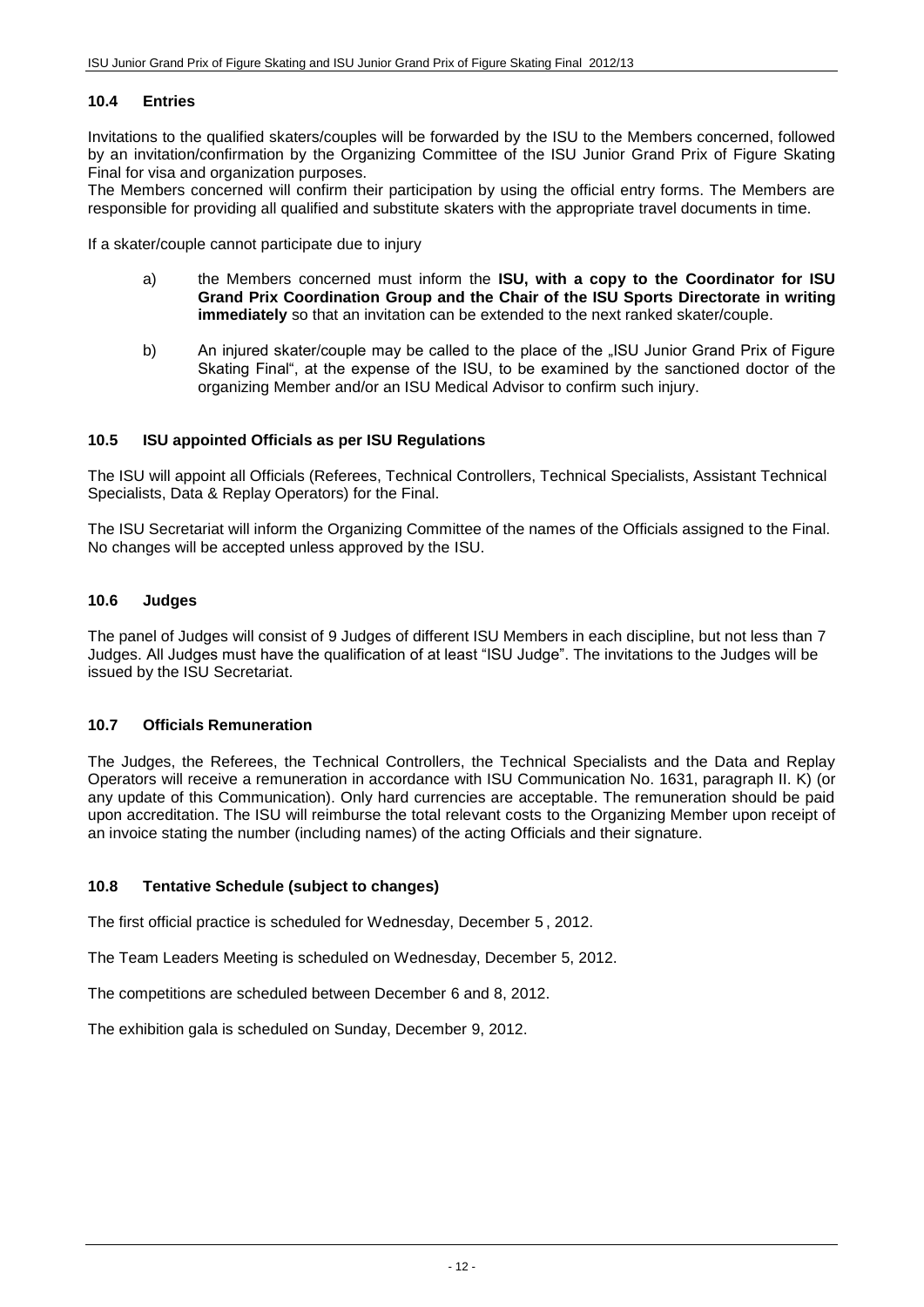#### **10.9 Expenses**

The Organizing Member will pay travel expenses for air-fare (economy rates) for all Competitors qualified for the ISU Junior Grand Prix of Figure Skating Final and the Judges from their domicile to Sochi and return. The nearest convenient airport is Sochi (airport code: AER).

ISU Members, who are going to make their own travel arrangements, will need the approval of the Organizing Committee. The Organizing Member will in general only reimburse the same price of air-tickets, which represents the rate, the Organizing Member can obtain.

The Organizing Member will pay room and board for all Junior Competitors, Judges and Referees and appointed Event Officials, from dinner the day prior to the first official practice until breakfast the day following the Gala Exhibition.

The ISU will pay travel expenses for air-fare (economy rates) for all Referees, Technical Controllers, Technical Specialists, and Data & Replay Operators.

#### **10.10 Insurance/Liability**

In accordance with Rule 119, it is the sole responsibility of each Member participating in ISU Events, to provide medical and accident insurance for their athletes, officials and all other members of the Member's team. Such insurance must assure full medical attendance and also the return of the ill or injured person to the home country by air transport or by other expeditious means. It is an internal matter of each ISU Member to decide the issue who shall pay the premium for such insurance.

The ISU assumes no responsibility for or liability with respect to bodily or personal injury or property damage incurred by Competitors and Officials.

#### **10.11 Replacements**

A qualified skater/couple for the ISU Junior Grand Prix of Figure Skating Final, unable to participate, will be replaced by the immediate following skater/couple based on the ranking order of points.

The first three substitute skaters/couples must imperatively stay on "stand-by" until Monday December 3, 2012, 12:00 (noon), local time in Sochi (RUS), as possible alternates. The necessary flight documents must be organized through the Members concerned.

#### **10.12 National Anthem**

The Organizing Committee asks all Members to bring a copy of their National Anthem on MD or CD.

#### **10.13 Anti-Doping**

Anti-Doping tests will be conducted in the ISU Junior Grand Prix of Figure Skating Final.

The Anti-Doping tests will be conducted in accordance with the current ISU Anti-Doping Rules & Procedures (ISU Communications No. 1650 and 1651 or any further updates of these Communications).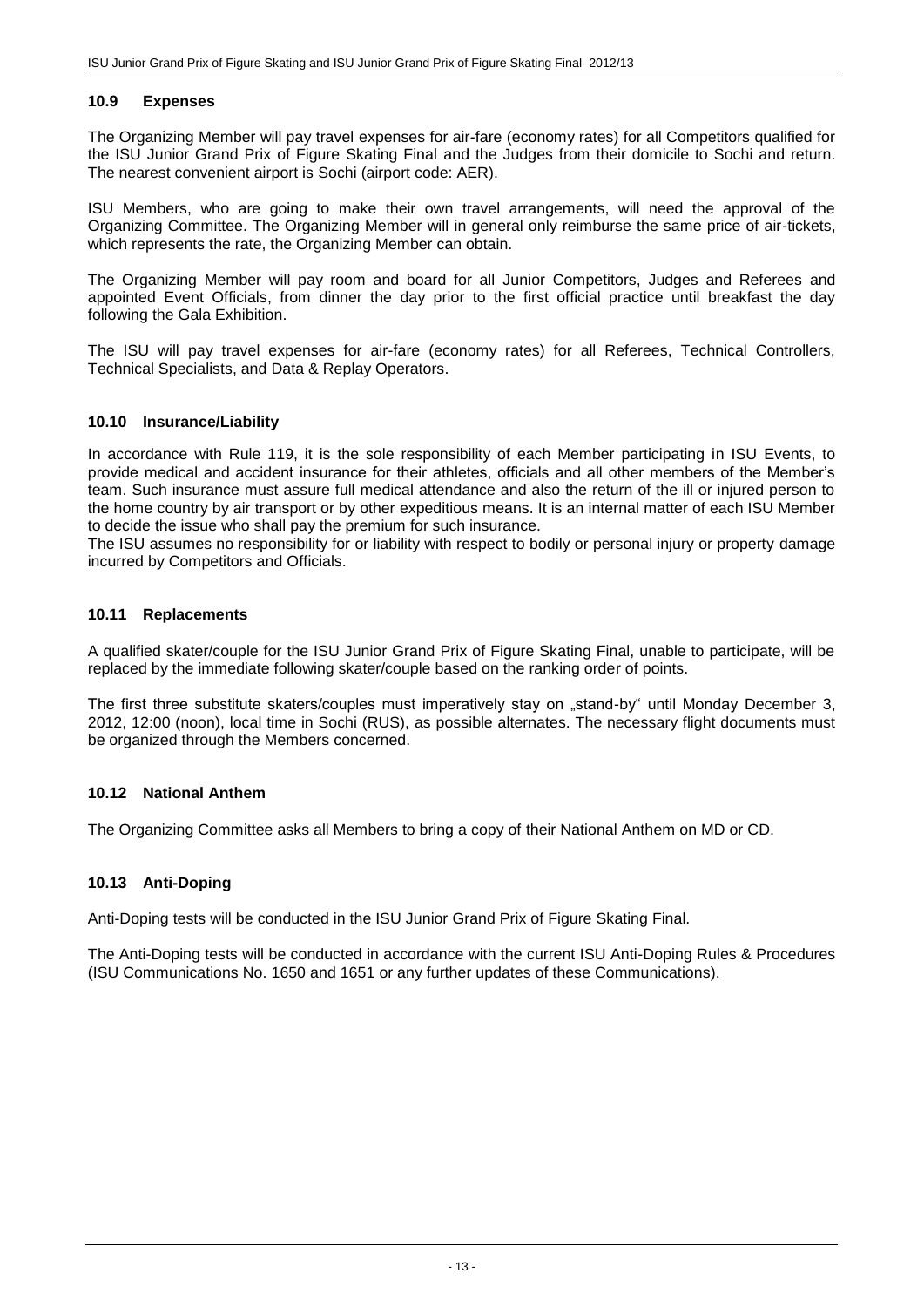#### **11. ORGANIZING STRUCTURE**

ISU Secretariat Mr. David M Dore<br>
Chemin de Primerose 2 (ISU Vice-Presider CH-1007 Lausanne 534 Buchanan Crescent fax:  $+41$  21 612 66 77 fax: fax:  $+41$  612 66 77 fax: fax:

#### **ISU Headquarters ISU Coordinator for the ISU Grand Prix Coordination Group**

ISU Vice-President Figure Skating Switzerland Gloucester, ON K1J 7V4, Canada phone: +1 613 749 6140<br>fax: +1 613 747 8222 e-mail: daviddore@sympatico.ca

#### **ISU Grand Prix Coordination Group (Junior and Senior series)**

Mr. David Dore, ISU Vice-President of Figure Skating & Coordinator ISU Grand Prix Coordination Group

Mr. Peter Krick, ISU Chair Sports Directorate Ms. Krisztina Regöczy, ISU Sports Director Figure Skating Mr. Mario Meinel, ISU Event Coordinator Ms. Rita Zonnekeyn, Member S&PTC Ms. Halina Gordon-Poltorak, Chair IDTC Ms. Patricia Mayor, ISU Sports Coordinator Figure Skating (Secretary)

#### **ISU Junior Grand Prix of Figure Skating Final Organizing Member**

Contact: The Figure Skating Federation of Russia Luzhnetskaia nab. 8 Moscow 119991, Russia phone: +7 495 637 04 56 +7 495 201 94 17 fax: +7 495 637 06 09 +7 495 201 94 16 e-mail: oxrlat@dol.ru

#### **14. INFORMATION**

For further information any queries should be addressed to:

ISU Secretariat Chemin de Primerose 2 CH-1007 Lausanne, Switzerland phone: +41 21 612 66 66 fax: +41 21 612 66 77 e-mail: entries@isu.ch

- or Peter Krick Chair Sports Directorate Am Schorn 38 D-82327 Tutzing, Germany phone: +49 8158 90 30 68 fax: +49 8158 928 650 e-mail: [peter.krick@eventint.com](mailto:peter.krick@eventint.com)
- or Mario Meinel ISU Event Coordinator Alter Weg 48 D-08267 Zwota, Germany fax: +49 3212 1250 252 e-mail: mario.meinel@mmevents.de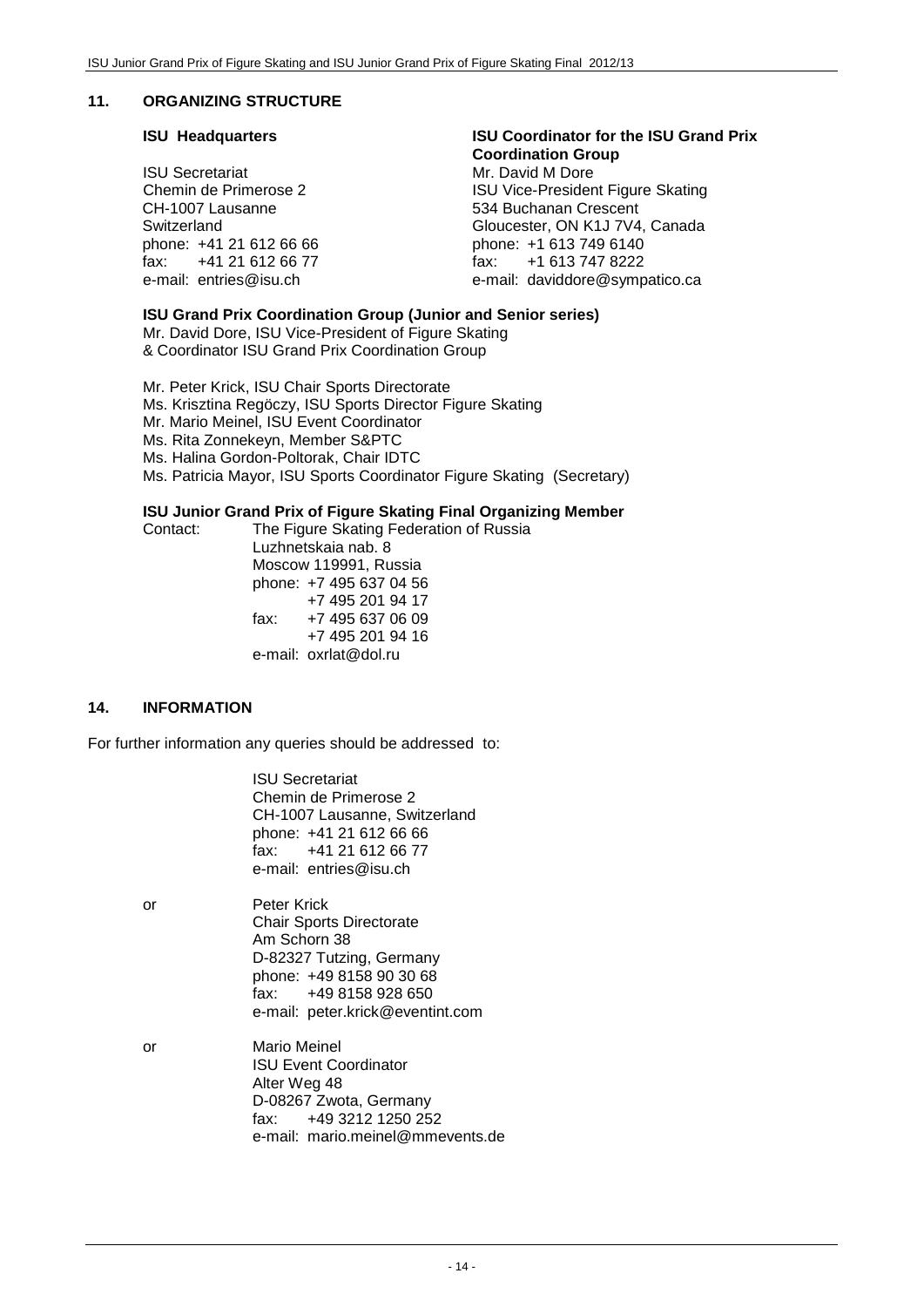#### **TABLE A - MEN**

|                       | Event           | <b>FRA</b> | <b>USA</b> | <b>AUT</b>      | <b>TUR</b>                        | <b>SLO</b> | <b>CRO</b> | <b>GER</b>        |
|-----------------------|-----------------|------------|------------|-----------------|-----------------------------------|------------|------------|-------------------|
| <b>Entry Criteria</b> |                 | 1st        | 2nd        | 3rd             | 4th                               | 5th        | 6th        | 7th               |
| a)                    | 1               | <b>CHN</b> | <b>CHN</b> | <b>CHN</b>      | <b>CHN</b>                        | <b>CHN</b> | <b>CHN</b> | <b>CHN</b>        |
| 2 entries in          | $\overline{2}$  | <b>USA</b> | <b>USA</b> | <b>USA</b>      | <b>USA</b>                        | <b>USA</b> | <b>USA</b> | <b>USA</b>        |
| 7 events              | 3               | KAZ        | KAZ        | KAZ             | KAZ                               | KAZ        | KAZ        | KAZ               |
| b)                    | $\overline{4}$  | <b>RUS</b> | RUS        | RUS             | <b>RUS</b>                        | <b>RUS</b> | <b>RUS</b> | <b>RUS</b>        |
| 1 entry in            | $\overline{5}$  | <b>JPN</b> | <b>JPN</b> | <b>JPN</b>      | <b>JPN</b>                        | <b>JPN</b> | <b>JPN</b> | <b>JPN</b>        |
| 7 events              | $\overline{6}$  | CAN        | CAN        | CAN             | CAN                               | CAN        | CAN        | CAN               |
|                       |                 |            |            |                 |                                   |            |            |                   |
| c)                    | $\overline{7}$  | <b>GER</b> | GER        | <b>GER</b>      |                                   | <b>GER</b> | <b>GER</b> | GER               |
| 1 entry in            | 8               | PHI        | PHI        | PHI             | PHI                               | PHI        | PHI        |                   |
| 6 events              | 9               | <b>BRA</b> | <b>BRA</b> |                 | <b>BRA</b>                        | <b>BRA</b> | <b>BRA</b> | <b>BRA</b>        |
|                       | 10              | <b>CZE</b> | <b>CZE</b> | CZE             | <b>CZE</b>                        |            | <b>CZE</b> | <b>CZE</b>        |
| d)                    | 11              |            | <b>KOR</b> | <b>KOR</b>      | <b>KOR</b>                        | <b>KOR</b> | <b>KOR</b> |                   |
| 1 entry in            | $\overline{12}$ | <b>GBR</b> | <b>GBR</b> |                 | <b>GBR</b>                        | <b>GBR</b> |            | <b>GBR</b>        |
| 5 events              | 13              | <b>ITA</b> |            | <b>ITA</b>      |                                   | <b>ITA</b> | <b>ITA</b> | <b>ITA</b>        |
|                       | 14              | FIN        | FIN        | FIN             |                                   |            | <b>FIN</b> | <b>FIN</b>        |
|                       | 15              |            | <b>AUS</b> |                 | <b>AUS</b>                        | <b>AUS</b> | <b>AUS</b> | <b>AUS</b>        |
|                       | 16              | <b>TPE</b> | <b>TPE</b> | <b>TPE</b>      |                                   | <b>TPE</b> | <b>TPE</b> |                   |
|                       | 17              | <b>SWE</b> |            | <b>SWE</b>      | <b>SWE</b>                        | SWE        | <b>SWE</b> |                   |
| e)                    | 18              | <b>UKR</b> | <b>UKR</b> |                 | <b>UKR</b>                        | <b>UKR</b> |            |                   |
| 1 entry in            | 19              |            |            | <b>ARM</b>      | ARM                               |            | <b>ARM</b> | <b>ARM</b>        |
| 4 events              | 20              | SUI        |            | <b>SUI</b>      | $\overline{\mathsf{S}\mathsf{U}}$ |            |            | SUI               |
|                       | 21              |            | POL        |                 | POL                               | <b>POL</b> |            | POL               |
|                       | $\overline{22}$ |            | <b>EST</b> | <b>EST</b>      |                                   | <b>EST</b> |            | <b>EST</b>        |
|                       | $\overline{23}$ | BLR        |            | BLR             | <b>BLR</b>                        |            | <b>BLR</b> |                   |
|                       | $\overline{24}$ | <b>ESP</b> | <b>ESP</b> |                 |                                   |            |            | <b>ESP</b>        |
| f)                    |                 |            |            |                 | <b>TUR</b>                        | <b>TUR</b> |            |                   |
| 1 entry in            | 25              |            |            |                 |                                   |            | TUR        |                   |
| 3 events              | 26              | <b>NED</b> |            | <b>NED</b>      |                                   |            |            | <b>NED</b>        |
|                       | 27              |            | <b>THA</b> | <b>THA</b>      |                                   |            | <b>THA</b> |                   |
|                       | 28              | LTU        |            | LTU             |                                   | LTU        |            |                   |
|                       | 29              |            | <b>MAS</b> |                 |                                   |            | <b>MAS</b> | MAS               |
|                       | $\overline{30}$ |            |            | GEO             | GEO                               |            |            | GEO               |
|                       | 31              | ROU        |            |                 | <b>ROU</b>                        | ROU        |            |                   |
|                       | $\overline{32}$ |            | <b>HKG</b> |                 | <b>HKG</b>                        |            | <b>HKG</b> |                   |
|                       | 33              |            |            | <b>AUT</b>      |                                   | <b>AUT</b> |            | <b>AUT</b>        |
| g)                    | 34              | <b>AND</b> |            |                 |                                   |            |            | AND               |
| 1 entry in            | 35              |            | ARG        |                 |                                   |            |            | ARG               |
| 2 events              | 36              | <b>AZE</b> |            |                 | AZE                               |            |            |                   |
|                       | $\overline{37}$ | <b>BEL</b> |            | <b>BEL</b>      |                                   |            |            |                   |
|                       | 38              |            |            |                 |                                   | <b>BIH</b> | <b>BIH</b> |                   |
|                       | 39              |            |            |                 | <b>BUL</b>                        |            | <b>BUL</b> |                   |
|                       | 40              |            |            | CRO             |                                   |            | CRO        |                   |
|                       | 41              | <b>CYP</b> |            |                 | <b>CYP</b>                        |            |            |                   |
|                       | $\overline{42}$ | <b>DEN</b> |            |                 |                                   |            | <b>DEN</b> |                   |
|                       | 43              |            |            | <b>PRK</b>      |                                   |            |            | <b>PRK</b>        |
|                       | 44              | <b>FRA</b> |            |                 |                                   | <b>FRA</b> |            |                   |
|                       | 45              |            |            |                 | <b>GRE</b>                        |            |            | GRE               |
|                       | 46              |            | <b>GRN</b> |                 | <b>GRN</b>                        |            |            |                   |
|                       | $\overline{47}$ |            |            | <b>HUN</b>      |                                   |            | <b>HUN</b> |                   |
|                       | 48              |            |            | ISL             |                                   |            | <b>ISL</b> |                   |
|                       | 49              |            | IND        |                 | <b>IND</b>                        |            |            |                   |
|                       | 50              |            | <b>IRL</b> |                 |                                   | <b>IRL</b> |            |                   |
|                       | 51              |            | <b>ISR</b> |                 | ISR.                              |            |            |                   |
|                       |                 |            |            |                 |                                   | LAT        |            |                   |
|                       | 52              | <b>LUX</b> |            |                 |                                   |            |            | LAT<br><b>LUX</b> |
|                       | 53              |            |            |                 |                                   |            |            |                   |
|                       | 54              |            | <b>MEX</b> |                 | <b>MEX</b>                        |            |            |                   |
|                       | 55              | <b>MON</b> |            |                 |                                   |            |            | <b>MON</b>        |
|                       | 56              |            | <b>MGL</b> |                 |                                   |            |            | <b>MGL</b>        |
|                       | 57              |            |            |                 |                                   | <b>MNE</b> | <b>MNE</b> |                   |
|                       | 58              | <b>MAR</b> |            |                 | <b>MAR</b>                        |            |            |                   |
|                       | 59              |            | <b>NZL</b> |                 |                                   |            |            | <b>NZL</b>        |
|                       | 60              | <b>NOR</b> |            | <b>NOR</b>      |                                   |            |            |                   |
|                       | 61              |            | <b>PUR</b> |                 |                                   |            | <b>PUR</b> |                   |
|                       | 62              |            |            |                 |                                   | <b>SRB</b> | <b>SRB</b> |                   |
|                       | 63              |            | SIN        |                 |                                   | SIN        |            |                   |
|                       | 64              |            |            | <b>SVK</b>      |                                   | <b>SVK</b> |            |                   |
|                       | 65              |            |            | <b>SLO</b>      |                                   | <b>SLO</b> |            |                   |
|                       | 66              |            |            | <b>RSA</b>      |                                   | <b>RSA</b> |            |                   |
|                       | 67              |            |            |                 | UZB                               |            | <b>UZB</b> |                   |
| <b>Nations</b>        |                 | 32         | 32         | $\overline{32}$ | 32                                | 32         | 32         | 31                |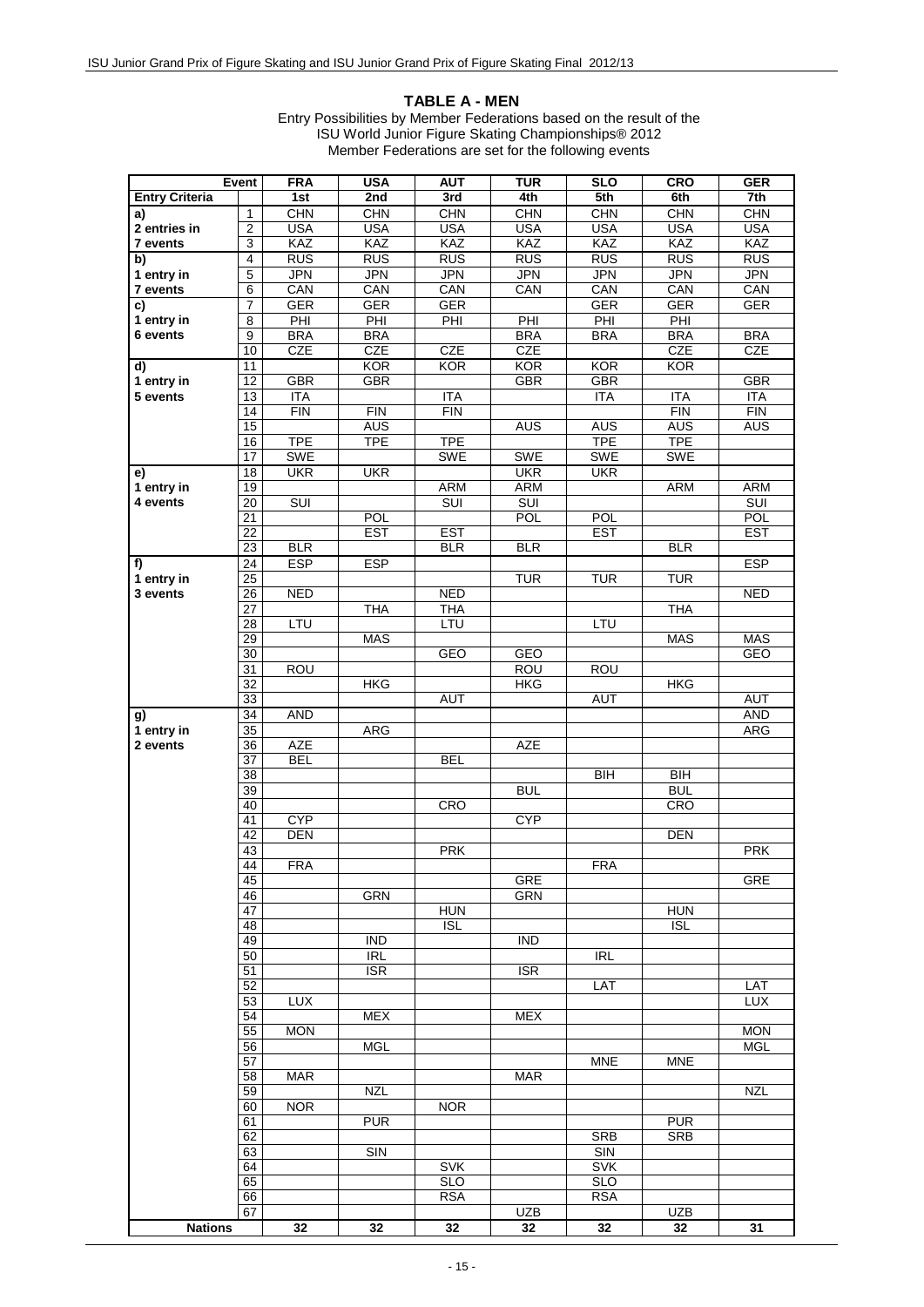#### **TABLE B - LADIES**

|                       | Event           | <b>FRA</b>              | <b>USA</b>              | <b>AUT</b>              | <b>TUR</b>              | <b>SLO</b> | <b>CRO</b> | <b>GER</b> |
|-----------------------|-----------------|-------------------------|-------------------------|-------------------------|-------------------------|------------|------------|------------|
| <b>Entry Criteria</b> |                 | 1st                     | 2nd                     | 3rd                     | 4th                     | 5th        | 6th        | 7th        |
| a)                    | 1               | RUS                     | <b>RUS</b>              | <b>RUS</b>              | <b>RUS</b>              | <b>RUS</b> | <b>RUS</b> | <b>RUS</b> |
| 2 entries in          | 2               | <b>USA</b>              | <b>USA</b>              | <b>USA</b>              | <b>USA</b>              | <b>USA</b> | <b>USA</b> | <b>USA</b> |
| 7 events              | 3               | <b>JPN</b>              | <b>JPN</b>              | <b>JPN</b>              | <b>JPN</b>              | <b>JPN</b> | <b>JPN</b> | <b>JPN</b> |
| b)                    | $\overline{4}$  | <b>CHN</b>              | <b>CHN</b>              | <b>CHN</b>              | <b>CHN</b>              | <b>CHN</b> | <b>CHN</b> | <b>CHN</b> |
| 1 entry in            | 5               | <b>KOR</b>              | <b>KOR</b>              | <b>KOR</b>              | <b>KOR</b>              | <b>KOR</b> | <b>KOR</b> | <b>KOR</b> |
| 7 events              | 6               | <b>SWE</b>              | <b>SWE</b>              | <b>SWE</b>              | <b>SWE</b>              | <b>SWE</b> | <b>SWE</b> | <b>SWE</b> |
|                       |                 |                         |                         |                         |                         |            |            |            |
| c)                    | $\overline{7}$  | CAN                     | CAN                     | CAN                     |                         | CAN        | CAN        | CAN        |
| 1 entry in            | 8               | <b>EST</b>              | <b>EST</b>              | <b>EST</b>              | <b>EST</b>              | <b>EST</b> |            | <b>EST</b> |
| 6 events              | 9               | <b>SVK</b>              | <b>SVK</b>              | <b>SVK</b>              |                         | <b>SVK</b> | <b>SVK</b> | <b>SVK</b> |
|                       | 10              | <b>BRA</b>              | <b>BRA</b>              |                         | <b>BRA</b>              | <b>BRA</b> | <b>BRA</b> | <b>BRA</b> |
| d)                    | 11              | $\overline{\text{SLO}}$ |                         | <b>SLO</b>              | SLO                     | <b>SLO</b> | SLO        |            |
| 1 entry in            | $\overline{12}$ | <b>ITA</b>              |                         | <b>ITA</b>              |                         | <b>ITA</b> | <b>ITA</b> | <b>ITA</b> |
| 5 events              | 13              | FIN                     | <b>FIN</b>              | FIN                     | <b>FIN</b>              |            |            | FIN        |
|                       | 14              | LAT                     |                         | LAT                     | LAT                     | LAT        | LAT        |            |
|                       | 15              |                         | <b>CZE</b>              | <b>CZE</b>              | <b>CZE</b>              |            | <b>CZE</b> | <b>CZE</b> |
|                       | 16              | SUI                     | $\overline{\text{SUI}}$ | $\overline{\text{SUI}}$ | $\overline{\text{SUI}}$ |            | SUI        |            |
|                       | 17              | AUT                     |                         | <b>AUT</b>              |                         | <b>AUT</b> | <b>AUT</b> | AUT        |
|                       | 18              | <b>NOR</b>              |                         | <b>NOR</b>              | <b>NOR</b>              |            |            | <b>NOR</b> |
| e)                    |                 | <b>DEN</b>              |                         |                         |                         |            | <b>DEN</b> |            |
| 1 entry in            | 19              |                         | <b>DEN</b>              |                         | <b>DEN</b>              |            |            |            |
| 4 events              | 20              | <b>FRA</b>              |                         |                         | <b>FRA</b>              | <b>FRA</b> |            | <b>FRA</b> |
|                       | 21              | <b>GER</b>              |                         | <b>GER</b>              |                         | <b>GER</b> |            | <b>GER</b> |
|                       | 22              |                         | AUS                     |                         | <b>AUS</b>              | <b>AUS</b> | AUS        |            |
|                       | $\overline{23}$ | <b>BEL</b>              | <b>BEL</b>              | <b>BEL</b>              |                         | <b>BEL</b> |            |            |
| f)                    | 24              | LTU                     |                         | LTU                     |                         | LTU        |            |            |
| 1 entry in            | 25              | <b>BLR</b>              |                         |                         | <b>BLR</b>              |            | <b>BLR</b> |            |
| 3 events              | 26              |                         | POL                     |                         | POL                     |            |            | POL        |
|                       | 27              |                         |                         |                         | <b>TUR</b>              | <b>TUR</b> | <b>TUR</b> |            |
|                       | 28              |                         | <b>ISR</b>              |                         | <b>ISR</b>              |            | <b>ISR</b> |            |
|                       | 29              |                         |                         |                         | <b>GBR</b>              | <b>GBR</b> |            | <b>GBR</b> |
|                       | 30              | <b>ESP</b>              | <b>ESP</b>              |                         |                         |            |            | <b>ESP</b> |
|                       | 31              |                         | <b>THA</b>              | <b>THA</b>              |                         |            | <b>THA</b> |            |
|                       | $\overline{32}$ |                         | <b>GRN</b>              |                         | <b>GRN</b>              |            | <b>GRN</b> |            |
|                       | 33              |                         |                         | <b>SRB</b>              |                         | <b>SRB</b> | <b>SRB</b> |            |
|                       | 34              | <b>NED</b>              |                         | <b>NED</b>              |                         |            |            | <b>NED</b> |
|                       | $\overline{35}$ |                         |                         |                         | <b>GRE</b>              |            | <b>GRE</b> | <b>GRE</b> |
|                       |                 |                         |                         |                         |                         |            |            |            |
|                       | 36              | <b>UKR</b>              |                         | <b>UKR</b>              | <b>UKR</b>              |            |            |            |
|                       | $\overline{37}$ |                         |                         | KAZ                     |                         | KAZ        | <b>KAZ</b> |            |
|                       | 38              |                         |                         |                         | <b>BUL</b>              |            | <b>BUL</b> | <b>BUL</b> |
|                       | $\overline{39}$ |                         | <b>MEX</b>              |                         | <b>MEX</b>              |            |            | <b>MEX</b> |
|                       | 40              |                         | <b>TPE</b>              | <b>TPE</b>              |                         | <b>TPE</b> |            |            |
|                       | 41              |                         | <b>NZL</b>              | <b>NZL</b>              |                         |            |            | <b>NZL</b> |
|                       | 42              | ROU                     |                         |                         | <b>ROU</b>              | <b>ROU</b> |            |            |
|                       | 43              |                         | SIN                     |                         |                         | SIN        | SIN        |            |
|                       | $\overline{44}$ |                         |                         | <b>HUN</b>              |                         | <b>HUN</b> | <b>HUN</b> |            |
|                       | 45              | <b>MGL</b>              | <b>MGL</b>              |                         |                         |            |            | <b>MGL</b> |
|                       | 46              |                         |                         | CRO                     |                         | <b>CRO</b> | CRO        |            |
| g)                    | 47              | AND                     |                         |                         |                         |            |            | AND        |
| 1 entry in            | 48              |                         | <b>ARG</b>              |                         |                         |            |            | <b>ARG</b> |
| 2 events              | 49              |                         |                         | ARM                     | ARM                     |            |            |            |
|                       | 50              | <b>AZE</b>              |                         |                         | <b>AZE</b>              |            |            |            |
|                       | 51              |                         |                         |                         |                         | <b>BIH</b> | BIH        |            |
|                       | 52              | <b>CYP</b>              |                         |                         | <b>CYP</b>              |            |            |            |
|                       | 53              |                         |                         | <b>PRK</b>              |                         |            |            | <b>PRK</b> |
|                       | $\overline{54}$ |                         |                         | GEO                     |                         |            |            | GEO        |
|                       | $\overline{55}$ |                         | <b>HKG</b>              |                         |                         | HKG        |            |            |
|                       |                 |                         |                         |                         |                         |            |            |            |
|                       | 56              |                         |                         | <b>ISL</b>              |                         |            |            | <b>ISL</b> |
|                       | 57              |                         | <b>IND</b>              |                         | <b>IND</b>              |            |            |            |
|                       | 58              |                         | <b>IRL</b>              |                         |                         | <b>IRL</b> |            |            |
|                       | 59              | <b>LUX</b>              |                         |                         |                         |            |            | <b>LUX</b> |
|                       | 60              |                         | <b>MAS</b>              |                         |                         |            | <b>MAS</b> |            |
|                       | 61              | <b>MON</b>              |                         |                         |                         |            |            | <b>MON</b> |
|                       | 62              |                         |                         |                         |                         | <b>MNE</b> | <b>MNE</b> |            |
|                       | 63              | <b>MAR</b>              |                         |                         | <b>MAR</b>              |            |            |            |
|                       | 64              |                         | PHI                     |                         |                         | PHI        |            |            |
|                       | 65              |                         | <b>PUR</b>              |                         |                         |            | <b>PUR</b> |            |
|                       | 66              |                         |                         | <b>RSA</b>              |                         | <b>RSA</b> |            |            |
|                       | 67              |                         |                         |                         | <b>UZB</b>              |            | <b>UZB</b> |            |
| <b>Nations</b>        |                 | 34                      | 33                      | 34                      | 34                      | 34         | 34         | 33         |
|                       |                 |                         |                         |                         |                         |            |            |            |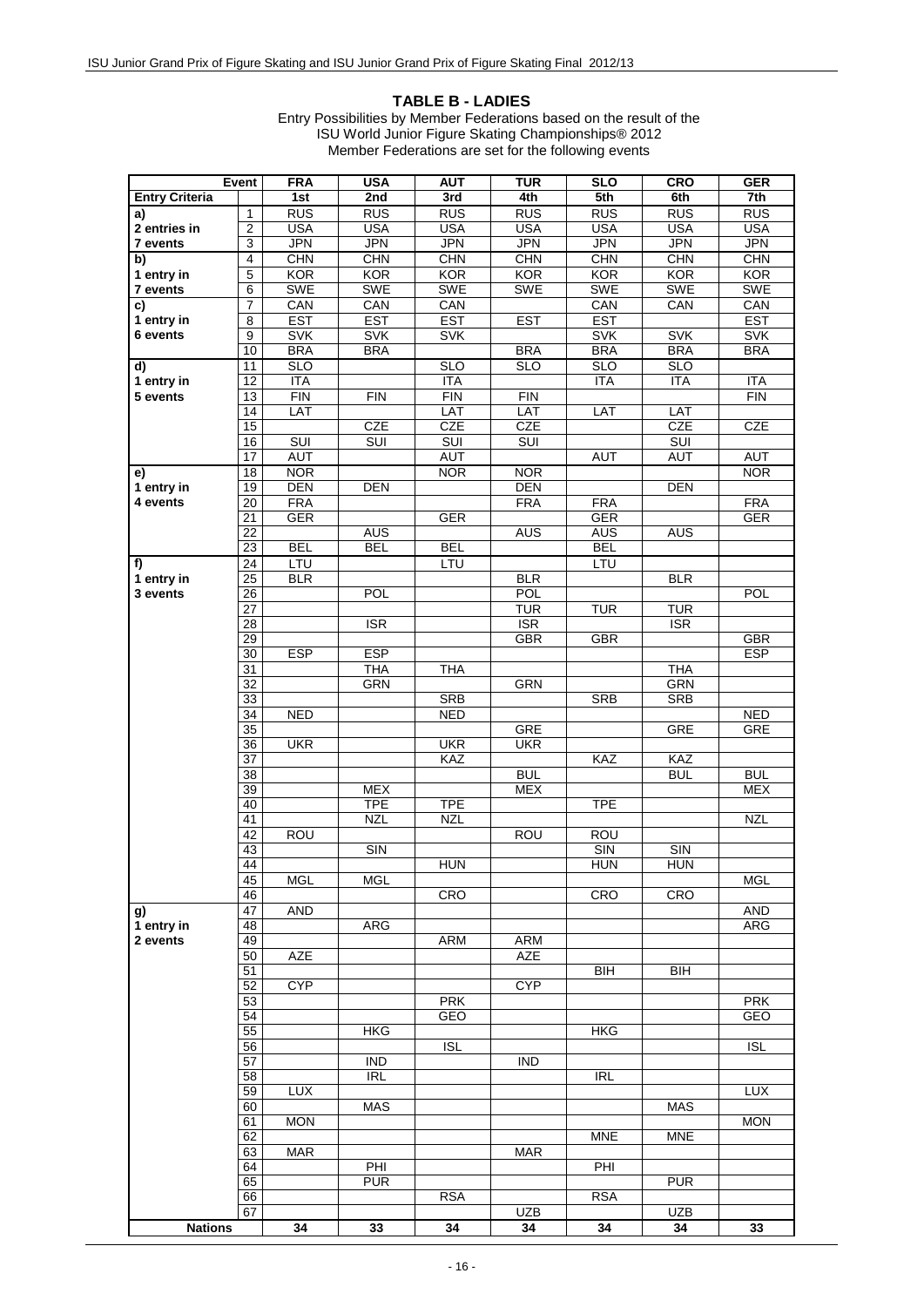#### **TABLE C - PAIRS**

|                       | Event                   | <b>FRA</b> | <b>USA</b>              | <b>AUT</b> | <b>TUR</b> | <b>SLO</b> | CRO              | <b>GER</b>              |
|-----------------------|-------------------------|------------|-------------------------|------------|------------|------------|------------------|-------------------------|
| <b>Entry Criteria</b> |                         | 1st        | 2nd                     | 3rd        | 4th        | 5th        | 6th              | 7th                     |
| a)                    | 1                       |            | <b>CHN</b>              | <b>CHN</b> |            |            | <b>CHN</b>       | <b>CHN</b>              |
| 3 entries in          | $\overline{2}$          |            | <b>RUS</b>              | RUS        |            |            | RUS              | <b>RUS</b>              |
| 4 events              | 3                       |            | <b>USA</b>              | <b>USA</b> |            |            | <b>USA</b>       | USA                     |
|                       | $\overline{4}$          |            | CAN                     | CAN        |            |            | CAN              | CAN                     |
|                       |                         |            |                         |            |            |            |                  |                         |
| b)                    | 5                       |            | <b>POL</b>              | POL        |            |            | <b>POL</b>       | <b>POL</b>              |
| 2 entries in          | 6                       |            | <b>UKR</b>              | <b>UKR</b> |            |            | <b>UKR</b>       | <b>UKR</b>              |
| 4 events              | $\overline{7}$          |            | <b>AUT</b>              | AUT        |            |            | AUT              | AUT                     |
|                       | $\overline{\mathbf{8}}$ |            | <b>FRA</b>              | <b>FRA</b> |            |            | <b>FRA</b>       | <b>FRA</b>              |
| C)                    | 9                       |            | <b>NED</b>              | <b>NED</b> |            |            | <b>NED</b>       | <b>NED</b>              |
| 1 entry in            | 10                      |            | ITA                     | ITA        |            |            | <b>ITA</b>       | <b>ITA</b>              |
| 4 events              | 11                      |            | <b>BLR</b>              | <b>BLR</b> |            |            | <b>BLR</b>       | <b>BLR</b>              |
|                       | 12                      |            | <b>ESP</b>              | ESP        |            |            | <b>ESP</b>       | <b>ESP</b>              |
|                       |                         |            |                         |            |            |            |                  |                         |
|                       | 13                      |            | AUS                     | AUS        |            |            | AUS              | AUS                     |
|                       | 14                      |            | GER                     | GER        |            |            | GER              | GER                     |
|                       | 15                      |            | <b>BUL</b>              | <b>BUL</b> |            |            | <b>BUL</b>       | <b>BUL</b>              |
| d)                    | 16                      |            | AND                     | AND        |            |            |                  | <b>AND</b>              |
| 1 entry in            | 17                      |            | ARG                     | ARG        |            |            | ARG              |                         |
| 3 events              | 18                      |            |                         | ARM        |            |            | ARM              | ARM                     |
|                       | 19                      |            | AZE                     |            |            |            | AZE              | <b>AZE</b>              |
|                       |                         |            |                         |            |            |            |                  |                         |
|                       | 20                      |            | <b>BEL</b>              | <b>BEL</b> |            |            | <b>BEL</b>       |                         |
|                       | $\overline{21}$         |            |                         | BIH        |            |            | BIH              | BIH                     |
|                       | $\overline{22}$         |            | <b>BRA</b>              |            |            |            | <b>BRA</b>       | <b>BRA</b>              |
|                       | 23                      |            | <b>TPE</b>              | <b>TPE</b> |            |            | <b>TPE</b>       |                         |
|                       | 24                      |            |                         | CRO        |            |            | <b>CRO</b>       | <b>CRO</b>              |
|                       | 25                      |            | <b>CYP</b>              |            |            |            | <b>CYP</b>       | <b>CYP</b>              |
|                       | $\overline{26}$         |            |                         | <b>CZE</b> |            |            | <b>CZE</b>       | <b>CZE</b>              |
|                       | 27                      |            | <b>DEN</b>              | DEN        |            |            | <b>DEN</b>       |                         |
|                       | 28                      |            | <b>PRK</b>              | <b>PRK</b> |            |            |                  | <b>PRK</b>              |
|                       |                         |            |                         |            |            |            |                  |                         |
|                       | 29                      |            |                         | <b>EST</b> |            |            | <b>EST</b>       | <b>EST</b>              |
|                       | 30                      |            | <b>FIN</b>              |            |            |            | <b>FIN</b>       | <b>FIN</b>              |
|                       | $\overline{31}$         |            | GEO                     | GEO        |            |            |                  | GEO                     |
|                       | $\overline{32}$         |            | GBR                     | GBR        |            |            | GBR              |                         |
|                       | 33                      |            |                         | GRE        |            |            | GRE              | <b>GRE</b>              |
|                       | $\overline{34}$         |            | <b>GRN</b>              |            |            |            | GRN              | <b>GRN</b>              |
|                       | 35                      |            | <b>HKG</b>              | HKG        |            |            |                  | <b>HKG</b>              |
|                       | 36                      |            | <b>HUN</b>              | <b>HUN</b> |            |            | <b>HUN</b>       |                         |
|                       | $\overline{37}$         |            | $\overline{\text{ISL}}$ |            |            |            | $\overline{ISL}$ | $\overline{\text{ISL}}$ |
|                       |                         |            |                         | <b>IND</b> |            |            | <b>IND</b>       |                         |
|                       | 38                      |            |                         |            |            |            |                  | <b>IND</b>              |
|                       | 39                      |            | <b>IRL</b>              | <b>IRL</b> |            |            |                  | <b>IRL</b>              |
|                       | 40                      |            | <b>ISR</b>              | <b>ISR</b> |            |            | <b>ISR</b>       |                         |
|                       | 41                      |            | <b>JPN</b>              | JPN        |            |            |                  | <b>JPN</b>              |
|                       | 42                      |            | KAZ                     |            |            |            | KAZ              | KAZ                     |
|                       | 43                      |            | LAT                     | LAT        |            |            |                  | LAT                     |
|                       | 44                      |            | LTU                     | LTU        |            |            | LTU              |                         |
|                       | 45                      |            |                         | LUX        |            |            | <b>LUX</b>       | LUX                     |
|                       | 46                      |            | <b>MAS</b>              |            |            |            | <b>MAS</b>       | MAS                     |
|                       | 47                      |            | <b>MEX</b>              | <b>MEX</b> |            |            |                  | <b>MEX</b>              |
|                       |                         |            | <b>MON</b>              | <b>MON</b> |            |            |                  |                         |
|                       | 48                      |            |                         |            |            |            | <b>MON</b>       |                         |
|                       | 49                      |            |                         | <b>MGL</b> |            |            | <b>MGL</b>       | <b>MGL</b>              |
|                       | 50                      |            | <b>MNE</b>              |            |            |            | <b>MNE</b>       | <b>MNE</b>              |
|                       | 51                      |            | <b>MAR</b>              | <b>MAR</b> |            |            |                  | <b>MAR</b>              |
|                       | 52                      |            | <b>NZL</b>              | <b>NZL</b> |            |            | <b>NZL</b>       |                         |
|                       | 53                      |            |                         | <b>NOR</b> |            |            | <b>NOR</b>       | <b>NOR</b>              |
|                       | 54                      |            | PHI                     |            |            |            | PHI              | PHI                     |
|                       | 55                      |            | <b>PUR</b>              | <b>PUR</b> |            |            |                  | <b>PUR</b>              |
|                       | 56                      |            | <b>KOR</b>              | <b>KOR</b> |            |            | <b>KOR</b>       |                         |
|                       |                         |            |                         |            |            |            |                  |                         |
|                       | 57                      |            |                         | <b>ROU</b> |            |            | <b>ROU</b>       | ROU                     |
|                       | 58                      |            | <b>SRB</b>              |            |            |            | <b>SRB</b>       | SRB                     |
|                       | 59                      |            | SIN                     | SIN        |            |            |                  | SIN                     |
|                       | 60                      |            | <b>SVK</b>              | <b>SVK</b> |            |            | <b>SVK</b>       |                         |
|                       | 61                      |            |                         | <b>SLO</b> |            |            | <b>SLO</b>       | <b>SLO</b>              |
|                       | 62                      |            | <b>RSA</b>              |            |            |            | <b>RSA</b>       | <b>RSA</b>              |
|                       | 63                      |            | <b>SWE</b>              | <b>SWE</b> |            |            |                  | <b>SWE</b>              |
|                       |                         |            |                         |            |            |            |                  |                         |
|                       | 64                      |            | <b>SUI</b>              | SUI        |            |            | SUI              |                         |
|                       | 65                      |            |                         | <b>THA</b> |            |            | <b>THA</b>       | THA                     |
|                       | 66                      |            | <b>TUR</b>              |            |            |            | <b>TUR</b>       | <b>TUR</b>              |
|                       | 67                      |            | UZB                     | <b>UZB</b> |            |            |                  | <b>UZB</b>              |
| <b>Nations</b>        |                         |            | 54                      | 54         |            |            | 54               | 54                      |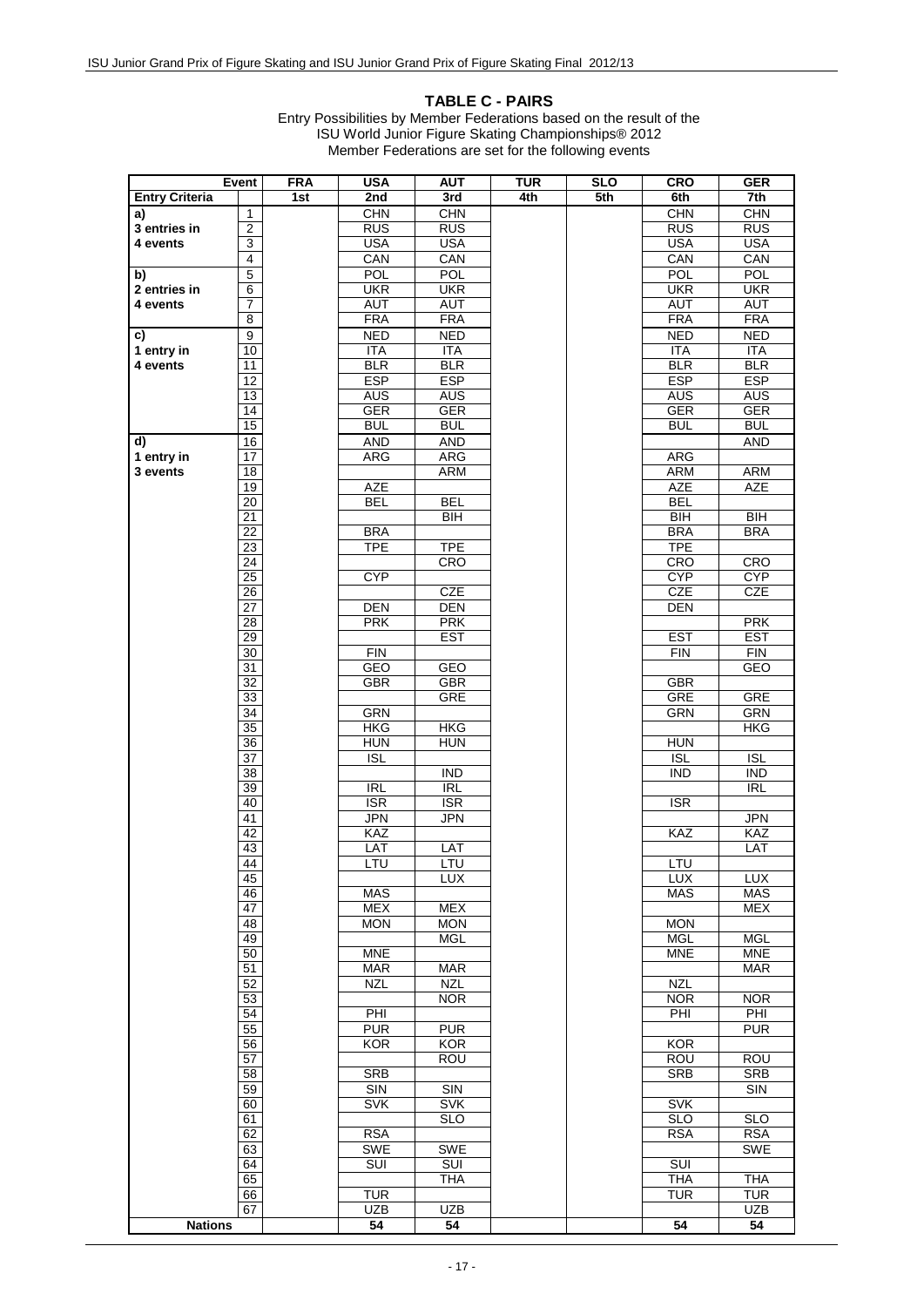#### **TABLE D – ICE DANCE**

|                       | Event           | <b>FRA</b>              | <b>USA</b>       | <b>AUT</b>              | <b>TUR</b> | <b>SLO</b>              | <b>CRO</b>      | <b>GER</b> |
|-----------------------|-----------------|-------------------------|------------------|-------------------------|------------|-------------------------|-----------------|------------|
| <b>Entry Criteria</b> |                 | 1st                     | 2nd              | 3rd                     | 4th        | 5th                     | 6th             | 7th        |
| a)                    | 1               | <b>RUS</b>              | <b>RUS</b>       | <b>RUS</b>              | <b>RUS</b> | <b>RUS</b>              | <b>RUS</b>      | <b>RUS</b> |
| 2 entries in          | $\overline{2}$  | <b>USA</b>              | <b>USA</b>       | <b>USA</b>              | <b>USA</b> | <b>USA</b>              | <b>USA</b>      | <b>USA</b> |
| 7 events              | 3               | <b>FRA</b>              | <b>FRA</b>       | <b>FRA</b>              | <b>FRA</b> | <b>FRA</b>              | <b>FRA</b>      | <b>FRA</b> |
| b)                    | $\overline{4}$  | CAN                     | CAN              | CAN                     | CAN        | CAN                     | CAN             | CAN        |
| 1 entry in            | $\overline{5}$  | <b>UKR</b>              | <b>UKR</b>       | <b>UKR</b>              | <b>UKR</b> | <b>UKR</b>              | <b>UKR</b>      | <b>UKR</b> |
| 7 events              |                 |                         |                  |                         |            |                         |                 | <b>GER</b> |
|                       | $\overline{6}$  | GER                     | <b>GER</b>       | <b>GER</b>              | <b>GER</b> | <b>GER</b>              | <b>GER</b>      |            |
| c)                    | $\overline{7}$  | <b>ITA</b>              | <b>ITA</b>       | ITA                     | <b>ITA</b> | <b>ITA</b>              | <b>ITA</b>      |            |
| 1 entry in            | 8               | <b>EST</b>              |                  | <b>EST</b>              | <b>EST</b> | <b>EST</b>              | <b>EST</b>      | <b>EST</b> |
| 6 events              | 9               | <b>UZB</b>              | <b>UZB</b>       |                         | <b>UZB</b> | <b>UZB</b>              | <b>UZB</b>      | UZB        |
|                       | 10              | LAT                     | <b>LAT</b>       | LAT                     |            | LAT                     | LAT             | LAT        |
| d)                    | 11              |                         | CHN              | <b>CHN</b>              | CHN        | <b>CHN</b>              |                 | CHN        |
| 1 entry in            | $\overline{12}$ | FIN                     | FIN              |                         | FIN        |                         | FIN             | <b>FIN</b> |
| 5 events              | 13              | <b>GBR</b>              | <b>GBR</b>       | <b>GBR</b>              |            | <b>GBR</b>              | <b>GBR</b>      |            |
|                       |                 |                         |                  |                         |            |                         |                 |            |
|                       | 14              |                         | <b>TUR</b>       | <b>TUR</b>              | <b>TUR</b> |                         | <b>TUR</b>      | <b>TUR</b> |
|                       | 15              | BLR                     |                  | BLR                     | BLR        | BLR                     |                 | BLR        |
| e)                    | 16              | <b>CZE</b>              |                  | <b>CZE</b>              |            | <b>CZE</b>              |                 | <b>CZE</b> |
| 1 entry in            | 17              | KAZ                     | KAZ              |                         |            | KAZ                     | KAZ             |            |
| 4 events              | 18              | <b>ESP</b>              | <b>ESP</b>       |                         | <b>ESP</b> |                         | <b>ESP</b>      |            |
|                       | 19              | $\overline{\text{SUI}}$ |                  | <b>SUI</b>              |            | $\overline{\text{SUI}}$ |                 | SUI        |
| f)                    | 20              |                         | <b>ISR</b>       |                         | <b>ISR</b> |                         | <b>ISR</b>      |            |
| 1 entry in            | 21              | POL                     |                  | POL                     |            |                         |                 | <b>POL</b> |
|                       |                 |                         |                  |                         |            |                         |                 |            |
| 3 events              | $\overline{22}$ |                         | <b>DEN</b>       |                         | <b>DEN</b> |                         | <b>DEN</b>      |            |
|                       | 23              |                         |                  | <b>HUN</b>              |            | <b>HUN</b>              | <b>HUN</b>      |            |
|                       | $\overline{24}$ |                         |                  | <b>NZL</b>              | <b>NZL</b> |                         |                 | <b>NZL</b> |
|                       | $\overline{25}$ |                         | <b>AUS</b>       |                         | <b>AUS</b> |                         |                 | <b>AUS</b> |
| g)                    | 26              |                         |                  | <b>AND</b>              |            |                         |                 | AND        |
| 1 entry in            | $\overline{27}$ |                         | <b>ARG</b>       |                         | <b>ARG</b> |                         |                 |            |
| 2 events              | 28              | <b>ARM</b>              |                  |                         |            |                         | ARM             |            |
|                       | $\overline{29}$ |                         |                  | <b>AUT</b>              |            | <b>AUT</b>              |                 |            |
|                       |                 |                         |                  |                         |            |                         |                 |            |
|                       | $\overline{30}$ |                         |                  |                         |            | <b>AZE</b>              |                 | <b>AZE</b> |
|                       | 31              | <b>BEL</b>              |                  |                         | <b>BEL</b> |                         |                 |            |
|                       | $\overline{32}$ |                         |                  |                         |            | $\overline{BH}$         | B <sub>II</sub> |            |
|                       | 33              |                         | <b>BRA</b>       |                         | <b>BRA</b> |                         |                 |            |
|                       | 34              |                         |                  |                         | <b>BUL</b> |                         | <b>BUL</b>      |            |
|                       | $\overline{35}$ |                         | <b>TPE</b>       |                         |            | <b>TPE</b>              |                 |            |
|                       | 36              |                         |                  | CRO                     |            |                         | CRO             |            |
|                       | $\overline{37}$ | <b>CYP</b>              |                  |                         | <b>CYP</b> |                         |                 |            |
|                       | 38              |                         |                  | <b>PRK</b>              |            |                         |                 | <b>PRK</b> |
|                       | 39              | GEO                     |                  |                         | GEO        |                         |                 |            |
|                       |                 |                         |                  |                         |            |                         |                 |            |
|                       | 40              |                         |                  |                         | GRE        |                         | <b>GRE</b>      |            |
|                       | 41              |                         | <b>GRN</b>       |                         |            | GRN                     |                 |            |
|                       | 42              |                         | <b>HKG</b>       |                         |            |                         |                 | <b>HKG</b> |
|                       | 43              | $\overline{\text{ISL}}$ |                  |                         |            | $\overline{\text{ISL}}$ |                 |            |
|                       | 44              |                         | $\overline{IND}$ | $\overline{\text{IND}}$ |            |                         |                 |            |
|                       | 45              |                         | <b>IRL</b>       |                         |            |                         |                 | <b>IRL</b> |
|                       | 46              |                         |                  | <b>JPN</b>              |            |                         |                 | <b>JPN</b> |
|                       | $\overline{47}$ | LTU                     |                  |                         |            |                         | LTU             |            |
|                       | 48              | <b>LUX</b>              |                  |                         |            | <b>LUX</b>              |                 |            |
|                       | 49              |                         |                  | MAS                     |            |                         |                 | <b>MAS</b> |
|                       | 50              |                         | <b>MEX</b>       |                         | <b>MEX</b> |                         |                 |            |
|                       |                 |                         |                  |                         |            |                         |                 |            |
|                       | 51              | <b>MON</b>              |                  |                         |            |                         |                 | <b>MON</b> |
|                       | 52              | <b>MGL</b>              |                  |                         |            | MGL                     |                 |            |
|                       | 53              |                         |                  |                         |            | <b>MNE</b>              | <b>MNE</b>      |            |
|                       | 54              | <b>MAR</b>              |                  |                         | <b>MAR</b> |                         |                 |            |
|                       | 55              |                         |                  | <b>NED</b>              |            |                         | <b>NED</b>      |            |
|                       | 56              |                         |                  | <b>NOR</b>              |            |                         |                 | <b>NOR</b> |
|                       | 57              |                         | PHI              |                         |            |                         |                 | PHI        |
|                       | 58              |                         | <b>PUR</b>       |                         | <b>PUR</b> |                         |                 |            |
|                       | 59              |                         |                  | <b>KOR</b>              |            |                         | <b>KOR</b>      |            |
|                       | 60              |                         |                  |                         | ROU        |                         | <b>ROU</b>      |            |
|                       | 61              |                         |                  |                         |            | <b>SRB</b>              | <b>SRB</b>      |            |
|                       |                 |                         |                  |                         |            |                         |                 |            |
|                       | 62              | SIN                     |                  |                         |            |                         |                 | SIN        |
|                       | 63              |                         |                  | <b>SVK</b>              |            | <b>SVK</b>              |                 |            |
|                       | 64              |                         |                  | <b>SLO</b>              |            | <b>SLO</b>              |                 |            |
|                       | 65              |                         | <b>RSA</b>       |                         | <b>RSA</b> |                         |                 |            |
|                       | 66              | <b>SWE</b>              |                  |                         |            |                         | <b>SWE</b>      |            |
|                       | 67              |                         | <b>THA</b>       |                         |            |                         |                 | THA        |
| <b>Nations</b>        |                 | 30                      | 30               | 30                      | 30         | 29                      | 30              | 30         |
|                       |                 |                         |                  |                         |            |                         |                 |            |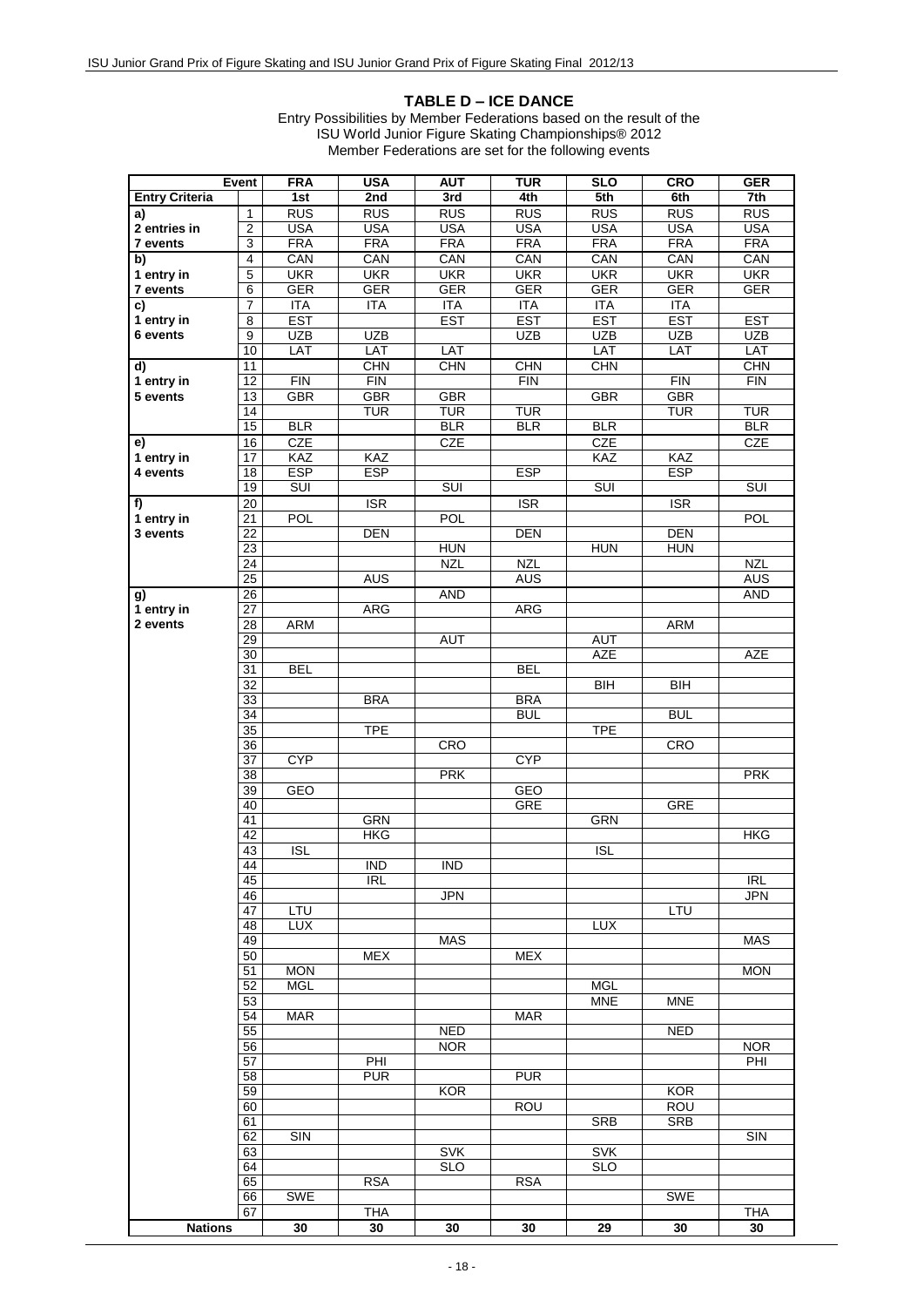#### **ANNEX 1st event Courchevel / FRA LIST OF MAXIMUM SKATERS PER ISU MEMBER**

|                          |            | MEN                       | <b>LADIES</b>             | <b>DANCE</b>             |
|--------------------------|------------|---------------------------|---------------------------|--------------------------|
| Andorra                  | <b>AND</b> | 1                         | 1                         |                          |
| Argentina                | <b>ARG</b> | $\ddot{ }$                | $\ddot{\phantom{0}}$      | $\tilde{\phantom{a}}$    |
| Armenia                  | <b>ARM</b> | $\sim$                    | $\sim$                    | 1                        |
| Australia                | <b>AUS</b> | $\tilde{}$                | $\tilde{}$                | $\tilde{}$               |
| Austria                  | <b>AUT</b> | $\tilde{\phantom{a}}$     | 1                         | $\overline{\phantom{0}}$ |
| Azerbaijan               | <b>AZE</b> | 1                         | 1                         | $\sim$                   |
| <b>Belarus</b>           | <b>BLR</b> | 1                         | 1                         | 1                        |
| Belgium                  | <b>BEL</b> | 1                         | 1                         | 1                        |
| Bosnia and Herzegovina   | <b>BIH</b> | $\ddot{ }$                | $\ddot{ }$                | $\ddot{\phantom{0}}$     |
| <b>Brazil</b>            | <b>BRA</b> | 1                         | 1                         | $\sim$                   |
| <b>Bulgaria</b>          | <b>BUL</b> | $\ddot{ }$                | $\ddot{ }$                |                          |
| Canada                   | CAN        | 1                         | 1                         | 1                        |
| China                    | CHN        | 2                         | 1                         | $\overline{ }$           |
| <b>Chinese Taipei</b>    | <b>TPE</b> | 1                         | $\ddot{ }$                | $\overline{ }$           |
| Croatia                  | CRO        | $\ddot{\phantom{0}}$      | $\ddot{\phantom{0}}$      | $\tilde{\phantom{a}}$    |
| Cyprus                   | <b>CYP</b> | 1                         | 1                         | 1                        |
| <b>Czech Republic</b>    | CZE        | 1                         | $\ddot{ }$                | 1                        |
| Denmark                  | <b>DEN</b> | 1                         | 1                         | $\overline{ }$           |
| D.P.R. Korea             | <b>PRK</b> |                           |                           |                          |
|                          |            | $\overline{ }$            | $\overline{ }$            | $\tilde{}$               |
| Estonia                  | <b>EST</b> | $\tilde{}$                | 1                         | 1                        |
| Finland                  | <b>FIN</b> | 1                         | 1                         | 1                        |
| France                   | <b>FRA</b> | 3                         | 3                         | 3                        |
| Georgia                  | <b>GEO</b> | $\tilde{}$                | $\tilde{}$                | 1                        |
| Germany                  | <b>GER</b> | 1                         | $\mathbf{1}$              | 1                        |
| <b>Great Britain</b>     | <b>GBR</b> | 1                         | $\tilde{}$                | 1                        |
| Greece                   | GRE        | $\ddot{ }$                | $\ddot{ }$                | $\overline{\phantom{0}}$ |
| Grenada                  | GRN        | $\ddot{ }$                | $\sim$                    | $\sim$                   |
| Hong Kong / China        | <b>HKG</b> | $\overline{ }$            | $\tilde{}$                | $\tilde{\phantom{a}}$    |
| Hungary                  | <b>HUN</b> | $\sim$                    | $\tilde{\phantom{a}}$     | $\tilde{}$               |
| Iceland                  | <b>ISL</b> | $\tilde{\phantom{a}}$     | $\tilde{}$                | 1                        |
| India                    | <b>IND</b> | $\tilde{}$                | $\sim$                    | $\overline{ }$           |
| Ireland                  | <b>IRL</b> | $\overline{ }$            | $\overline{ }$            | $\overline{ }$           |
| Israel                   | <b>ISR</b> | $\tilde{}$                | $\tilde{}$                | $\tilde{}$               |
| Italy                    | <b>ITA</b> | 1                         | 1                         | 1                        |
| Japan                    | <b>JPN</b> | 1                         | $\overline{c}$            | $\ddot{ }$               |
| Kazakhstan               | <b>KAZ</b> | $\overline{2}$            | $\overline{ }$            | 1                        |
| Latvia                   | LAT        | $\ddot{ }$                | 1                         | 1                        |
| Lithuania                | LTU        | 1                         | 1                         | 1                        |
| Luxembourg               | <b>LUX</b> | 1                         | 1                         | 1                        |
| Malaysia                 | <b>MAS</b> | $\ddot{ }$                | $\tilde{}$                | $\sim$                   |
| Mexico                   | <b>MEX</b> | $\tilde{}$                | $\tilde{}$                | $\tilde{}$               |
| Monaco                   | <b>MON</b> | 1                         | 1                         | 1                        |
| Mongolia                 | <b>MGL</b> | $\ddot{ }$                | 1                         | 1                        |
| Montenegro               | <b>MNE</b> | $\tilde{}$                | $\tilde{}$                | $\overline{\phantom{0}}$ |
| Morroco                  | <b>MAR</b> | 1                         | $\mathbf{1}$              | 1                        |
| Netherlands              | <b>NED</b> | $\mathbf 1$               | $\mathbf{1}$              | $\tilde{}$               |
| New Zealand              | <b>NZL</b> | $\ddot{ }$                | $\ddot{ }$                | $\tilde{\phantom{a}}$    |
| Norway                   | <b>NOR</b> | 1                         | 1                         | $\overline{\phantom{0}}$ |
| Philippines              | PHI        | 1                         | $\widetilde{\phantom{m}}$ | $\tilde{\phantom{a}}$    |
| Poland                   | <b>POL</b> | $\ddot{\phantom{1}}$      | $\tilde{}$                | 1                        |
| Puerto Rico              | <b>PUR</b> | $\tilde{}$                |                           | $\tilde{\phantom{a}}$    |
| Republic of Korea        | <b>KOR</b> | $\tilde{}$                | $\tilde{}$<br>1           | $\tilde{\phantom{a}}$    |
| Romania                  | ROU        | $\mathbf{1}$              | $\mathbf{1}$              | $\overline{\phantom{0}}$ |
|                          | <b>RUS</b> | 1                         | $\overline{2}$            | $\overline{2}$           |
| Russia                   |            |                           |                           |                          |
| Serbia                   | <b>SRB</b> | $\tilde{\phantom{a}}$     | $\tilde{}$                | $\tilde{\phantom{a}}$    |
| Singapore                | SIN        | $\ddot{\phantom{0}}$      | $\tilde{}$                | $\overline{1}$           |
| Slovak Republic          | <b>SVK</b> | $\tilde{}$                | 1                         | $\sim$                   |
| Slovenia                 | <b>SLO</b> | $\tilde{}$                | 1                         | $\tilde{\phantom{a}}$    |
| South Africa             | <b>RSA</b> | $\widetilde{\phantom{m}}$ | $\widetilde{\phantom{m}}$ | $\tilde{}$               |
| Spain                    | <b>ESP</b> | 1                         | 1                         | 1                        |
| Sweden                   | <b>SWE</b> | 1                         | $\mathbf{1}$              | 1                        |
| Switzerland              | SUI        | 1                         | 1                         | 1                        |
| Thailand                 | <b>THA</b> | $\tilde{}$                | $\widetilde{\phantom{m}}$ | $\tilde{\phantom{a}}$    |
| Turkey                   | <b>TUR</b> | $\widetilde{\phantom{m}}$ | $\ddot{\phantom{1}}$      | $\tilde{\phantom{a}}$    |
| Ukraine                  | <b>UKR</b> | 1                         | 1                         | 1                        |
| United States of America | <b>USA</b> | 2                         | $\overline{\mathbf{c}}$   | $\overline{2}$           |
| Uzbekistan               | <b>UZB</b> | $\tilde{}$                | $\tilde{}$                | 1                        |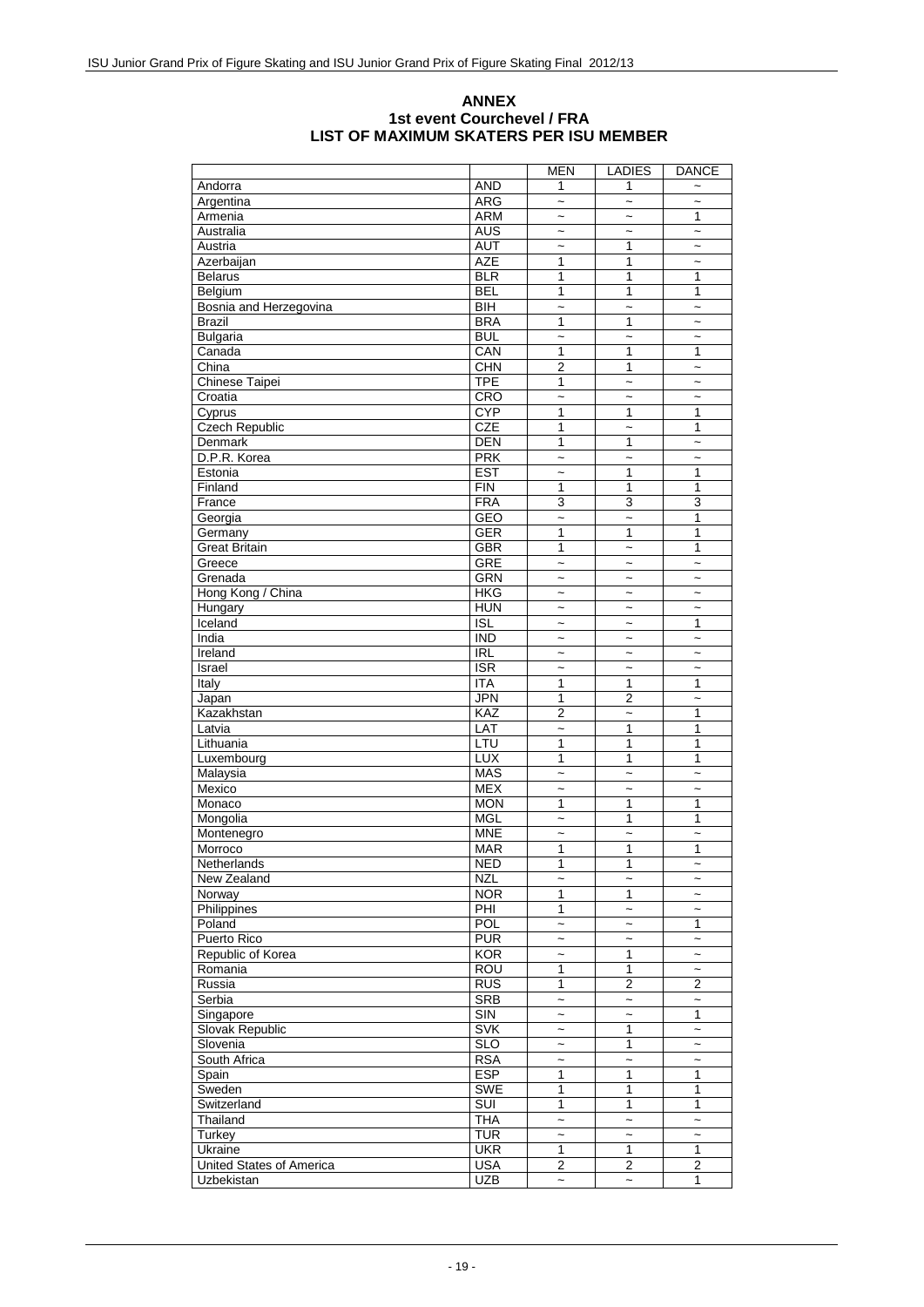#### **ANNEX 2nd event Lake Placid / USA LIST OF MAXIMUM SKATERS PER ISU MEMBER**

|                          |                         | <b>MEN</b>                | <b>LADIES</b>             | <b>PAIRS</b>            | <b>DANCE</b>              |
|--------------------------|-------------------------|---------------------------|---------------------------|-------------------------|---------------------------|
| Andorra                  | <b>AND</b>              |                           |                           | 1                       |                           |
| Argentina                | <b>ARG</b>              | 1                         | 1                         | 1                       | 1                         |
| Armenia                  | <b>ARM</b>              | $\tilde{}$                | $\tilde{}$                | $\tilde{}$              | $\tilde{}$                |
| Australia                | <b>AUS</b>              | $\mathbf{1}$              | 1                         | 1                       | 1                         |
| Austria                  | <b>AUT</b>              | $\tilde{\phantom{a}}$     | $\widetilde{\phantom{m}}$ | $\overline{\mathbf{c}}$ | $\tilde{\phantom{a}}$     |
| Azerbaijan               | <b>AZE</b>              | $\tilde{\phantom{a}}$     | $\ddot{ }$                | 1                       |                           |
| <b>Belarus</b>           | <b>BLR</b>              | $\tilde{\phantom{a}}$     | $\ddot{\phantom{1}}$      | 1                       | $\tilde{}$                |
| Belgium                  | <b>BEL</b>              | $\widetilde{\phantom{m}}$ | 1                         | 1                       | $\tilde{}$                |
| Bosnia and Herzegovina   | <b>BIH</b>              | $\sim$                    | $\ddot{\phantom{0}}$      | $\ddot{ }$              | $\overline{\phantom{0}}$  |
| <b>Brazil</b>            | <b>BRA</b>              | 1                         | 1                         | 1                       | 1                         |
| <b>Bulgaria</b>          | <b>BUL</b>              | $\tilde{\phantom{a}}$     | $\ddot{\phantom{0}}$      | $\overline{1}$          | $\tilde{}$                |
| Canada                   | CAN                     | 1                         | 1                         | 3                       | 1                         |
| China                    | <b>CHN</b>              | $\overline{2}$            | 1                         | $\overline{3}$          | 1                         |
| Chinese Taipei           | <b>TPE</b>              | 1                         | 1                         | 1                       | 1                         |
| Croatia                  | <b>CRO</b>              | $\tilde{}$                | $\overline{\phantom{0}}$  | $\tilde{}$              | $\tilde{}$                |
| Cyprus                   | <b>CYP</b>              | $\tilde{}$                | $\tilde{}$                | 1                       | $\tilde{}$                |
| <b>Czech Republic</b>    | CZE                     | 1                         | 1                         | $\ddot{\phantom{0}}$    | $\tilde{\phantom{a}}$     |
| Denmark                  | DEN                     | $\tilde{}$                | 1                         | 1                       | 1                         |
| D.P.R. Korea             | <b>PRK</b>              | $\tilde{}$                | $\ddot{ }$                | 1                       | $\tilde{}$                |
|                          | <b>EST</b>              | 1                         |                           |                         |                           |
| Estonia<br>Finland       | <b>FIN</b>              | 1                         | 1<br>1                    | $\tilde{}$<br>1         | $\tilde{}$                |
|                          | <b>FRA</b>              | $\sim$                    | $\ddot{\phantom{0}}$      | $\overline{2}$          | 1                         |
| France                   |                         |                           |                           |                         | 2                         |
| Georgia                  | GEO                     | $\tilde{}$                | $\ddot{\phantom{0}}$      | 1                       | $\ddot{ }$                |
| Germany                  | <b>GER</b>              | 1                         | $\overline{\phantom{0}}$  | 1                       | 1                         |
| <b>Great Britain</b>     | <b>GBR</b>              | 1                         | $\tilde{}$                | 1                       | 1                         |
| Greece                   | <b>GRE</b>              | $\tilde{\phantom{a}}$     | $\overline{\phantom{0}}$  | $\ddot{\phantom{0}}$    | $\overline{\phantom{0}}$  |
| Grenada                  | <b>GRN</b>              | 1                         | 1                         | 1                       | 1                         |
| Hong Kong / China        | <b>HKG</b>              | $\mathbf{1}$              | 1                         | 1                       | 1                         |
| Hungary                  | <b>HUN</b>              | $\tilde{}$                | $\tilde{}$                | 1                       | $\tilde{}$                |
| Iceland                  | <b>ISL</b>              | $\tilde{\phantom{a}}$     | $\ddot{\phantom{1}}$      | 1                       | $\tilde{\phantom{a}}$     |
| India                    | $\overline{IND}$        | 1                         | 1                         | $\tilde{}$              | 1                         |
| Ireland                  | R <sub>L</sub>          | $\mathbf{1}$              | 1                         | 1                       | 1                         |
| Israel                   | $\overline{\text{ISR}}$ | 1                         | 1                         | 1                       | 1                         |
| Italy                    | <b>ITA</b>              | $\tilde{\phantom{a}}$     | $\ddot{ }$                | 1                       | 1                         |
| Japan                    | <b>JPN</b>              | $\mathbf{1}$              | 2                         | 1                       | $\sim$                    |
| Kazakhstan               | KAZ                     | 2                         | $\ddot{\phantom{0}}$      | 1                       | 1                         |
| Latvia                   | LAT                     | $\tilde{\phantom{a}}$     | $\tilde{\phantom{a}}$     | 1                       | 1                         |
| Lithuania                | LTU                     | $\tilde{\phantom{a}}$     | $\ddot{\phantom{1}}$      | 1                       | $\tilde{}$                |
| Luxembourg               | LUX                     | $\tilde{}$                | $\widetilde{\phantom{m}}$ | $\tilde{\phantom{a}}$   | $\tilde{}$                |
| Malaysia                 | <b>MAS</b>              | 1                         | 1                         | 1                       | $\ddot{ }$                |
| Mexico                   | <b>MEX</b>              | 1                         | 1                         | 1                       | 1                         |
| Monaco                   | <b>MON</b>              | $\tilde{}$                | $\tilde{}$                | 1                       | $\tilde{}$                |
| Mongolia                 | <b>MGL</b>              | $\mathbf{1}$              | 1                         | $\ddot{ }$              | $\ddot{ }$                |
| Montenegro               | <b>MNE</b>              | $\tilde{}$                | $\tilde{}$                | 1                       | $\tilde{}$                |
| Morroco                  | <b>MAR</b>              | $\tilde{\phantom{a}}$     | $\tilde{\phantom{a}}$     | $\overline{1}$          | $\tilde{}$                |
| Netherlands              | <b>NED</b>              | $\widetilde{\phantom{m}}$ | $\tilde{}$                | 1                       | $\widetilde{\phantom{m}}$ |
| New Zealand              | <b>NZL</b>              | $\mathbf{1}$              | 1                         | 1                       | $\tilde{\phantom{a}}$     |
| Norway                   | <b>NOR</b>              | $\tilde{\phantom{a}}$     | $\tilde{\phantom{a}}$     | $\sim$                  | $\sim$                    |
| Philippines              | PHI                     | 1                         | 1                         | $\mathbf{1}$            | 1                         |
| Poland                   | POL                     | 1                         | 1                         | 2                       | $\tilde{}$                |
| Puerto Rico              | <b>PUR</b>              | $\mathbf{1}$              | 1                         | $\mathbf{1}$            | 1                         |
| Republic of Korea        | <b>KOR</b>              | 1                         | 1                         | $\mathbf{1}$            | $\tilde{}$                |
| Romania                  | <b>ROU</b>              | $\tilde{\phantom{a}}$     | $\ddot{\phantom{0}}$      | $\ddot{\phantom{0}}$    | $\tilde{\phantom{a}}$     |
| Russia                   | <b>RUS</b>              | 1                         | $\overline{2}$            | $\overline{3}$          | $\mathbf{2}$              |
| Serbia                   | SRB                     | $\tilde{}$                | $\tilde{}$                | $\mathbf{1}$            | $\widetilde{\phantom{m}}$ |
| Singapore                | SIN                     | $\mathbf{1}$              | 1                         | $\mathbf{1}$            | $\tilde{\phantom{a}}$     |
| Slovak Republic          | <b>SVK</b>              | $\tilde{}$                | 1                         | $\mathbf{1}$            | $\tilde{}$                |
| Slovenia                 | <b>SLO</b>              | $\tilde{}$                | $\tilde{\phantom{a}}$     | $\tilde{\phantom{a}}$   | $\tilde{}$                |
| South Africa             | <b>RSA</b>              | $\tilde{}$                | $\tilde{}$                | $\mathbf{1}$            | $\mathbf{1}$              |
| Spain                    | <b>ESP</b>              | $\mathbf{1}$              | 1                         | 1                       | 1                         |
| Sweden                   | <b>SWE</b>              | $\tilde{}$                | 1                         | $\overline{1}$          | $\tilde{}$                |
| Switzerland              | <b>SUI</b>              | $\tilde{}$                | 1                         | $\overline{1}$          | $\tilde{}$                |
| Thailand                 | <b>THA</b>              | $\mathbf{1}$              | 1                         | $\tilde{}$              | 1                         |
| Turkey                   | <b>TUR</b>              | $\ddot{\phantom{0}}$      | $\ddot{\phantom{0}}$      | $\overline{1}$          | 1                         |
| Ukraine                  | <b>UKR</b>              | $\mathbf{1}$              | $\tilde{}$                | $\overline{2}$          | 1                         |
| United States of America | <b>USA</b>              | 3                         | 3                         | no limitation           | 3                         |
| Uzbekistan               | <b>UZB</b>              | $\tilde{\phantom{a}}$     | $\tilde{}$                | 1                       | 1                         |
|                          |                         |                           |                           |                         |                           |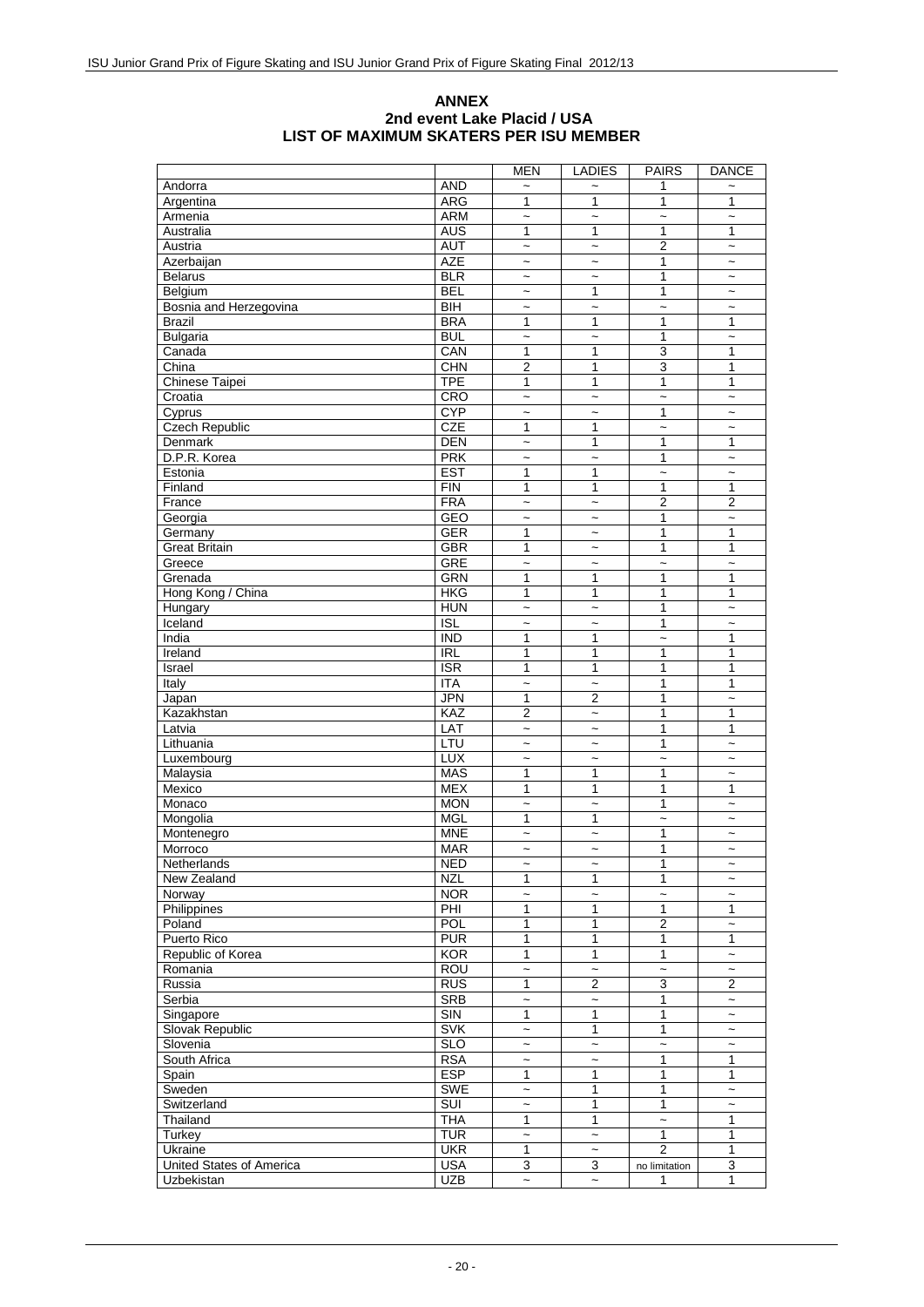#### **ANNEX 3rd event Linz / AUT LIST OF MAXIMUM SKATERS PER ISU MEMBER**

|                              |                         | <b>MEN</b>                          | <b>LADIES</b>             | <b>PAIRS</b>              | <b>DANCE</b>                        |
|------------------------------|-------------------------|-------------------------------------|---------------------------|---------------------------|-------------------------------------|
| Andorra                      | <b>AND</b>              | $\overline{ }$                      |                           | 1                         | 1                                   |
| Argentina                    | <b>ARG</b>              | $\sim$                              | $\sim$                    | 1                         | $\sim$                              |
| Armenia                      | <b>ARM</b>              | 1                                   | 1                         | 1                         | $\tilde{\phantom{a}}$               |
| Australia                    | <b>AUS</b>              | $\widetilde{\phantom{m}}$           | $\ddot{\phantom{0}}$      | 1                         | $\tilde{}$                          |
| Austria                      | <b>AUT</b>              | 3                                   | 3                         | no limitation             | 3                                   |
| Azerbaijan                   | <b>AZE</b>              | $\ddot{ }$                          | $\ddot{\phantom{0}}$      |                           | $\ddot{ }$                          |
| <b>Belarus</b>               | BLR                     | 1                                   | $\ddot{\phantom{0}}$      | 1                         | 1                                   |
| Belgium                      | <b>BEL</b>              | 1                                   | 1                         | 1                         | $\tilde{}$                          |
| Bosnia and Herzegovina       | <b>BIH</b>              | $\tilde{}$                          | $\tilde{}$                | 1                         | $\widetilde{\phantom{m}}$           |
| <b>Brazil</b>                | <b>BRA</b>              | $\overline{\phantom{0}}$            | $\overline{ }$            | $\ddot{\phantom{0}}$      | $\overline{ }$                      |
| Bulgaria                     | <b>BUL</b>              | $\overline{ }$                      | $\sim$                    | 1                         | $\sim$                              |
| Canada                       | CAN                     | 1                                   | 1                         | $\overline{3}$            | 1                                   |
| China                        | CHN                     | $\overline{2}$                      | 1                         | 3                         | 1                                   |
| Chinese Taipei               | <b>TPE</b>              | 1                                   | 1                         | 1                         | $\ddot{\phantom{0}}$                |
| Croatia                      | CRO                     | 1                                   | 1                         | 1                         | 1                                   |
| Cyprus                       | <b>CYP</b>              | $\ddot{ }$                          | $\ddot{ }$                | $\ddot{\phantom{1}}$      | $\tilde{}$                          |
| <b>Czech Republic</b>        | <b>CZE</b>              | 1                                   | 1                         | 1                         | 1                                   |
| Denmark                      | DEN                     | $\overline{\phantom{0}}$            | $\sim$                    | 1                         | $\overline{ }$                      |
| D.P.R. Korea                 | <b>PRK</b>              | $\mathbf{1}$                        | 1                         | 1                         | 1                                   |
| Estonia                      | <b>EST</b>              | 1                                   | 1                         | 1                         | 1                                   |
| Finland                      | FIN                     | 1                                   | 1                         | $\ddot{\phantom{1}}$      | $\tilde{}$                          |
| France                       | <b>FRA</b>              | $\ddot{ }$                          | $\ddot{\phantom{0}}$      | $\overline{2}$            | $\overline{2}$                      |
| Georgia                      | <b>GEO</b>              | 1                                   | 1                         | 1                         | $\overline{\phantom{0}}$            |
| Germany                      | GER                     | 1                                   | 1                         | 1                         | 1                                   |
| <b>Great Britain</b>         | <b>GBR</b>              | $\ddot{\phantom{1}}$                | $\ddot{ }$                | 1                         | 1                                   |
|                              | GRE                     |                                     |                           | 1                         |                                     |
| Greece                       | <b>GRN</b>              | $\tilde{}$<br>$\tilde{\phantom{a}}$ | $\tilde{}$<br>$\ddot{ }$  | $\ddot{\phantom{0}}$      | $\tilde{}$<br>$\tilde{\phantom{a}}$ |
| Grenada<br>Hong Kong / China | <b>HKG</b>              |                                     |                           | 1                         |                                     |
|                              |                         | $\tilde{\phantom{a}}$               | $\tilde{}$                | 1                         | $\tilde{}$                          |
| Hungary                      | <b>HUN</b>              | 1                                   | 1                         |                           | 1                                   |
| Iceland                      | $\overline{ISL}$        | 1                                   | 1                         | $\tilde{}$                | $\tilde{}$                          |
| India                        | $\overline{IND}$        | $\tilde{\phantom{a}}$               | $\tilde{}$                | 1                         | 1                                   |
| Ireland                      | R <sub>L</sub>          | $\sim$                              | $\sim$                    | 1                         | $\sim$                              |
| Israel                       | <b>ISR</b>              | $\tilde{}$                          | $\ddot{\phantom{0}}$      | 1                         | $\overline{ }$                      |
| Italy                        | <b>ITA</b>              | 1                                   | 1                         | 1                         | 1                                   |
| Japan                        | <b>JPN</b>              | 1                                   | 2                         | 1                         | 1                                   |
| Kazakhstan                   | KAZ                     | $\overline{2}$                      | 1                         | $\tilde{\phantom{a}}$     | $\ddot{\phantom{1}}$                |
| Latvia                       | <b>LAT</b>              | $\ddot{ }$                          | 1                         | 1                         | 1                                   |
| Lithuania                    | LTU                     | 1                                   | 1                         | 1                         | $\tilde{}$                          |
| Luxembourg                   | <b>LUX</b>              | $\overline{\phantom{0}}$            | $\ddot{\phantom{1}}$      | 1                         | $\tilde{}$                          |
| Malaysia                     | <b>MAS</b>              | $\sim$                              | $\sim$                    | $\sim$                    | 1                                   |
| Mexico                       | <b>MEX</b>              | $\tilde{}$                          | $\ddot{\phantom{0}}$      | 1                         | $\tilde{}$                          |
| Monaco                       | <b>MON</b>              | $\sim$                              | $\sim$                    | 1                         | $\tilde{ }$                         |
| Mongolia                     | <b>MGL</b>              | $\widetilde{\phantom{m}}$           | $\tilde{}$                | 1                         | $\widetilde{\phantom{m}}$           |
| Montenegro                   | <b>MNE</b>              | $\tilde{}$                          | $\widetilde{\phantom{m}}$ | $\tilde{}$                | $\tilde{}$                          |
| Morroco                      | <b>MAR</b>              | $\tilde{}$                          | $\tilde{}$                | 1                         | $\widetilde{\phantom{m}}$           |
| Netherlands                  | <b>NED</b>              | 1                                   | 1                         | 1                         | 1                                   |
| New Zealand                  | <b>NZL</b>              | $\widetilde{\phantom{m}}$           | 1                         | 1                         | 1                                   |
| Norway                       | <b>NOR</b>              | 1                                   | 1                         | 1                         | 1                                   |
| Philippines                  | PHI                     | 1                                   | $\tilde{}$                | $\tilde{\phantom{a}}$     | $\tilde{}$                          |
| Poland                       | POL                     | $\ddot{\phantom{1}}$                | $\overline{\phantom{0}}$  | $\overline{2}$            | 1                                   |
| Puerto Rico                  | <b>PUR</b>              | $\widetilde{\phantom{m}}$           | $\widetilde{\phantom{m}}$ | $\mathbf{1}$              | $\tilde{\phantom{a}}$               |
| Republic of Korea            | <b>KOR</b>              | 1                                   | $\mathbf{1}$              | $\mathbf{1}$              | $\mathbf{1}$                        |
| Romania                      | <b>ROU</b>              | $\sim$                              | $\tilde{\phantom{a}}$     | $\mathbf{1}$              | $\tilde{\phantom{a}}$               |
| Russia                       | <b>RUS</b>              | 1                                   | $\overline{2}$            | 3                         | $\overline{c}$                      |
| Serbia                       | SRB                     | $\tilde{}$                          | 1                         | $\tilde{}$                | $\tilde{}$                          |
| Singapore                    | $\overline{\text{S}}$   | $\tilde{\phantom{a}}$               | $\overline{\phantom{a}}$  | $\overline{1}$            | $\tilde{\phantom{a}}$               |
| Slovak Republic              | <b>SVK</b>              | 1                                   | 1                         | $\mathbf{1}$              | 1                                   |
| Slovenia                     | <b>SLO</b>              | $\mathbf{1}$                        | $\mathbf{1}$              | $\mathbf{1}$              | $\mathbf{1}$                        |
| South Africa                 | <b>RSA</b>              | 1                                   | $\mathbf{1}$              | $\tilde{\phantom{a}}$     | $\tilde{\phantom{a}}$               |
| Spain                        | <b>ESP</b>              | $\tilde{}$                          | $\tilde{}$                | 1                         | $\tilde{}$                          |
| Sweden                       | <b>SWE</b>              | 1                                   | $\mathbf{1}$              | 1                         | $\overline{\phantom{a}}$            |
| Switzerland                  | $\overline{\text{SUI}}$ | 1                                   | 1                         | $\mathbf{1}$              | 1                                   |
| Thailand                     | <b>THA</b>              | 1                                   | $\overline{1}$            | $\overline{1}$            | $\tilde{}$                          |
| Turkey                       | <b>TUR</b>              | $\tilde{}$                          | $\widetilde{\phantom{m}}$ | $\tilde{}$                | $\overline{1}$                      |
| Ukraine                      | <b>UKR</b>              | $\tilde{}$                          | 1                         | $\overline{2}$            | $\mathbf 1$                         |
| United States of America     | <b>USA</b>              | 2                                   | $\overline{2}$            | $\ensuremath{\mathsf{3}}$ | $\boldsymbol{2}$                    |
| Uzbekistan                   | <b>UZB</b>              | $\tilde{}$                          | $\tilde{}$                | $\mathbf{1}$              | $\tilde{}$                          |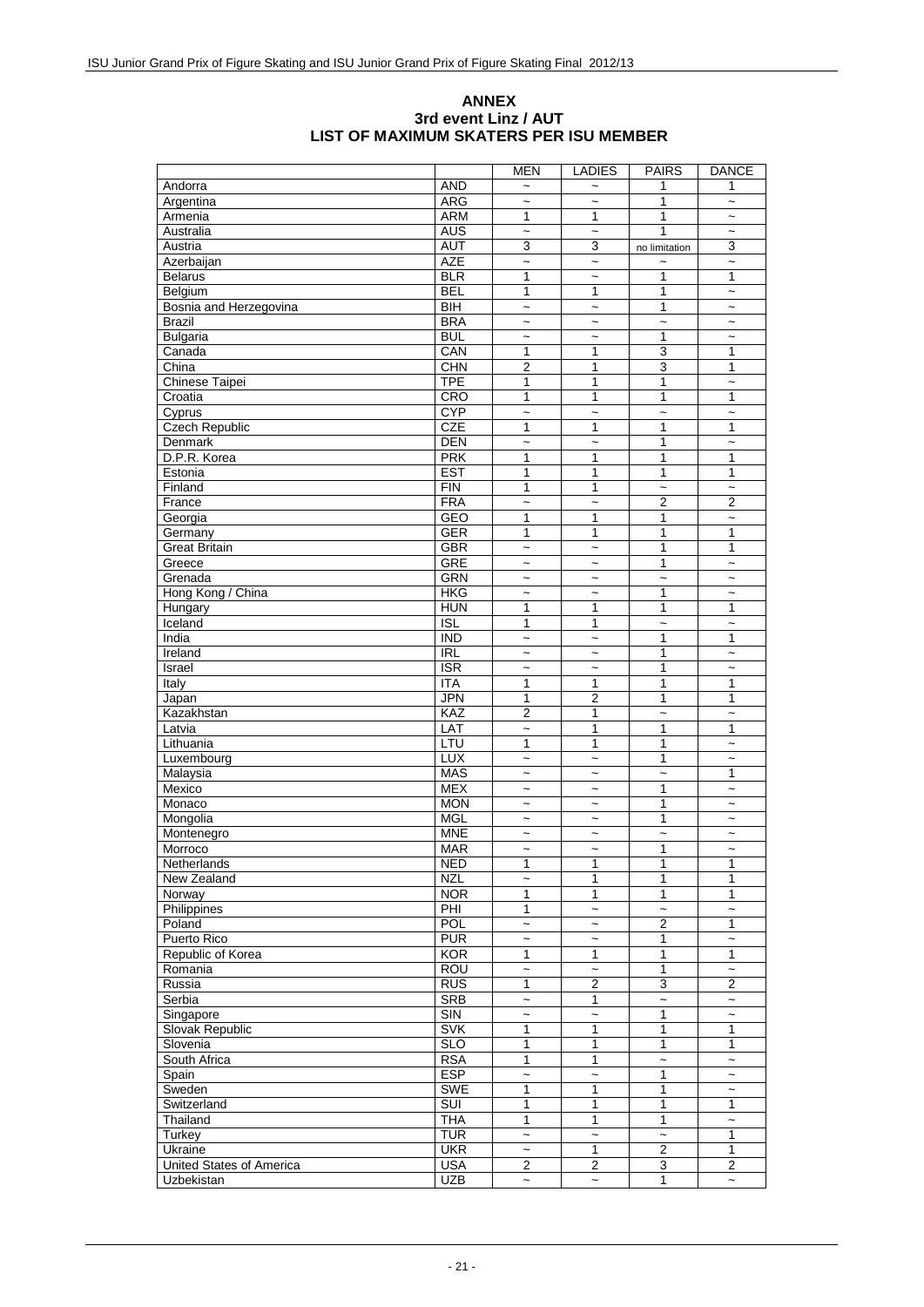#### **ANNEX 4th event Istanbul / TUR LIST OF MAXIMUM SKATERS PER ISU MEMBER**

|                          |                          | <b>MEN</b>                   | <b>LADIES</b>                    | <b>DANCE</b>             |
|--------------------------|--------------------------|------------------------------|----------------------------------|--------------------------|
| Andorra                  | <b>AND</b>               | $\tilde{}$                   | $\tilde{}$                       |                          |
| Argentina                | <b>ARG</b>               | $\overline{ }$               | $\overline{ }$                   | 1                        |
| Armenia                  | <b>ARM</b>               | 1                            | 1                                | $\ddot{ }$               |
| Australia                | <b>AUS</b>               | 1                            | 1                                | 1                        |
| Austria                  | <b>AUT</b>               | $\ddot{ }$                   | $\tilde{}$                       | $\sim$                   |
| Azerbaijan               | <b>AZE</b>               | 1                            | $\mathbf{1}$                     | $\ddot{ }$               |
| <b>Belarus</b>           | <b>BLR</b>               | 1                            | 1                                | 1                        |
| Belgium                  | <b>BEL</b>               | $\overline{ }$               | $\overline{ }$                   | 1                        |
| Bosnia and Herzegovina   | <b>BIH</b>               | $\overline{ }$               | $\tilde{}$                       | $\overline{\phantom{0}}$ |
| <b>Brazil</b>            | <b>BRA</b>               | 1                            | 1                                | 1                        |
| <b>Bulgaria</b>          | <b>BUL</b>               | 1                            | 1                                | 1                        |
| Canada                   | CAN                      | 1                            | $\tilde{}$                       | 1                        |
| China                    | CHN                      | $\overline{2}$               | 1                                | $\overline{1}$           |
| <b>Chinese Taipei</b>    | <b>TPE</b>               | $\widetilde{\phantom{m}}$    | $\tilde{}$                       | $\tilde{\phantom{a}}$    |
| Croatia                  | CRO                      | $\tilde{\phantom{a}}$        | $\tilde{}$                       | $\tilde{\phantom{a}}$    |
| Cyprus                   | <b>CYP</b>               | 1                            | 1                                | 1                        |
| <b>Czech Republic</b>    | CZE                      | 1                            | $\mathbf{1}$                     | $\ddot{\phantom{1}}$     |
| Denmark                  | DEN                      | $\overline{ }$               | 1                                | 1                        |
| D.P.R. Korea             | <b>PRK</b>               | $\ddot{ }$                   | $\ddot{ }$                       | $\ddot{ }$               |
| Estonia                  | <b>EST</b>               | $\overline{ }$               | 1                                | 1                        |
| Finland                  | <b>FIN</b>               | $\overline{ }$               | 1                                | 1                        |
| France                   |                          |                              |                                  | $\overline{2}$           |
|                          | <b>FRA</b>               | $\ddot{\phantom{0}}$         | 1                                |                          |
| Georgia                  | <b>GEO</b>               | 1                            | $\ddot{ }$                       | 1                        |
| Germany                  | GER                      | $\ddot{ }$                   | $\overline{\phantom{0}}$         | 1                        |
| <b>Great Britain</b>     | <b>GBR</b>               | 1                            | 1                                | $\overline{ }$           |
| Greece                   | <b>GRE</b>               | 1                            | 1                                | 1                        |
| Grenada                  | <b>GRN</b>               | 1                            | 1                                | $\tilde{\phantom{a}}$    |
| Hong Kong / China        | <b>HKG</b>               | 1                            | $\tilde{}$                       | $\overline{ }$           |
| Hungary                  | <b>HUN</b>               | $\ddot{\phantom{0}}$         | $\sim$                           | $\sim$                   |
| Iceland                  | ISL                      | $\tilde{}$                   | $\tilde{}$                       | $\tilde{}$               |
| India                    | <b>IND</b>               | 1                            | 1                                | $\tilde{\phantom{a}}$    |
| Ireland                  | R <sub>L</sub>           | $\ddot{ }$                   | $\ddot{ }$                       | $\overline{\phantom{0}}$ |
| Israel                   | <b>ISR</b>               | 1                            | 1                                | 1                        |
| Italy                    | <b>ITA</b>               | $\ddot{ }$                   | $\ddot{ }$                       | 1                        |
| Japan                    | <b>JPN</b>               | 1                            | $\overline{2}$                   | $\tilde{\phantom{a}}$    |
| Kazakhstan               | KAZ                      | $\overline{2}$               | $\overline{ }$                   | $\overline{\phantom{0}}$ |
| Latvia                   | LAT                      | $\ddot{ }$                   | 1                                | $\sim$                   |
| Lithuania                | LTU                      | $\tilde{}$                   | $\overline{ }$                   | $\tilde{\phantom{a}}$    |
| Luxembourg               | LUX                      | $\overline{ }$               | $\overline{ }$                   | $\tilde{\phantom{a}}$    |
| Malaysia                 | <b>MAS</b>               | $\tilde{\phantom{a}}$        | $\overline{ }$                   | $\ddot{\phantom{1}}$     |
| Mexico                   | <b>MEX</b>               | 1                            | 1                                | 1                        |
| Monaco                   | <b>MON</b>               | $\ddot{ }$                   | $\overline{ }$                   | $\overline{\phantom{0}}$ |
| Mongolia                 | <b>MGL</b>               | $\tilde{\phantom{a}}$        | $\tilde{}$                       | $\overline{\phantom{0}}$ |
| Montenegro               | <b>MNE</b>               | $\tilde{}$                   | $\tilde{}$                       | $\tilde{\phantom{a}}$    |
| Morroco                  | <b>MAR</b>               | 1                            | 1                                | 1                        |
| Netherlands              | <b>NED</b>               | $\widetilde{\phantom{m}}$    | $\widetilde{\phantom{m}}$        | $\tilde{}$               |
| New Zealand              | <b>NZL</b>               | $\tilde{\phantom{a}}$        | $\widetilde{\phantom{m}}$        | 1                        |
| Norway                   | <b>NOR</b>               | $\tilde{}$                   | $\overline{1}$                   | $\tilde{\phantom{a}}$    |
| Philippines              | PHI                      | 1                            | $\tilde{\phantom{a}}$            | $\tilde{\phantom{a}}$    |
| Poland                   | <b>POL</b>               | $\mathbf{1}$                 | $\mathbf{1}$                     | $\tilde{\phantom{a}}$    |
| Puerto Rico              | <b>PUR</b>               | $\ddot{\phantom{0}}$         | $\ddot{\phantom{0}}$             | 1                        |
| Republic of Korea        | <b>KOR</b>               | 1                            | 1                                | $\tilde{\phantom{a}}$    |
| Romania                  | <b>ROU</b>               | 1                            | 1                                | 1                        |
| Russia                   | <b>RUS</b>               | 1                            | $\overline{\mathbf{c}}$          | 2                        |
| Serbia                   | <b>SRB</b>               | $\ddot{\phantom{0}}$         | $\ddot{\phantom{1}}$             | $\tilde{\phantom{a}}$    |
| Singapore                | SIN                      | $\tilde{}$                   | $\tilde{}$                       | $\tilde{\phantom{a}}$    |
| Slovak Republic          | <b>SVK</b>               | $\tilde{}$                   | $\tilde{}$                       | $\tilde{\phantom{a}}$    |
| Slovenia                 | $\overline{\text{SLO}}$  | $\tilde{\phantom{a}}$        | $\mathbf{1}$                     | $\ddot{ }$               |
| South Africa             |                          |                              |                                  |                          |
|                          | <b>RSA</b><br><b>ESP</b> | $\tilde{}$                   | $\widetilde{\phantom{m}}$        | 1<br>$\overline{1}$      |
| Spain                    | <b>SWE</b>               | $\tilde{}$<br>$\overline{1}$ | $\overline{ }$<br>$\overline{1}$ |                          |
| Sweden                   |                          |                              |                                  | $\tilde{\phantom{a}}$    |
| Switzerland              | <b>SUI</b>               | 1                            | 1                                | $\tilde{\phantom{a}}$    |
| Thailand                 | <b>THA</b>               | $\ddot{\phantom{0}}$         | $\ddot{\phantom{0}}$             | $\tilde{\phantom{a}}$    |
| Turkey                   | <b>TUR</b>               | $\overline{3}$               | 3                                | $\overline{3}$           |
| Ukraine                  | <b>UKR</b>               | $\overline{1}$               | $\overline{1}$                   | $\overline{1}$           |
| United States of America | <b>USA</b>               | $\overline{2}$               | $\overline{2}$                   | $\overline{2}$           |
| Uzbekistan               | <b>UZB</b>               | 1                            | 1                                | 1                        |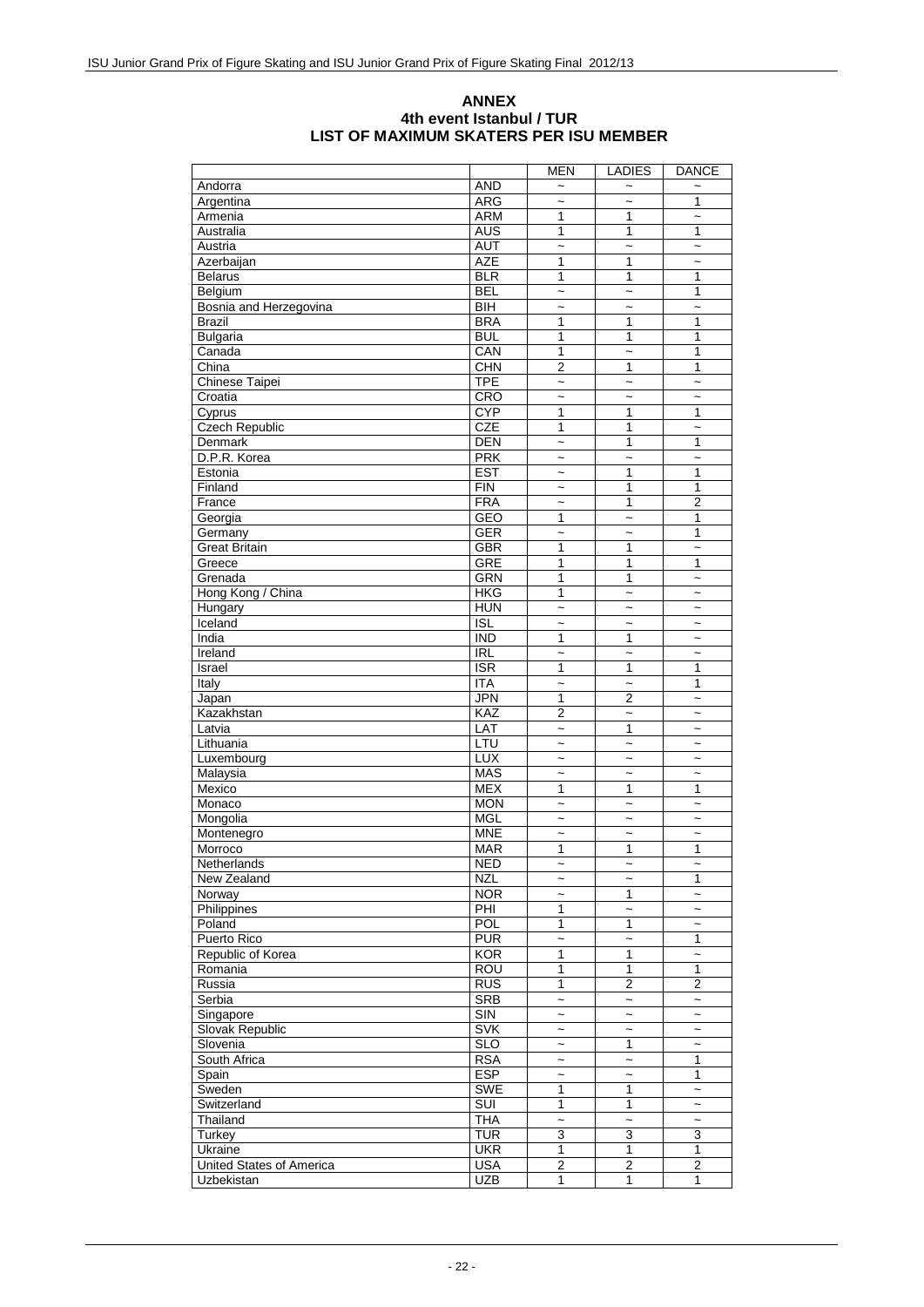#### **ANNEX 5th event Bled / SLO LIST OF MAXIMUM SKATERS PER ISU MEMBER**

|                          |                         | <b>MEN</b>                | LADIES                    | <b>DANCE</b>             |
|--------------------------|-------------------------|---------------------------|---------------------------|--------------------------|
| Andorra                  | <b>AND</b>              | $\tilde{\phantom{a}}$     | $\tilde{}$                |                          |
| Argentina                | <b>ARG</b>              | $\tilde{}$                | $\ddot{\phantom{1}}$      | $\tilde{\phantom{a}}$    |
| Armenia                  | <b>ARM</b>              | $\ddot{ }$                | $\ddot{ }$                | $\sim$                   |
| Australia                | <b>AUS</b>              | 1                         | 1                         | $\tilde{}$               |
| Austria                  | <b>AUT</b>              | 1                         | 1                         | 1                        |
| Azerbaijan               | <b>AZE</b>              | $\widetilde{\phantom{m}}$ | $\widetilde{\phantom{m}}$ | 1                        |
| <b>Belarus</b>           | <b>BLR</b>              | $\ddot{\phantom{1}}$      | $\overline{ }$            | 1                        |
| Belgium                  | <b>BEL</b>              | $\sim$                    | 1                         | $\overline{a}$           |
| Bosnia and Herzegovina   | <b>BIH</b>              | 1                         | 1                         | 1                        |
| <b>Brazil</b>            | <b>BRA</b>              | 1                         | 1                         | $\tilde{\phantom{a}}$    |
| <b>Bulgaria</b>          | <b>BUL</b>              | $\ddot{ }$                | $\ddot{ }$                | $\ddot{\phantom{1}}$     |
| Canada                   | CAN                     | 1                         | 1                         | 1                        |
| China                    | CHN                     | $\overline{2}$            | 1                         | 1                        |
| <b>Chinese Taipei</b>    | <b>TPE</b>              | 1                         | 1                         | 1                        |
| Croatia                  | CRO                     | $\ddot{ }$                | 1                         | $\overline{\phantom{0}}$ |
| Cyprus                   | <b>CYP</b>              | $\ddot{\phantom{0}}$      | $\ddot{ }$                | $\overline{\phantom{0}}$ |
| <b>Czech Republic</b>    | CZE                     | $\tilde{}$                | $\overline{ }$            | 1                        |
| Denmark                  | DEN                     | $\overline{ }$            | $\tilde{}$                | $\sim$                   |
| D.P.R. Korea             | <b>PRK</b>              | $\tilde{}$                | $\tilde{}$                | $\tilde{}$               |
| Estonia                  | <b>EST</b>              | 1                         | 1                         | 1                        |
| Finland                  | <b>FIN</b>              | $\ddot{\phantom{0}}$      | $\overline{ }$            | $\overline{\phantom{0}}$ |
| France                   | <b>FRA</b>              | 1                         | $\mathbf{1}$              | $\overline{2}$           |
|                          | <b>GEO</b>              |                           |                           |                          |
| Georgia                  | GFR                     | $\tilde{}$                | $\tilde{}$                | $\tilde{\phantom{a}}$    |
| Germany                  |                         | 1                         | 1                         | 1                        |
| <b>Great Britain</b>     | <b>GBR</b>              | 1                         | 1                         | 1                        |
| Greece                   | GRE                     | $\ddot{ }$                | $\overline{ }$            | $\ddot{ }$               |
| Grenada                  | GRN                     | $\ddot{\phantom{1}}$      | $\overline{ }$            | 1                        |
| Hong Kong / China        | <b>HKG</b>              | $\tilde{}$                | 1                         | $\ddot{ }$               |
| Hungary                  | <b>HUN</b>              | $\sim$                    | 1                         | 1                        |
| Iceland                  | <b>ISL</b>              | $\tilde{}$                | $\overline{ }$            | 1                        |
| India                    | <b>IND</b>              | $\overline{ }$            | $\tilde{}$                | $\overline{\phantom{0}}$ |
| Ireland                  | <b>IRL</b>              | 1                         | 1                         | $\tilde{\phantom{a}}$    |
| Israel                   | $\overline{\text{ISR}}$ | $\ddot{\phantom{1}}$      | $\overline{\phantom{0}}$  | $\overline{\phantom{0}}$ |
| Italy                    | <b>ITA</b>              | 1                         | $\mathbf{1}$              | 1                        |
| Japan                    | <b>JPN</b>              | 1                         | $\overline{c}$            | $\ddot{\phantom{1}}$     |
| Kazakhstan               | KAZ                     | $\overline{2}$            | 1                         | 1                        |
| Latvia                   | <b>LAT</b>              | 1                         | 1                         | 1                        |
| Lithuania                | LTU                     | 1                         | 1                         | $\tilde{}$               |
| Luxembourg               | <b>LUX</b>              | $\ddot{\phantom{1}}$      | $\overline{ }$            | 1                        |
| Malaysia                 | <b>MAS</b>              | $\tilde{}$                | $\tilde{}$                | $\tilde{\phantom{a}}$    |
| Mexico                   | <b>MEX</b>              | $\tilde{}$                | $\tilde{}$                | $\tilde{\phantom{a}}$    |
| Monaco                   | <b>MON</b>              | $\sim$                    | $\sim$                    | $\sim$                   |
| Mongolia                 | <b>MGL</b>              | $\tilde{}$                | $\overline{ }$            | 1                        |
| Montenegro               | <b>MNE</b>              | 1                         | 1                         | 1                        |
| Morroco                  | <b>MAR</b>              | $\tilde{\phantom{a}}$     | $\tilde{}$                | $\ddot{ }$               |
| Netherlands              | <b>NED</b>              | $\tilde{}$                | $\overline{ }$            |                          |
| New Zealand              | NZL                     | $\tilde{\phantom{a}}$     | $\tilde{}$                |                          |
| Norway                   | <b>NOR</b>              | $\tilde{}$                | $\tilde{}$                | $\tilde{}$               |
| Philippines              | PHI                     | 1                         | 1                         | $\tilde{}$               |
| Poland                   | POL                     | 1                         | $\ddot{\phantom{1}}$      | $\sim$                   |
| Puerto Rico              | <b>PUR</b>              | $\ddot{\phantom{0}}$      | $\tilde{\phantom{a}}$     | $\tilde{\phantom{a}}$    |
| Republic of Korea        | <b>KOR</b>              | 1                         | 1                         | $\tilde{}$               |
| Romania                  | <b>ROU</b>              | 1                         | $\overline{1}$            | $\tilde{\phantom{a}}$    |
| Russia                   | <b>RUS</b>              | 1                         | $\overline{\mathbf{c}}$   | $\overline{2}$           |
| Serbia                   | <b>SRB</b>              | 1                         | $\overline{1}$            | 1                        |
| Singapore                | SIN                     | 1                         | $\overline{1}$            | ~                        |
| <b>Slovak Republic</b>   | <b>SVK</b>              | 1                         | $\overline{1}$            | $\overline{1}$           |
| Slovenia                 | <b>SLO</b>              | 3                         | 3                         | 3                        |
| South Africa             | <b>RSA</b>              | 1                         | 1                         | $\tilde{\phantom{a}}$    |
| Spain                    | <b>ESP</b>              | $\ddot{\phantom{0}}$      | $\ddot{\phantom{0}}$      | $\tilde{\phantom{a}}$    |
| Sweden                   | SWE                     | $\overline{1}$            | $\mathbf{1}$              | ~                        |
| Switzerland              | <b>SUI</b>              | $\tilde{\phantom{a}}$     | $\tilde{}$                | 1                        |
| Thailand                 | <b>THA</b>              | $\tilde{}$                | $\tilde{}$                | $\ddot{\phantom{0}}$     |
|                          | <b>TUR</b>              |                           |                           |                          |
| <b>Turkey</b>            |                         | 1                         | 1                         | $\ddot{\phantom{0}}$     |
| Ukraine                  | <b>UKR</b>              | 1                         | $\tilde{}$                | 1                        |
| United States of America | <b>USA</b>              | $\overline{2}$            | $\mathbf{2}$              | $\overline{c}$           |
| Uzbekistan               | <b>UZB</b>              | $\tilde{}$                | $\tilde{}$                | 1                        |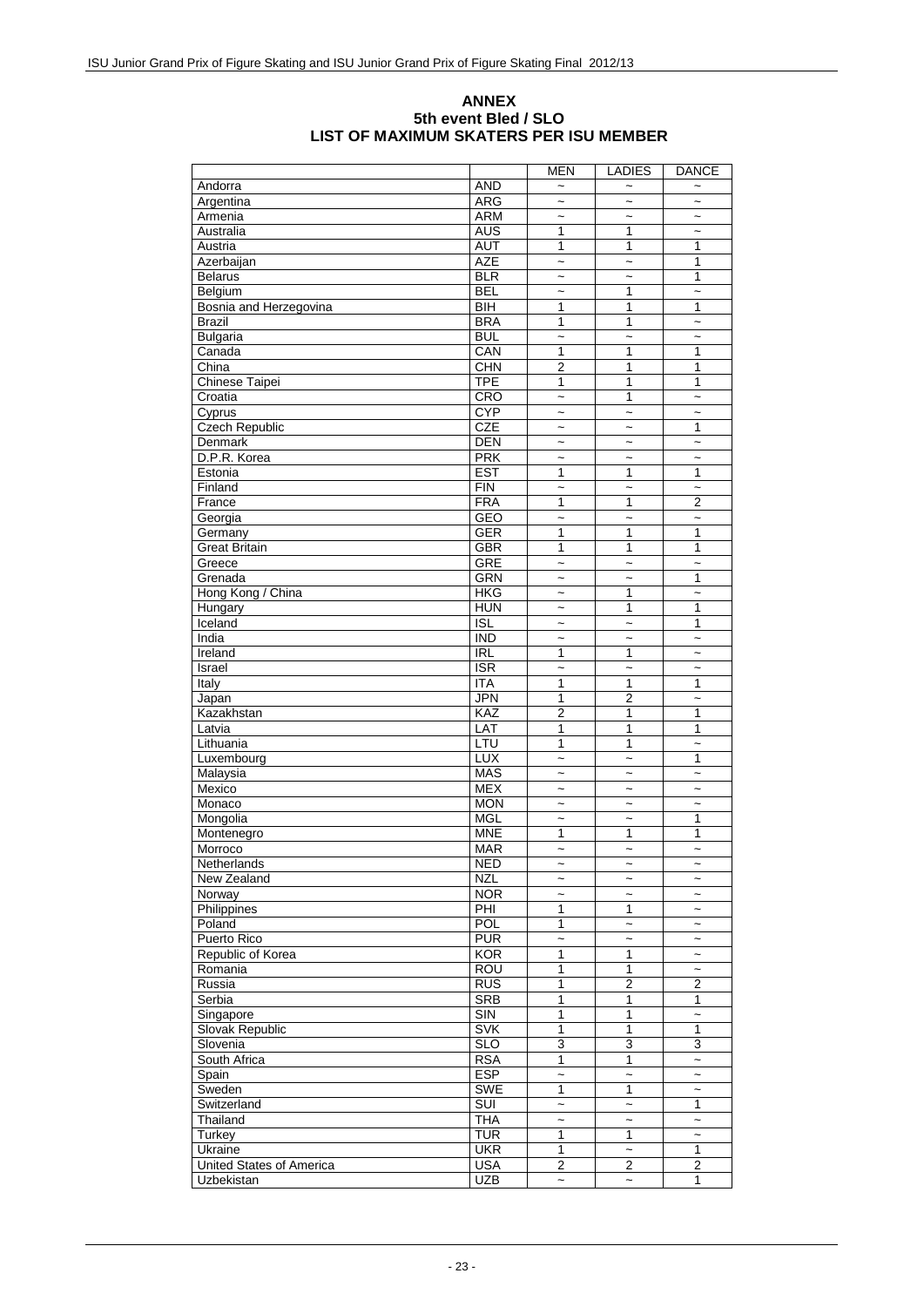#### **ANNEX 6th event Zagreb / CRO LIST OF MAXIMUM SKATERS PER ISU MEMBER**

|                          |                         | <b>MEN</b>               | <b>LADIES</b>             | <b>PAIRS</b>              | <b>DANCE</b>             |
|--------------------------|-------------------------|--------------------------|---------------------------|---------------------------|--------------------------|
| Andorra                  | <b>AND</b>              | $\overline{ }$           |                           |                           |                          |
| Argentina                | <b>ARG</b>              | $\sim$                   | $\overline{ }$            | 1                         | $\overline{ }$           |
| Armenia                  | <b>ARM</b>              | 1                        | $\overline{ }$            | 1                         | 1                        |
| Australia                | <b>AUS</b>              | 1                        | 1                         | 1                         | $\tilde{}$               |
| Austria                  | <b>AUT</b>              | $\overline{\phantom{0}}$ | 1                         | $\overline{2}$            | $\tilde{\phantom{a}}$    |
| Azerbaijan               | <b>AZE</b>              | $\overline{\phantom{0}}$ | $\ddot{ }$                | 1                         | $\overline{ }$           |
| <b>Belarus</b>           | <b>BLR</b>              | 1                        | 1                         | 1                         | $\tilde{\phantom{a}}$    |
| Belgium                  | <b>BEL</b>              | $\overline{\phantom{0}}$ | $\overline{ }$            | 1                         | ~                        |
|                          | <b>BIH</b>              | 1                        | 1                         | 1                         | 1                        |
| Bosnia and Herzegovina   |                         |                          |                           |                           |                          |
| <b>Brazil</b>            | <b>BRA</b>              | 1                        | 1                         | 1                         | $\overline{\phantom{0}}$ |
| <b>Bulgaria</b>          | <b>BUL</b>              | 1                        | 1                         | 1                         | 1                        |
| Canada                   | CAN                     | 1                        | 1                         | 3                         | 1                        |
| China                    | CHN                     | $\overline{2}$           | 1                         | 3                         | $\tilde{}$               |
| Chinese Taipei           | <b>TPE</b>              | 1                        | $\ddot{ }$                | 1                         | $\ddot{\phantom{0}}$     |
| Croatia                  | CRO                     | 3                        | 3                         | no limitation             | 3                        |
| Cyprus                   | <b>CYP</b>              | $\ddot{ }$               | $\ddot{ }$                | 1                         | $\tilde{}$               |
| <b>Czech Republic</b>    | <b>CZE</b>              | 1                        | 1                         | 1                         | $\tilde{}$               |
| Denmark                  | DEN                     | 1                        | 1                         | 1                         | 1                        |
| D.P.R. Korea             | <b>PRK</b>              | $\sim$                   | $\overline{a}$            | $\sim$                    | $\sim$                   |
| Estonia                  | <b>EST</b>              | $\overline{ }$           | $\overline{ }$            | 1                         | 1                        |
| Finland                  | FIN                     | 1                        | $\sim$                    | 1                         | 1                        |
| France                   | <b>FRA</b>              | $\tilde{\phantom{a}}$    | $\tilde{\phantom{a}}$     | $\overline{2}$            | $\overline{2}$           |
| Georgia                  | <b>GEO</b>              | $\tilde{}$               | $\overline{ }$            | $\tilde{\phantom{a}}$     | $\overline{ }$           |
| Germany                  | GER                     | 1                        | $\overline{ }$            | 1                         | 1                        |
| <b>Great Britain</b>     | <b>GBR</b>              | $\ddot{\phantom{1}}$     |                           | 1                         | 1                        |
|                          |                         |                          | $\ddot{\phantom{0}}$      |                           |                          |
| Greece                   | GRE                     | $\tilde{}$               | 1                         | 1                         | $\mathbf{1}$             |
| Grenada                  | <b>GRN</b>              | $\tilde{\phantom{a}}$    | 1                         | 1                         | $\ddot{\phantom{0}}$     |
| Hong Kong / China        | <b>HKG</b>              | 1                        | $\tilde{}$                | $\sim$                    | $\tilde{}$               |
| Hungary                  | <b>HUN</b>              | 1                        | 1                         | 1                         | 1                        |
| Iceland                  | $\overline{ISL}$        | 1                        | $\tilde{}$                | 1                         | $\tilde{}$               |
| India                    | $\overline{IND}$        | $\tilde{\phantom{a}}$    | $\tilde{}$                | 1                         | $\tilde{}$               |
| Ireland                  | R <sub>L</sub>          | $\sim$                   | $\overline{\phantom{0}}$  | $\ddot{ }$                | $\sim$                   |
| Israel                   | <b>ISR</b>              | $\tilde{}$               | 1                         | 1                         | 1                        |
| Italy                    | <b>ITA</b>              | 1                        | 1                         | 1                         | 1                        |
| Japan                    | <b>JPN</b>              | 1                        | $\overline{2}$            | $\ddot{ }$                | $\ddot{\phantom{0}}$     |
| Kazakhstan               | KAZ                     | 2                        | 1                         | 1                         | 1                        |
| Latvia                   | <b>LAT</b>              | $\ddot{ }$               | 1                         | $\ddot{ }$                | 1                        |
| Lithuania                | LTU                     | $\tilde{}$               | $\ddot{\phantom{1}}$      | 1                         | 1                        |
| Luxembourg               | <b>LUX</b>              | $\tilde{}$               | $\tilde{}$                | 1                         | $\ddot{ }$               |
| Malaysia                 | <b>MAS</b>              | 1                        | 1                         | 1                         | $\sim$                   |
|                          |                         |                          |                           |                           |                          |
| Mexico                   | <b>MEX</b>              | $\tilde{}$               | $\ddot{\phantom{0}}$      | $\ddot{\phantom{1}}$      | $\tilde{}$               |
| Monaco                   | <b>MON</b>              | $\sim$                   | $\sim$                    | 1                         | $\tilde{\phantom{a}}$    |
| Mongolia                 | <b>MGL</b>              | $\tilde{}$               | $\tilde{}$                | 1                         | $\tilde{}$               |
| Montenegro               | <b>MNE</b>              | 1                        | 1                         | 1                         | 1                        |
| Morroco                  | <b>MAR</b>              | $\tilde{\phantom{a}}$    | $\tilde{}$                | $\sim$                    | $\tilde{}$               |
| Netherlands              | <b>NED</b>              | $\tilde{\phantom{a}}$    | $\tilde{\phantom{a}}$     | 1                         | 1                        |
| New Zealand              | <b>NZL</b>              | $\tilde{\phantom{a}}$    | $\widetilde{\phantom{m}}$ | 1                         | $\tilde{}$               |
| Norway                   | <b>NOR</b>              | $\tilde{\phantom{a}}$    | $\tilde{\phantom{a}}$     | 1                         | $\tilde{\phantom{a}}$    |
| Philippines              | PHI                     | 1                        | $\widetilde{\phantom{m}}$ | $\mathbf{1}$              | $\tilde{}$               |
| Poland                   | POL                     | $\ddot{\phantom{0}}$     | $\ddot{\phantom{0}}$      | $\overline{2}$            | $\tilde{}$               |
| Puerto Rico              | <b>PUR</b>              | 1                        | 1                         | $\overline{\phantom{a}}$  | $\tilde{}$               |
| Republic of Korea        | <b>KOR</b>              | 1                        | 1                         | $\mathbf{1}$              | 1                        |
| Romania                  | <b>ROU</b>              | $\sim$                   | $\tilde{\phantom{a}}$     | $\mathbf{1}$              | $\mathbf{1}$             |
| Russia                   | <b>RUS</b>              | 1                        | $\boldsymbol{2}$          | $\overline{3}$            | $\boldsymbol{2}$         |
| Serbia                   | SRB                     | $\mathbf{1}$             | 1                         | 1                         | 1                        |
| Singapore                | $\overline{\text{S}}$   | $\tilde{\phantom{a}}$    | 1                         | $\tilde{}$                | $\ddot{\phantom{0}}$     |
| Slovak Republic          | <b>SVK</b>              | $\tilde{}$               | 1                         | $\mathbf{1}$              | $\tilde{\phantom{a}}$    |
|                          |                         |                          |                           |                           |                          |
| Slovenia                 | <b>SLO</b>              | $\tilde{}$               | $\mathbf{1}$              | $\mathbf{1}$              | $\tilde{}$               |
| South Africa             | <b>RSA</b>              | $\tilde{\phantom{a}}$    | $\tilde{}$                | 1                         | $\tilde{}$               |
| Spain                    | <b>ESP</b>              | $\tilde{\phantom{a}}$    | $\tilde{}$                | 1                         | 1                        |
| Sweden                   | <b>SWE</b>              | 1                        | 1                         | $\tilde{\phantom{a}}$     | $\mathbf{1}$             |
| Switzerland              | $\overline{\text{SUI}}$ | $\tilde{}$               | 1                         | $\overline{1}$            | $\tilde{}$               |
| Thailand                 | <b>THA</b>              | 1                        | $\mathbf{1}$              | $\overline{1}$            | $\tilde{}$               |
| Turkey                   | <b>TUR</b>              | $\overline{1}$           | $\mathbf{1}$              | $\overline{1}$            | $\overline{1}$           |
| Ukraine                  | <b>UKR</b>              | $\ddot{\phantom{1}}$     | $\tilde{}$                | $\overline{2}$            | $\mathbf 1$              |
| United States of America | <b>USA</b>              | $\boldsymbol{2}$         | $\overline{2}$            | 3                         | $\boldsymbol{2}$         |
| Uzbekistan               | <b>UZB</b>              | $\mathbf{1}$             | 1                         | $\widetilde{\phantom{m}}$ | $\mathbf{1}$             |